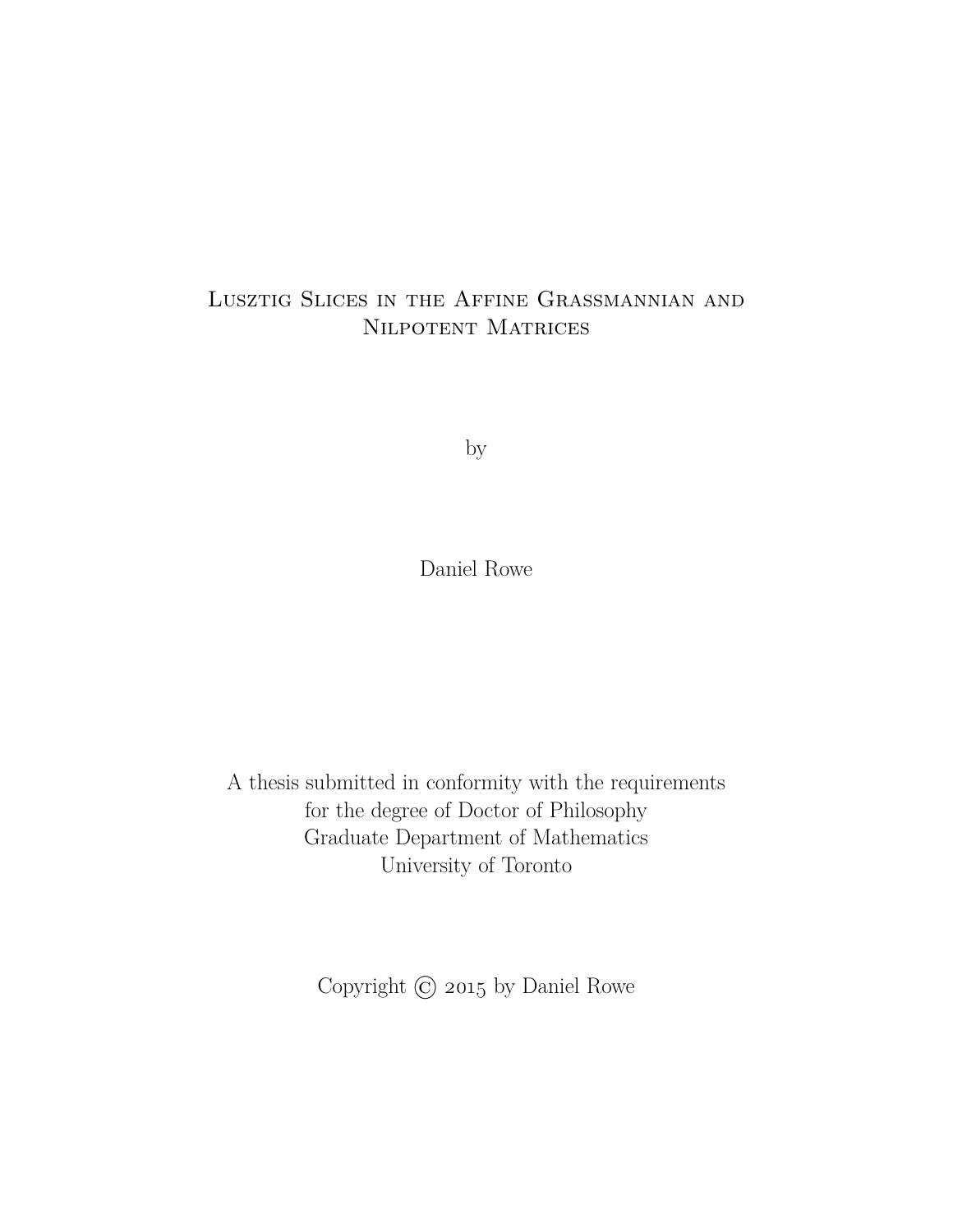#### **Abstract**

Lusztig Slices in the Affine Grassmannian and Nilpotent Matrices

Daniel Rowe

Doctor of Philosophy Graduate Department of Mathematics University of Toronto

2015

The focus of this dissertation is to present some new results related to an isomorphism of Mirković-Vybornov between Lusztig slices in the affine Grassmannian and varieties of nilpotent matrices. We give an explicit alternate Mirković-Vybornov isomorphism in the  $GL_n$ -affine Grassmannian and an explicit isomorphism in the *GL*2-affine Grassmannian. We also transport an additive action on the Lusztig slice through the Mirković-Vybornov isomorphism and show that it corresponds to a residual conjugation action. We go on to verify that this additive action matches a previously discovered action on the Slodowy slice.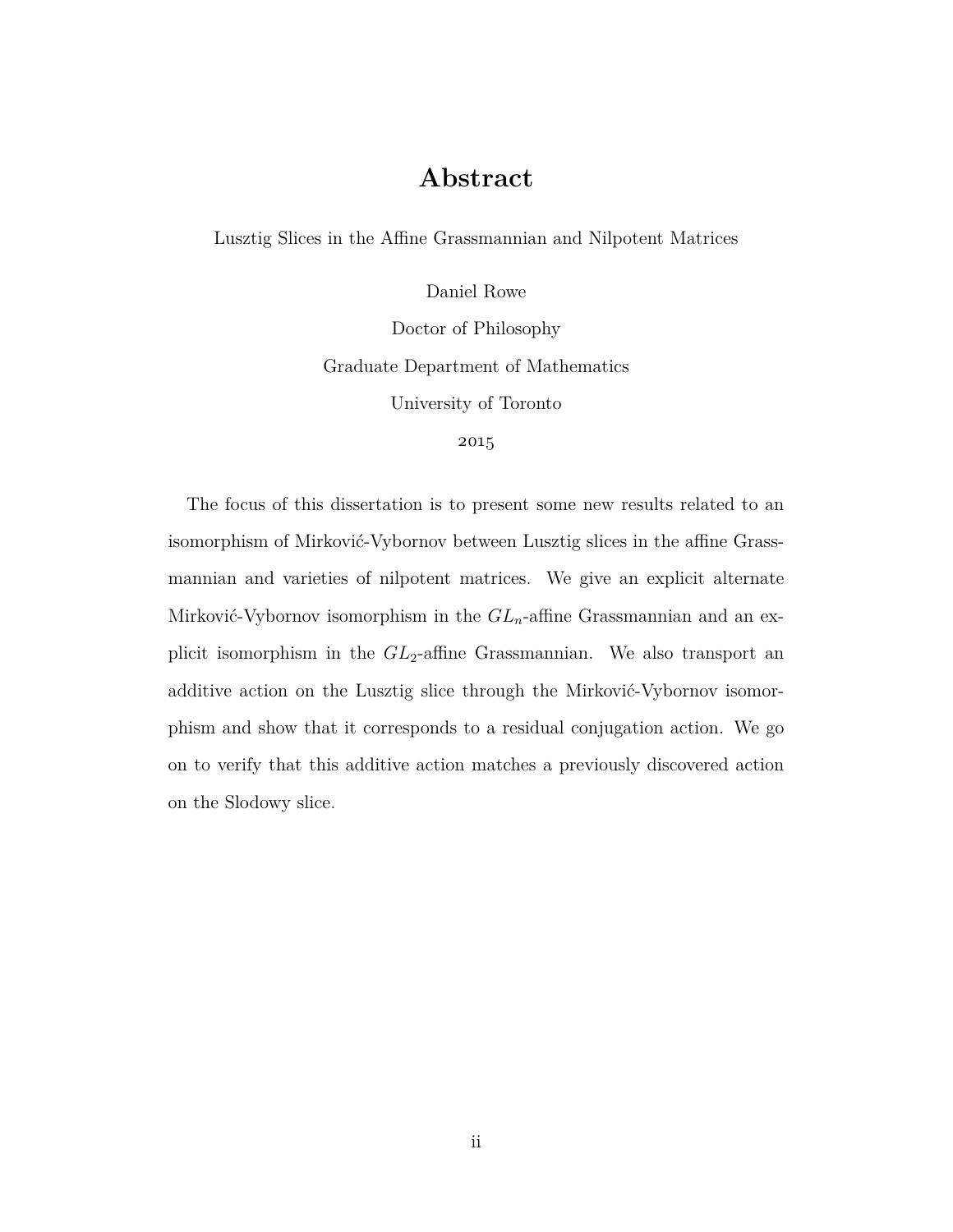#### **Acknowledgements**

I want to express the most sincere thanks to my PhD advisor, Professor Joel Kamnitzer. This work would not have been possible without his kindness, teachings, and support over the years.

I want to thank all the professors who have given time and resources to support my mathematical development; in particular Sergey Arkhipov, James Arthur, David Ben-Zvi, George Elliott, Brian Forrest, Marco Gualtieri, Askold Khovanskii, Allen Knutson, Stephen Kudla, Wentang Kuo, Yu-Ru Liu, Eckhard Meinrenken, Ivan Mirković, Ruxandra Moraru, Kumar Murty, David Nadler, Raphaël Ponge, and Nico Spronk.

I want to thank my fellow graduate students and post-doctoral researchers, with whom I have shared many excellent conversations about mathematics and about life. In particular I would like to mention Faisal Al-Faisal, Zavosh Amir-Khosravi, Jordan Bell, Yuri Burda, Zsuzsanna Dancso, Christopher Dodd, Dominic Dotterrer, Christopher Eagle, Payman Eskandari, Jonathan Fisher, Daniel Fusca, Vincent Gelinas, Parker Glynn-Adey, Iva Halacheva, Brad Hannigan-Daley, Tyler Holden, Ivan Khatchatourian, Alan Lai, Michael Lipnowski, Kevin Luk, Stephen Morgan, Ali Mousavidehshikh, James Mracek, Dinakar Muthiah, Micheal Pawliuk, Brent Pym, Steven Rayan, Patrick Robinson, Peter Samuelson, Jaimal Thind, Patrick Walls, Alex Weekes, Jenny Wilson, Alex Wright, Bin Xu, and Oded Yacobi. A special mention is due to Peter Crooks, who generously gave his time in the editing of this document,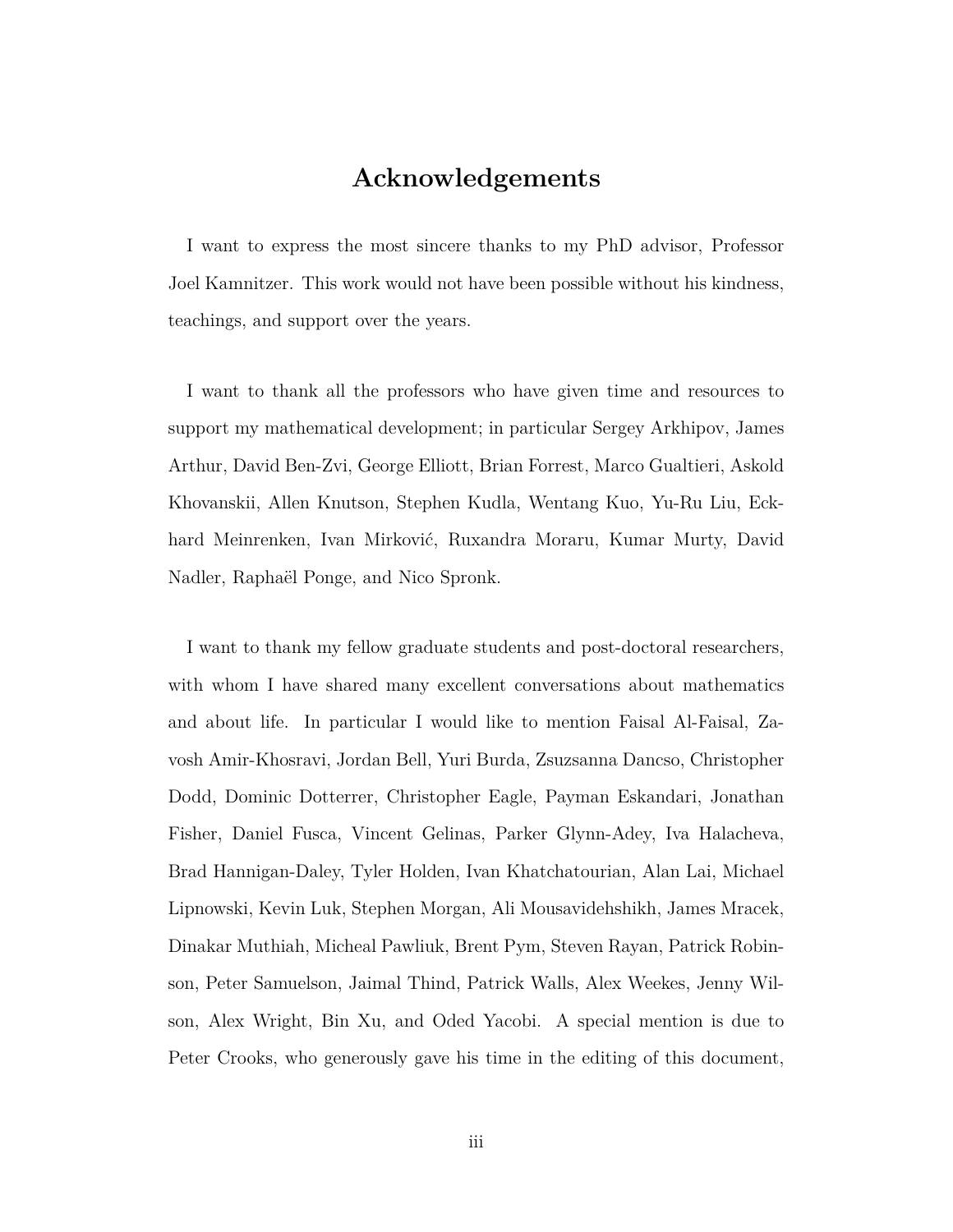and whose many other kindnesses and engaging conversations over the years have benefited me greatly.

To my family, Rob, Nancy, and Mike, thank you for being who you are. The experiences we have shared in the woods of Northwestern Ontario form the foundation of my being and are an endless source of meaning, inspiration, and happiness. Everything I do in life is in some way an expression of the energy that you shared with me at Snake Falls.

To Aslam, Christine, and Aziz, my home away from home, thank you for the kindness that you have shown me. Since the very beginning you have supported and encouraged me, as well as taught me a great deal about the world. I consider myself very fortunate to be part of your family.

The single most important person that I want to thank is my wife, Miriam. Miriam, without you, it would have been impossible to complete this work. You keep me focused, challenge me, and support the very center of my being. I take tremendous pride in the quality of our friendship, in the duality of our life forces, and the absurd amount of love and effort that you invest into our everyday. Thank you for giving my life meaning, and for seeing the truth behind the foil symbols.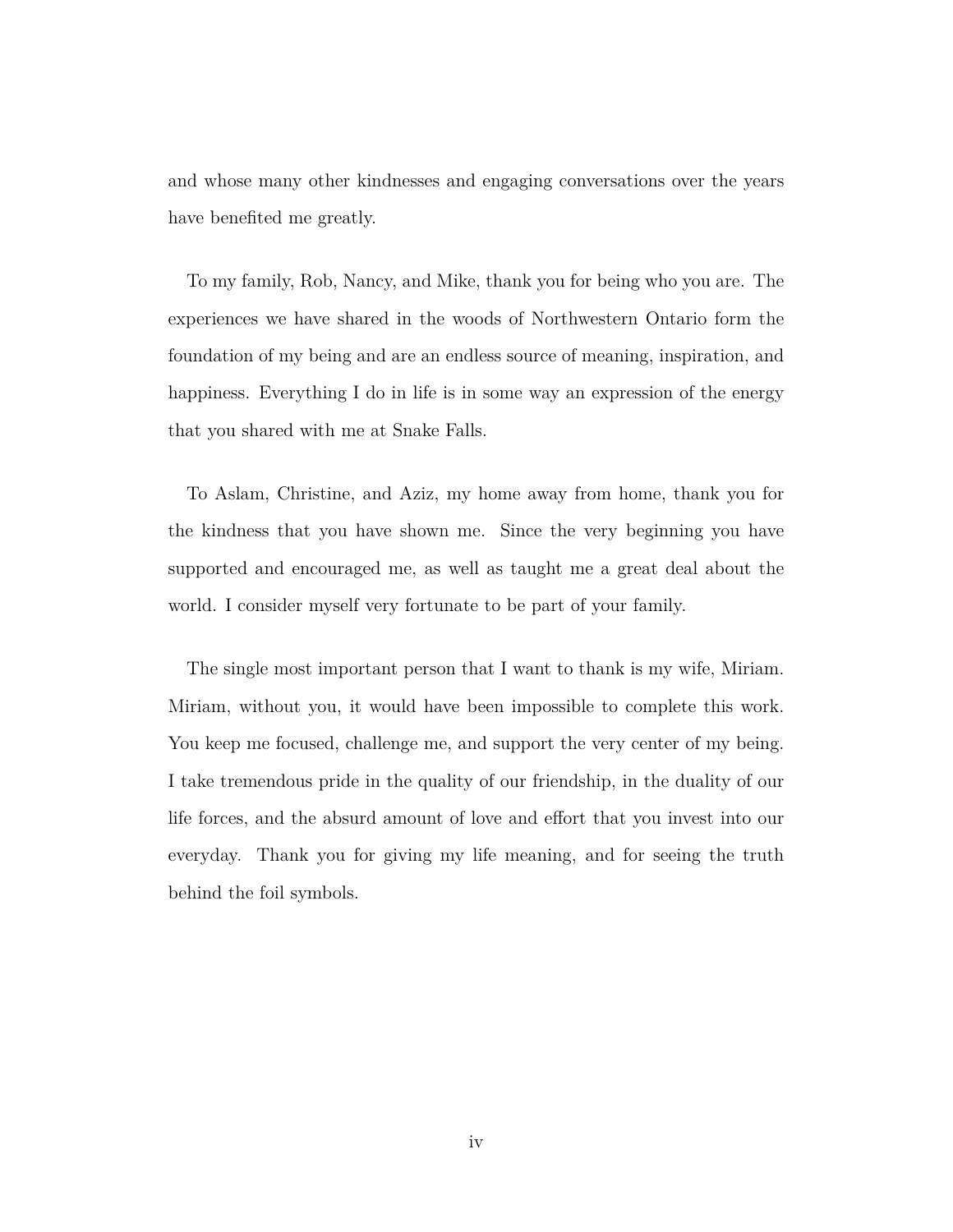# **Contents**

| $\mathbf{1}$            | Introduction                   |                                                                                                       |                |  |  |  |  |  |  |
|-------------------------|--------------------------------|-------------------------------------------------------------------------------------------------------|----------------|--|--|--|--|--|--|
| $\overline{\mathbf{2}}$ | Affine Grassmannians in Type-A |                                                                                                       |                |  |  |  |  |  |  |
|                         | 2.1                            |                                                                                                       | 6              |  |  |  |  |  |  |
|                         | 2.2                            |                                                                                                       | $\overline{7}$ |  |  |  |  |  |  |
|                         | 2.3                            |                                                                                                       | 8              |  |  |  |  |  |  |
|                         | 2.4                            | Lattice Homothety Classes and $\mathrm{Gr}_{PGL_n}$                                                   | 8              |  |  |  |  |  |  |
|                         | 2.5                            |                                                                                                       | 9              |  |  |  |  |  |  |
|                         | 2.6                            |                                                                                                       | 12             |  |  |  |  |  |  |
|                         | 2.7                            | $G(\mathcal{O})$ -Orbits on $\text{Gr}_G \dots \dots \dots \dots \dots \dots \dots \dots \dots \dots$ | 14             |  |  |  |  |  |  |
|                         | 2.8                            |                                                                                                       | 16             |  |  |  |  |  |  |
|                         | 2.9                            |                                                                                                       | 17             |  |  |  |  |  |  |
| 3                       |                                | <b>Lusztig Slices and Nilpotent Matrices</b>                                                          | 19             |  |  |  |  |  |  |
|                         | 3.1                            |                                                                                                       | 19             |  |  |  |  |  |  |
|                         | 3.2                            |                                                                                                       | 21             |  |  |  |  |  |  |
|                         | 3.3                            | The Mirković-Vybornov Isomorphism                                                                     | 21             |  |  |  |  |  |  |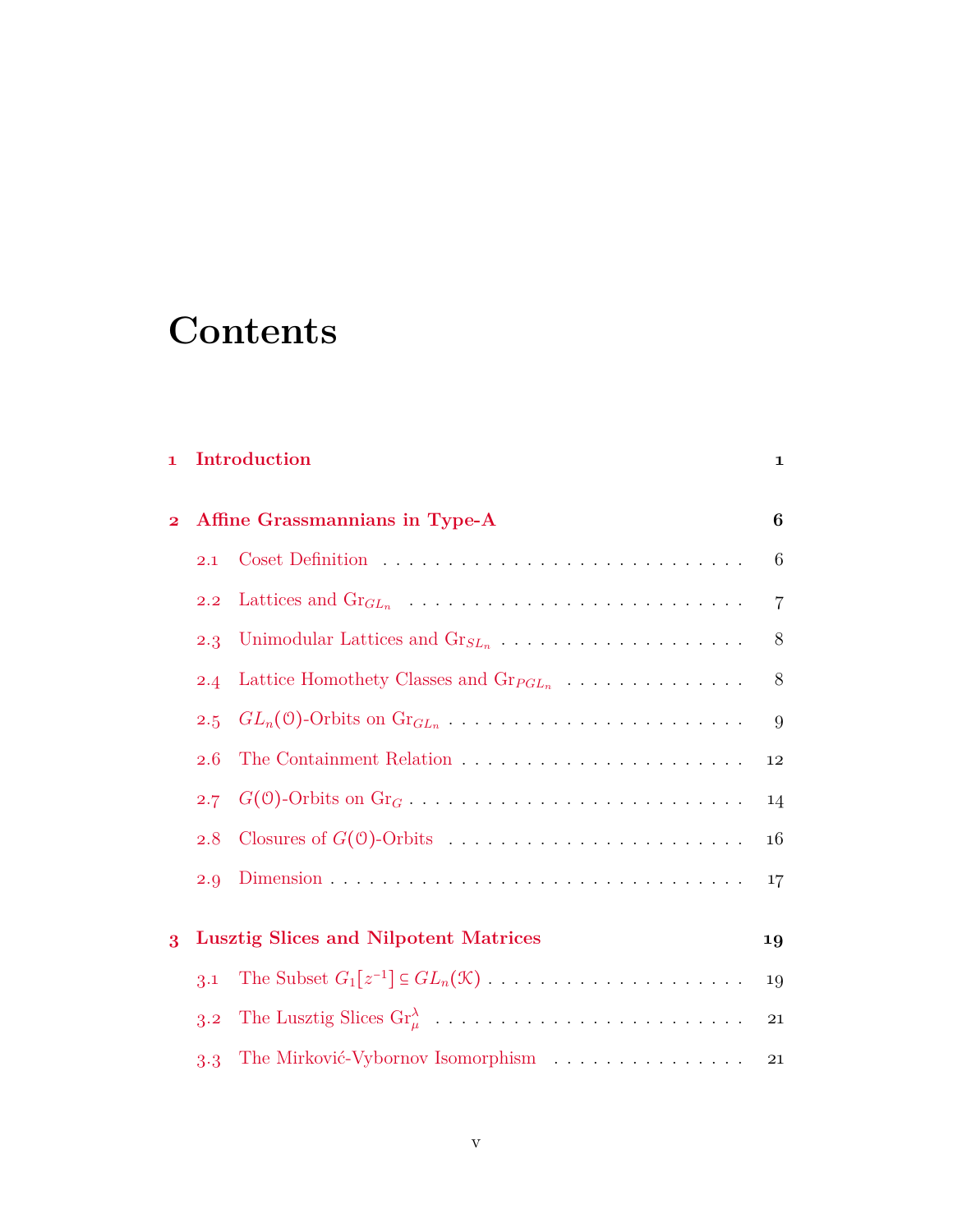| 4              |                   | <b>Explicit Isomorphisms</b>                                                                                   | 25             |
|----------------|-------------------|----------------------------------------------------------------------------------------------------------------|----------------|
|                | 4.1               |                                                                                                                | 25             |
|                | 4.2               |                                                                                                                | 27             |
|                | 4.3               |                                                                                                                | 29             |
|                | 4.4               | Explicit Alternate Mirković-Vybornov                                                                           | 38             |
| $\overline{5}$ |                   | $\mathbb{G}_a$ -Actions                                                                                        | 45             |
|                | 5.1               |                                                                                                                | 45             |
|                | 5.2               | The Action $\mathbb{G}_a \subset M_\mu \cap N_{\mathfrak{gl}_{-d}(\mathbb{C})}$                                | 46             |
|                | 5.3               | Equality of $\mathbb{G}_a \subset M_\mu \cap \mathbb{N}$ and $\mathbb{G}_a \subset S(P_\mu) \dots \dots \dots$ | 5 <sub>2</sub> |
| 6              |                   | <b>Future Directions</b>                                                                                       | 58             |
|                | 6.1               |                                                                                                                | 58             |
|                | 6.2               |                                                                                                                | 60             |
|                | 6.3               | The Reduction $\mathrm{Gr}_{\mu}^{\lambda}/\!\!/_{1}\mathbb{G}_{a} \cong \mathrm{Gr}_{\mu+\alpha}^{\lambda}$   | 60             |
|                | <b>References</b> |                                                                                                                | 61             |
|                |                   |                                                                                                                |                |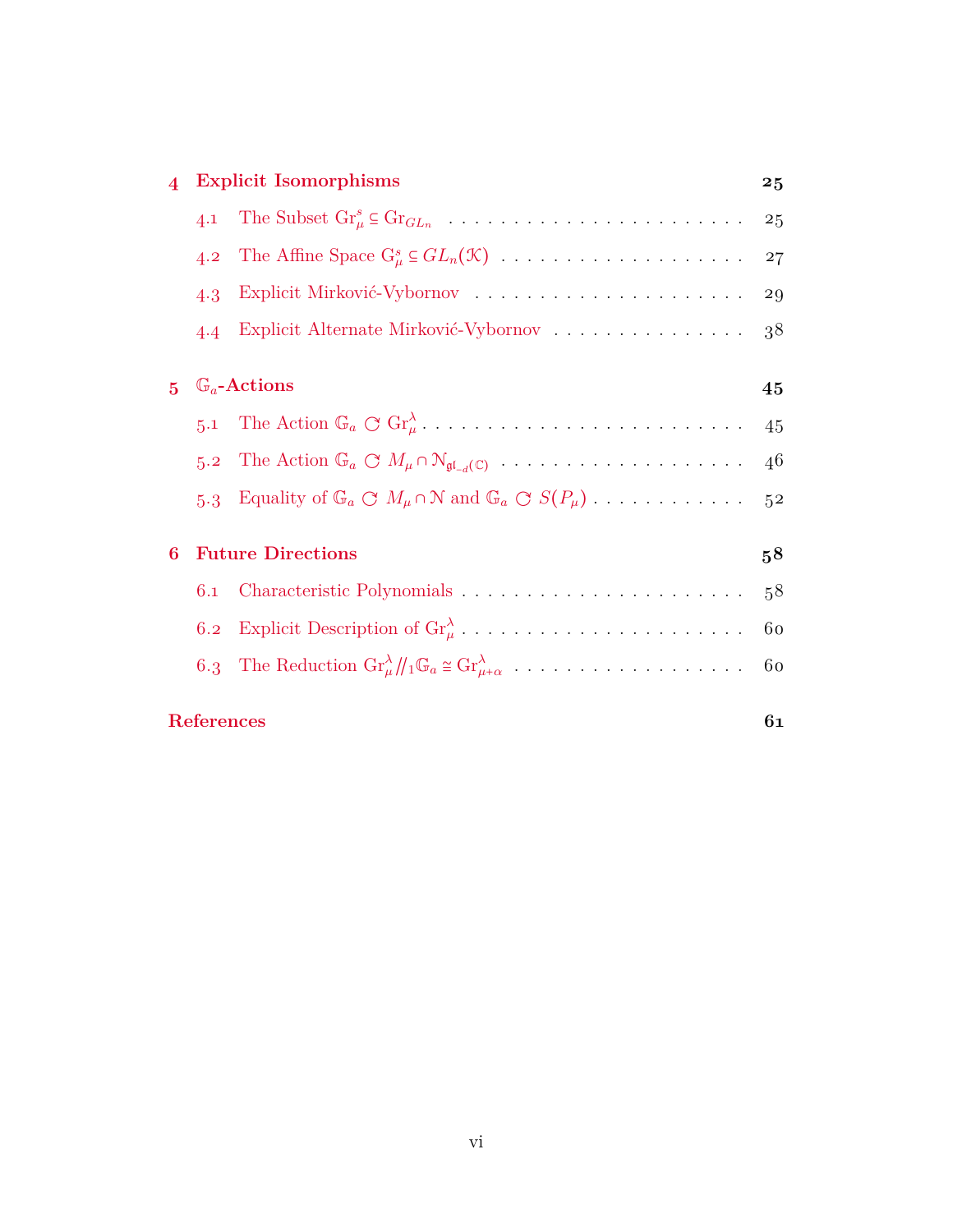### <span id="page-6-0"></span>**Chapter**

### **Introduction**

The motivating force behind this dissertation is the connection between lattices and nilpotent matrices. We use the word *lattice* to refer to an element of the  $GL_n$ -affine Grassmannian  $GL_n(\mathcal{K})/GL_n(\mathcal{O})$ , where  $\mathcal{K} := \mathbb{C}((z))$  and  $\mathcal{O} \coloneqq \mathbb{C}[[z]].$  The use of the word lattice in this context reflects an analogy with the space  $GL_n(\mathbb{Q})/GL_n(\mathbb{Z})$ , whose elements are lattices in the original sense of the term.

To be precise in our case of the *GLn*-affine Grassmannian, elements are free, rank *n*, 0-modules inside  $\mathcal{K}^n$ . If we take two lattices  $L_1$  and  $L_2$  in the  $GL_n$ affine Grassmannian satisfying  $L_1 \subseteq L_2$ , then  $L_2/L_1$  is a finite dimensional  $\mathbb{C}$ vector space equipped with a nilpotent operator *z*. Exploring this relationship between lattices and nilpotents will be our primary goal.

**New Results.** There are three main results in this thesis. In chapter  $4$  we find an explicit description of the Mirković-Vybornov isomorphism between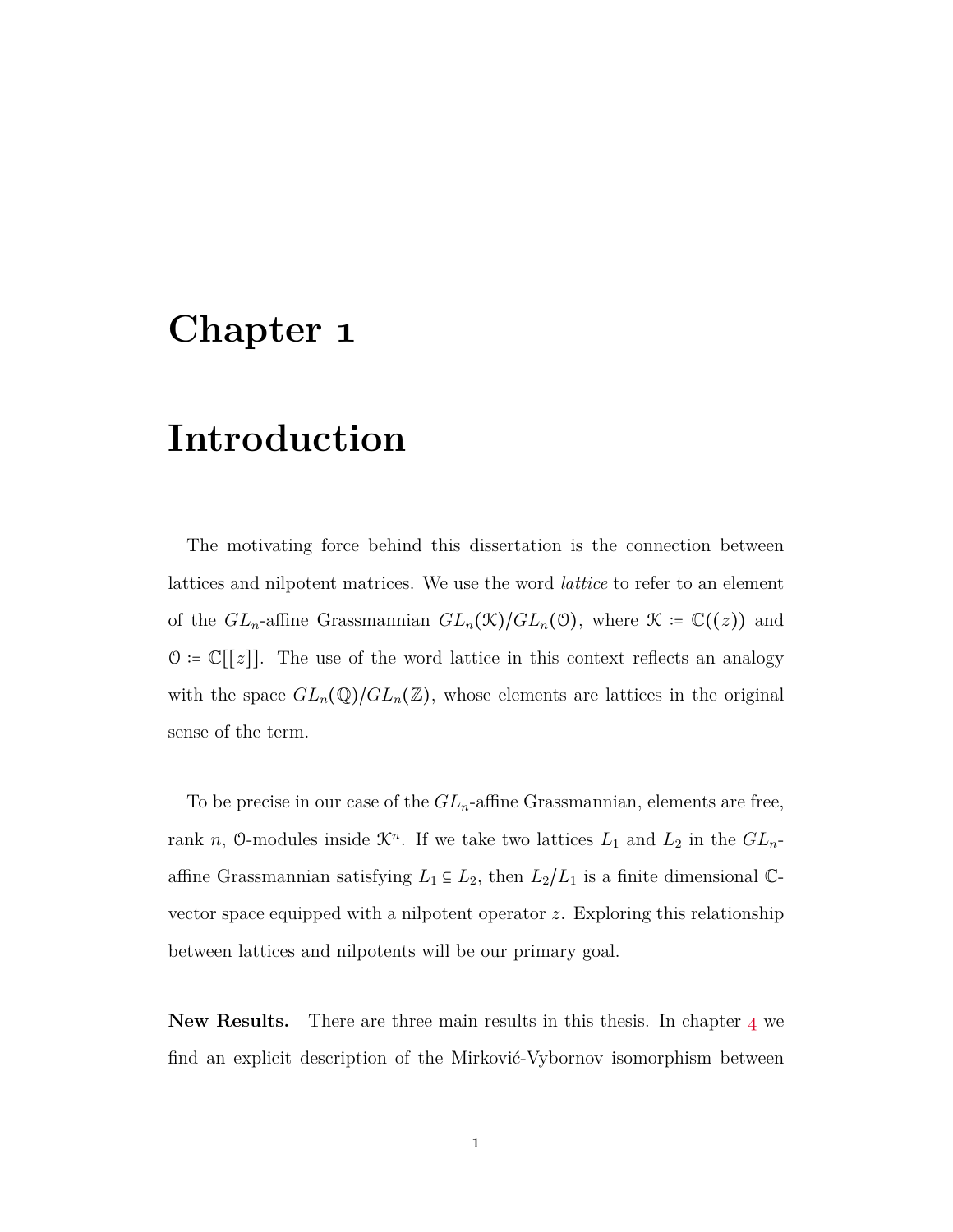Lusztig slices in the *GL*2-affine Grassmannian and subvarieties of nilpotent matrices. Then we find an explicit "alternate" Mirković-Vybornov isomorphism in the case of the  $GL_n$ -affine Grassmannian. In chapter  $5$  we transport a certain G*a*-action on the Lusztig slice over to the nilpotent cone using the Mirković-Vybornov isomorphism and show it to be a residual conjugation action. Then we verify that this matches a  $\mathbb{G}_a$ -action on a Slodowy slice as studiedin  $[Mor14]$ .

Another goal of this thesis is to contribute pedagogically to the literature on the affine Grassmannian. This goal has been achieved if any researcher interested in the affine Grassmannian (whether as the richly-structured space that it is, or because of its connections to representation theory) reads this thesis in order to make a pleasant acquaintance with this very interesting mathematical object.

**Historical Context.** The affine Grassmannian has surfaced during the study of a variety of subjects by a variety of mathematicians. In the context of the representation theory of  $GL_n(\mathbb{F}_q)$  over  $\mathbb C$ , Lusztig [\[Lus](#page-68-1)81] was led to consider a subset of the  $\overline{\mathbb{F}}_q$ -affine Grassmannian and identified it with the variety of nilpotent matrices in  $\mathfrak{gl}_n(\mathbb{F}_q)$ . Lusztig later generalized this result in [Lusgoa] (see also  $[\text{MagO2}]$  $[\text{MagO2}]$  $[\text{MagO2}]$ ) and once again demonstrated the importance of using the affine Grassmannian for studying questions related to nilpotent orbits. See  $\text{KLMW06}$  for how Lusztig's isomorphism is applied to study nilpotent orbit closures. However, it is the closely related work of Mirković-Vybornov in  $[MV_{07}]$  $[MV_{07}]$  and  $[MV_{08}]$  which forms the bedrock of this thesis. One of the many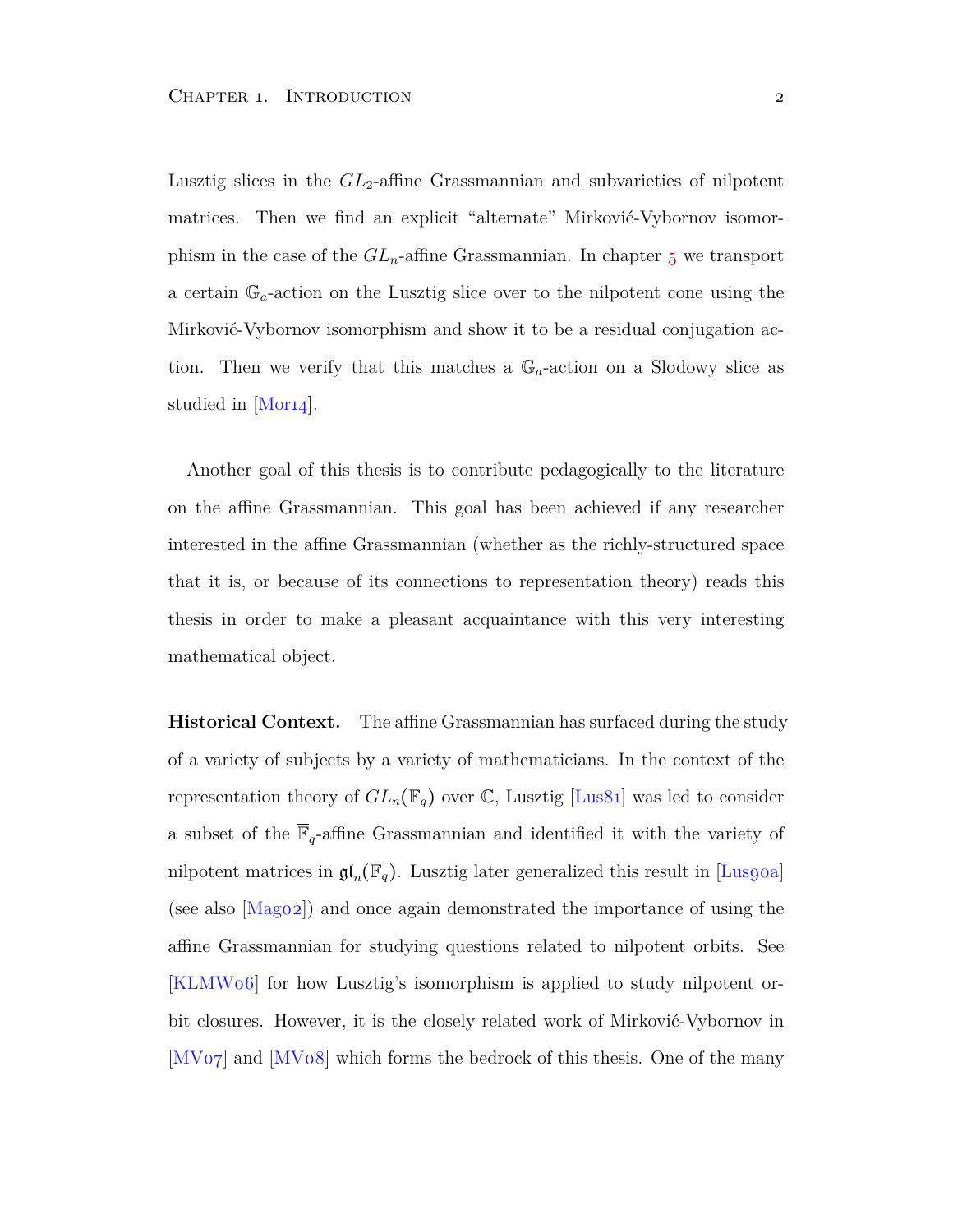results of these papers is what we shall call the *Mirkovic-Vybornov isomor-* ´ *phism*. It is an isomorphism of varieties between *Lusztig slices* in the affine Grassmannian (see  $3.2$  $3.2$  $3.2$ ) and a certain affine space (see  $3.3.2$ ) intersected with the nilpotent cone.

The affine Grassmannian has also appeared in the context of geometric representation theory, most notably in the *geometric Satake isomorphism* of Lusztig [\[Lus\]](#page-67-1), Ginzburg [\[Gin](#page-66-0)g5], and Mirković-Vilonen [MV $\sigma$ 7]. Here the theories of intersection cohomology and perverse sheaves are used to relate the geometry of the affine Grassmannian  $G(\mathcal{K})/G(\mathcal{O})$  to the representation theory of the Langlands dual group  $\tilde{G}(\mathbb{C})$ . The geometric Satake isomorphism was itself an outgrowth of number theory, specifically the Langlands program, in which the *Satake isomorphism* [\[Sat](#page-69-2)63] was studied as an unramified local Langlands correspondence (see also  $|G_{0}8|$ ).

The affine Grassmannian is also an object of rich combinatorics in its own right. The study of Mirković-Vilonen cycles and polytopes, which are objects that arise from the affine Grassmannian, lead to an understanding of the rich combinatorics of bases for the highest weight representations  $V(\lambda)$  of reductive groupsover  $\mathbb{C}$ , see [Kam10] (and also [Kam09] and [AK04]).

The affine Grassmannian also has close connections to the subject of *loop groups*, which have been studied by many mathematicians from a variety of perspectives (see  $[PS86]$  $[PS86]$  $[PS86]$  and  $[Free7]$ ).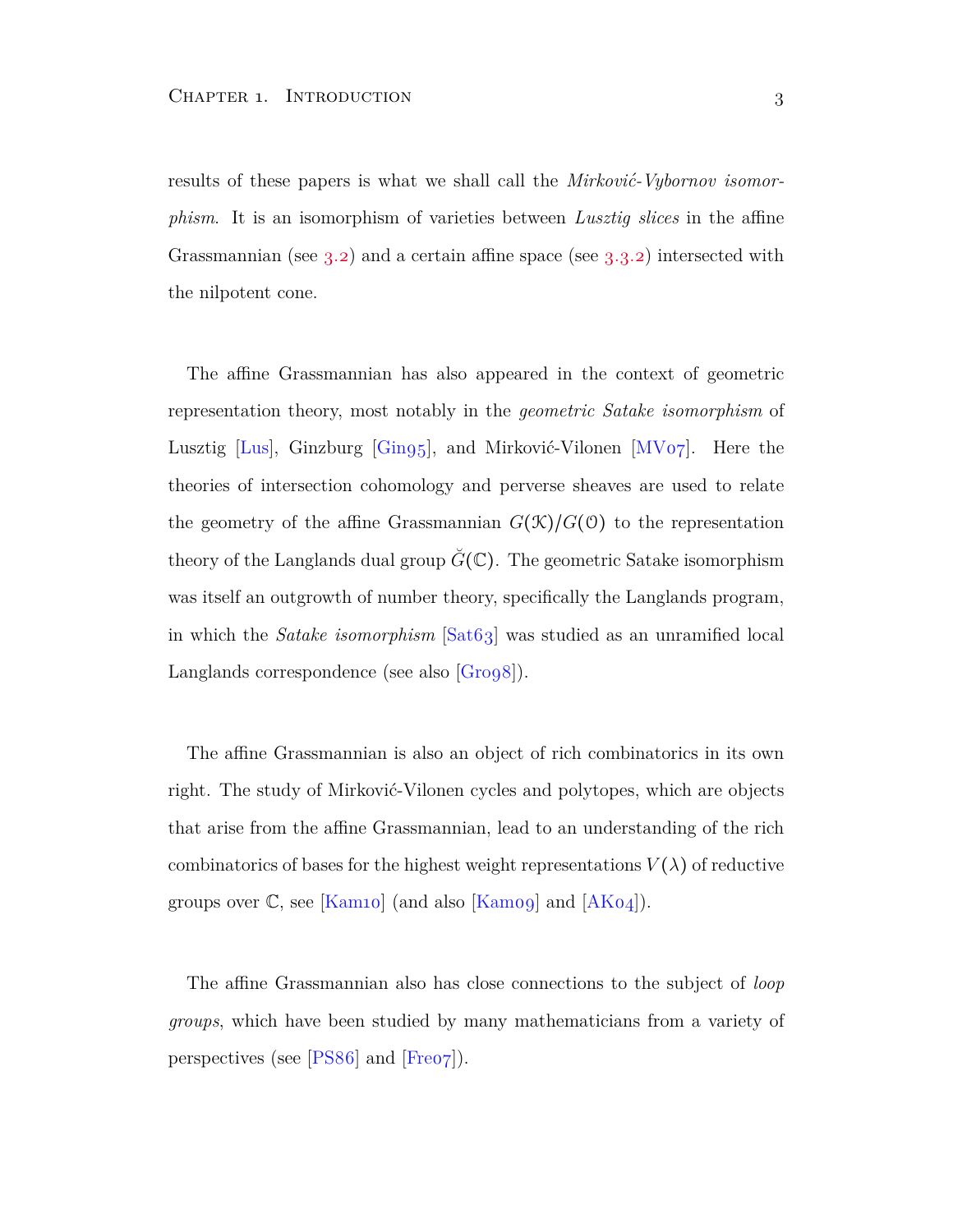Below you can find more detailed summaries of our goals in each chapter.

**Chapter 2.** This chapter serves as an introduction to affine Grassmannians  $\text{Gr}_G$  when the group G is equal to  $GL_n$ ,  $SL_n$  or  $PGL_n$ , as well as the interpretation of Gr*<sup>G</sup>* as a space of *lattices*. This chapter also examines the *<sup>G</sup>*(O)-orbits on the affine Grassmannian and how this relates to the Jordan type of a natural nilpotent operator associated to a lattice. The important relationship of lattice containment is also examined in detail.

**Chapter 3.** The aim of this chapter is to give the definition of a Lusztig slice and to state the Mirković-Vybornov isomorphism. Roughly speaking, the Mirković-Vybornov isomorphism is a one-to-one correspondence between the Lusztig slice and a special subvariety of nilpotent matrices.

**Chapter 4.** Two of the three main results of this dissertation are in this chapter. First is an explicit realization of the Mirković-Vybornov isomorphism in the case of  $GL_2$ . The Lusztig slice is interpreted as matrices in  $GL_2(\mathcal{K})$ with a condition on their determinant. Then we explicitly calculate the action of the nilpotent operator *z* on a finite dimensional vector space. This yields an explicit Mirković-Vybornov isomorphism. Secondly we have an explicit realization of an "alternate" Mirković-Vybornov isomorphism for  $GL_n$  in the case when lattices *L* are *contained in* the standard lattice. This amounts to representing the Lusztig slice as certain matrices in  $GL_n(\mathcal{K})$  and then working out the action of the nilpotent operator *z* on a finite dimensional vector space. Many examples are given of both of our explicit maps in this chapter.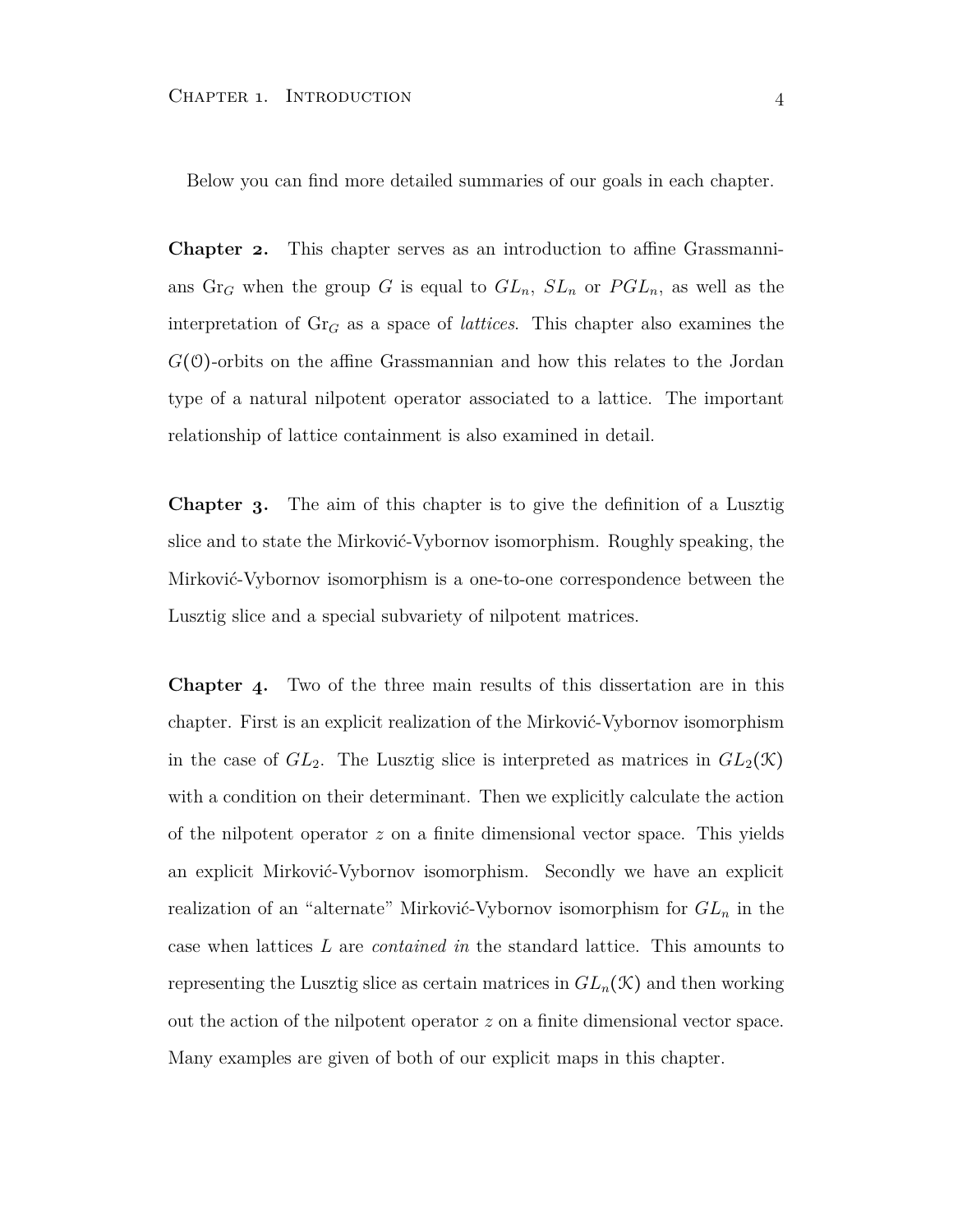**Chapter 5.** The third main result of this dissertation is in this chapter. It concerns a  $\mathbb{G}_a$ -action on the Lusztig slice that was discovered by Kamnitzer, that is conjectured to give a Hamiltonian reduction between "neighboring" Lusztig slices. We determine the form this action takes on the Mirković-Vybornov slice intersect the nilpotent cone by transporting the  $\mathbb{G}_a$ -action through the Mirković-Vybornov isomorphism. Then we show that this action coincides with the action on the Slodowy slice corresponding to a certain pyramid that is found in Morgan's thesis  $[Mor14]$ . Our result of this chapter says that the actions of  $\mathbb{G}_a$  on the Lusztig slice and on the Slodowy slice are identical.

**Chapter 6.** In this final chapter, we highlight some questions that come out of various parts of this thesis and the future research directions to which they point.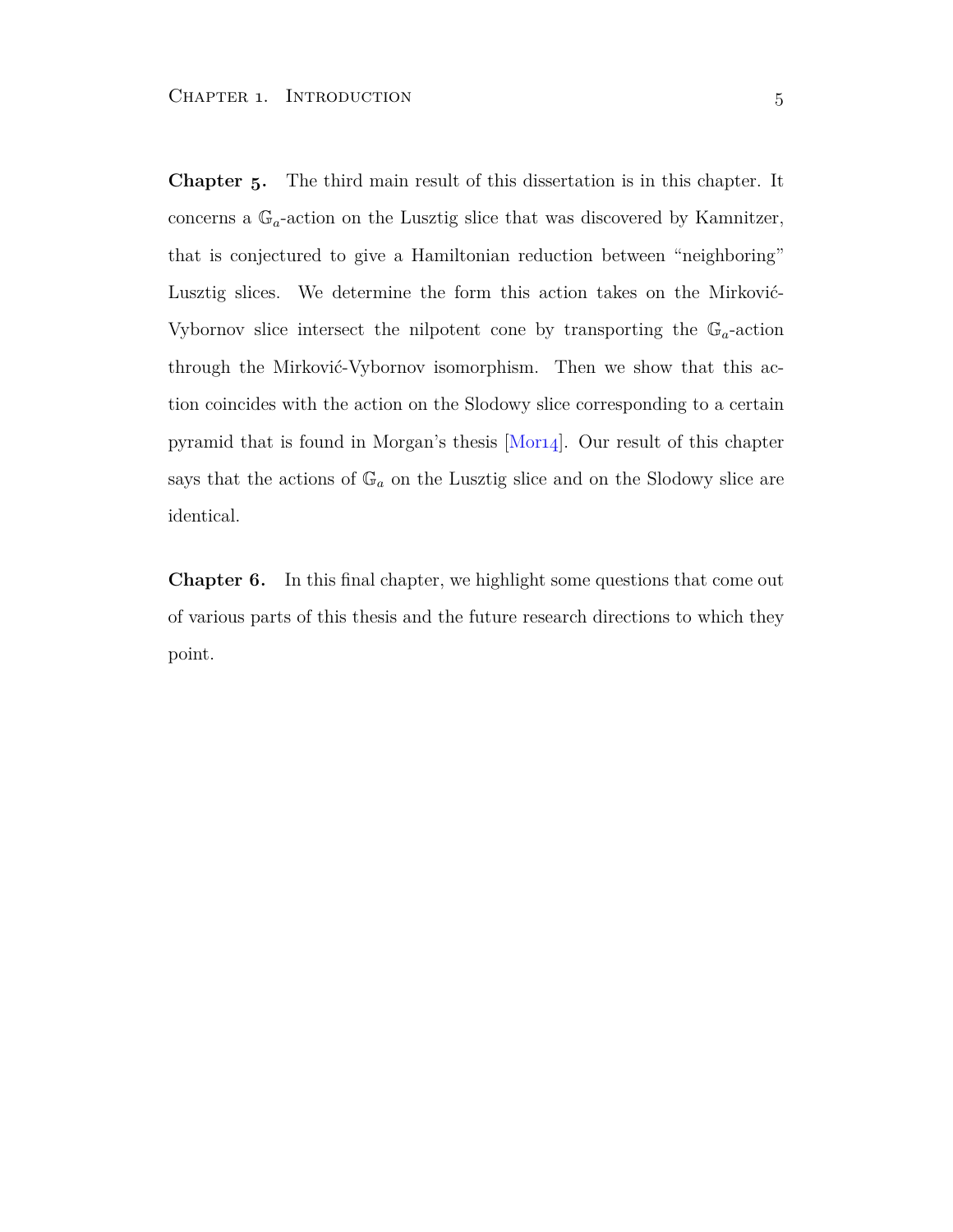### <span id="page-11-2"></span><span id="page-11-0"></span>**Chapter**

# **Affine Grassmannians in Type-A**

In this chapter we focus on three reductive groups over  $\mathbb{C}$ :  $GL_n$ ,  $SL_n$ , and  $PGL_n$ . We will write *G* when we do not want to specify a particular one of the three. We denote the C-algebras  $\mathbb{C}((z))$  and  $\mathbb{C}[[z]]$  by  $\mathcal K$  and  $\mathcal O$ , respectively. We take  $\mathbb{C}((z))$  to be the field formal Laurent series in one variable, and  $\mathbb{C}[[z]]$ the ring of formal power series in one variable.

Throughout this chapter, the symbol *V* will stand for an *n*-dimensional vector space over K.

### <span id="page-11-1"></span>**. Coset Definition**

Taking the points of G in the C-algebras  $\mathcal K$  and  $\mathcal O$ , we obtain the group  $G(\mathcal K)$ with the subgroup  $G(\mathcal{O})$ . We can consider  $G(\mathcal{O})$  right-acting on  $G(\mathcal{K})$ .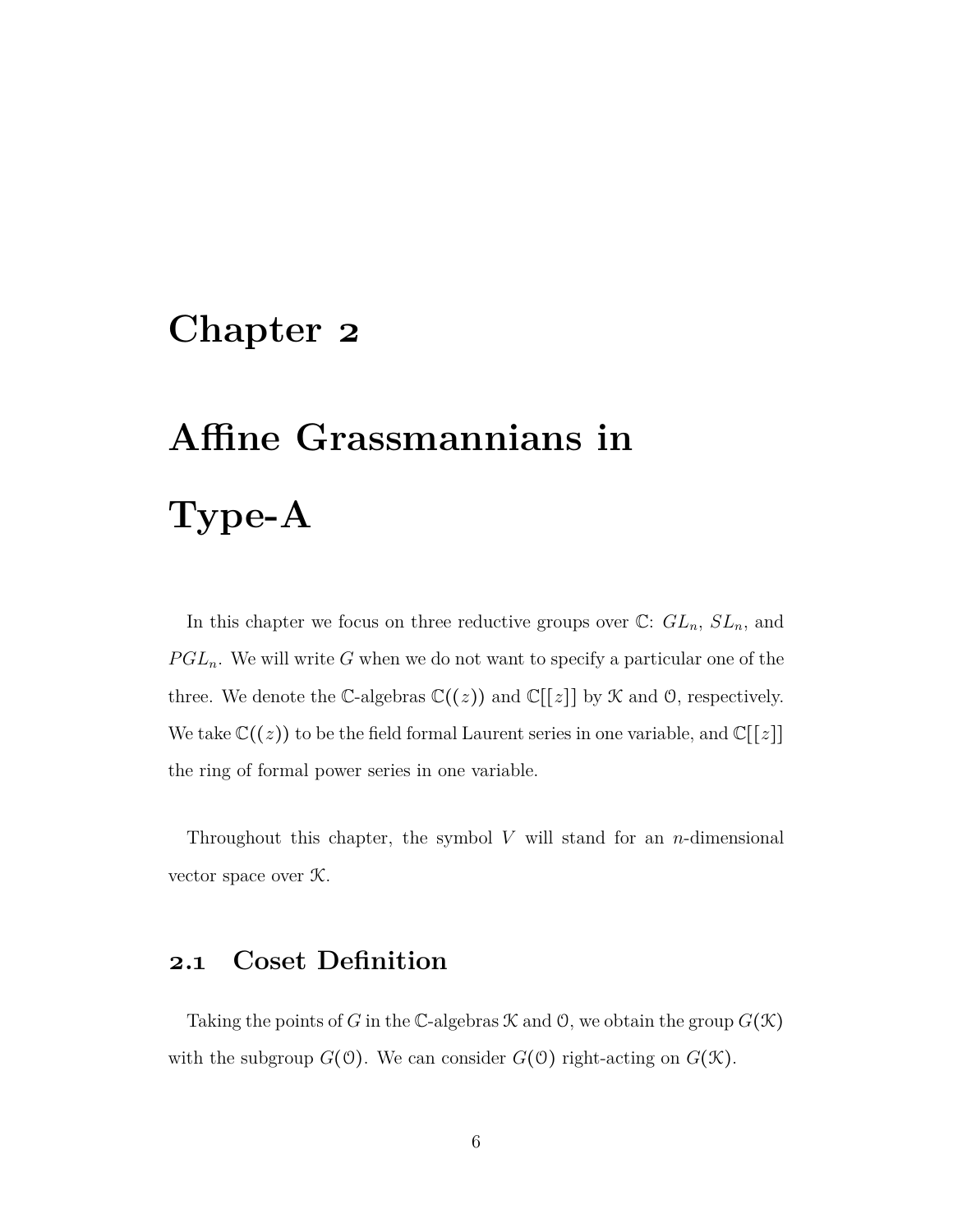<span id="page-12-1"></span>**Definition 2.1.1** (Affine Grassmannian). The coset space  $G(\mathcal{K})/G(\mathcal{O})$  is called the *affine Grassmannian* of *G* and will be denoted by Gr*G*.

#### <span id="page-12-0"></span>**2.2** Lattices and  $\text{Gr}_{GL_n}$

In this section we will discuss the relationship between lattices and the *GLn*affine Grassmannian.

**Definition 2.2.1** (Lattices in V). A *lattice* in V is a free 0-submodule L in *V* satisfying  $L \otimes_{\mathcal{O}} \mathcal{K} = V$ .

A lattice *L* may be thought of as a free O-submodule of *V* that has O-module rank equal to the dimension of  $V$  as a  $K$ -vector space. Any lattice in  $V$  can therefore be expressed as  $\text{span}_{\mathcal{O}}(v_1, ..., v_n)$  where  $\{v_1, ..., v_n\}$  is a *K*-basis for *V*. The collection of all *K*-bases of *V* is a  $GL_n(\mathcal{K})$ -torsor and the subgroup of  $GL_n(\mathcal{K})$  fixing a particular lattice is conjugate to  $GL_n(\mathcal{O})$ . Therefore the coset space  $\text{Gr}_{GL_n} = GL_n(\mathcal{K})/GL_n(\mathcal{O})$  gives a non-canonical realization of the collection of all lattices in *V* . It is non-canonical because there is an arbitrary choice of a "base lattice" represented by the identity coset in  $GL_n(\mathcal{K})/GL_n(\mathcal{O})$ . If we fix a *K*-basis of *V*, say  $\{e_1, ..., e_n\}$ , which identifies *V* with  $\mathcal{K}^n$ , then the collection of lattices in *V* is unambiguously identified with  $GL_n(\mathfrak{X})/GL_n(\mathfrak{O})$ , where the identity coset corresponds to the "standard lattice"  $\text{span}_{\mathcal{O}}(e_1, ..., e_n)$ . However the choice of the basis  $\{e_1, ..., e_n\}$  was arbitrary.

**Definition 2.2.2** (The standard lattice). Fix a *K*-basis of *V*, say  $\{e_1, ..., e_n\}$ . We call the lattice  $\text{span}_{\mathcal{O}}(e_1, ..., e_n)$  the *standard lattice* and denote it by  $L_0$ .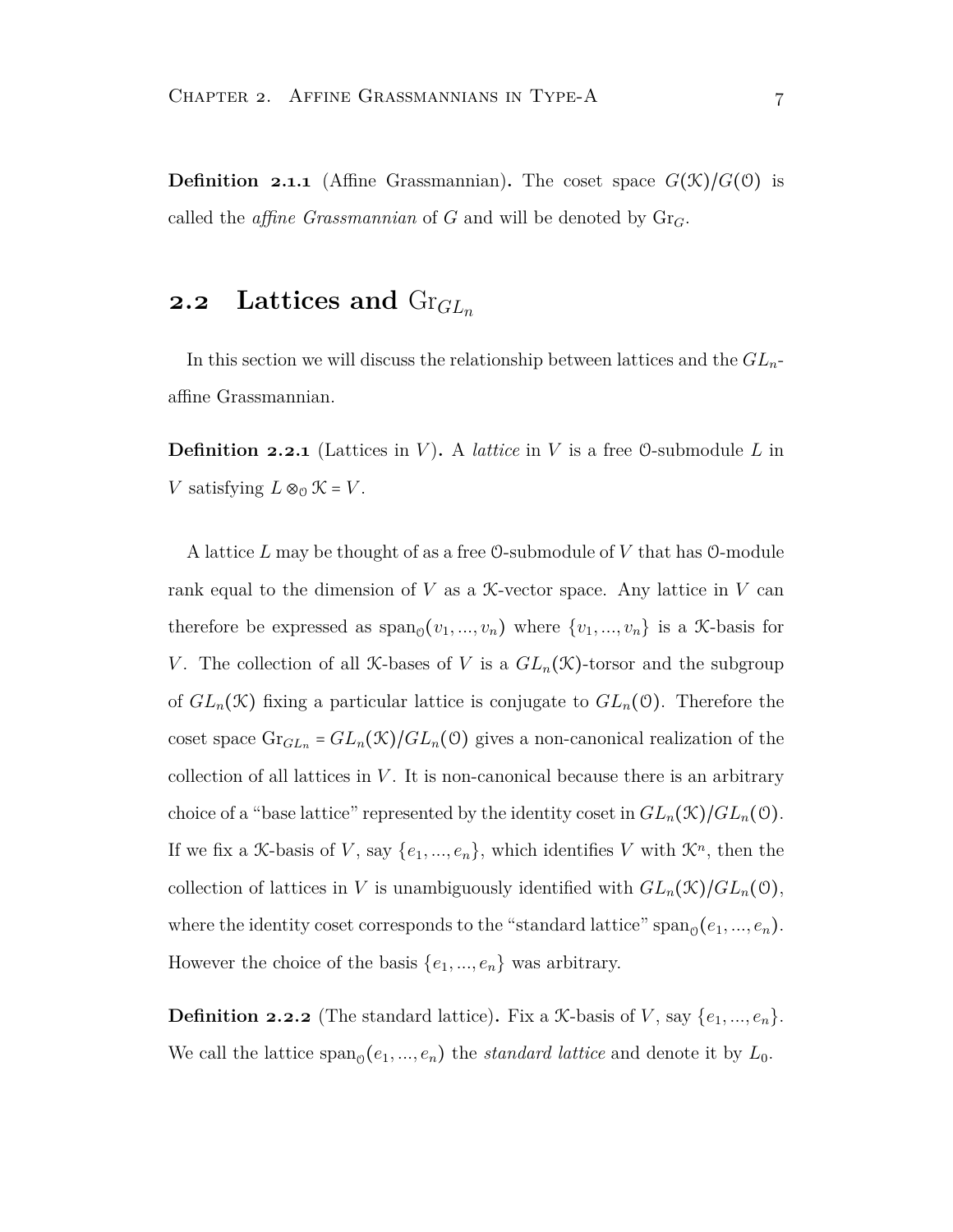#### <span id="page-13-2"></span><span id="page-13-0"></span>**2.3** Unimodular Lattices and  $\text{Gr}_{SL_n}$

In this section we will discuss the relationship between unimodular lattices and the *SLn*-affine Grassmannian.

If we make a choice of *X*-basis for *V*, say  $\{e_1, ..., e_n\}$ , then the one-dimensional  $\mathcal{K}\text{-vector space }\bigwedge^n V$  develops a distinguished basis, namely  $\{e_1 \wedge \ldots \wedge e_n\}$ . Then the collection of X-bases  $\{v_1, ..., v_n\}$  of  $V$  with the property that  $v_1 \wedge ... \wedge v_n =$ *e*<sub>1</sub> ∧ *...* ∧ *e*<sub>*n*</sub> is a torsor for the group  $SL_n(\mathcal{K})$ .

**Definition 2.3.1** (Unimodular lattices in  $V$ ). A *unimodular lattice* in  $V$  is a lattice *L* in *V* having a basis  $\{v_1, ..., v_n\}$  with the property  $v_1 \land ... \land v_n = e_1 \land ... \land e_n$ .

A unimodular lattice is a lattice *L* in *V* that can be represented by a matrix in  $SL_n(\mathcal{K})$ . The collection of all unimodular lattices in *V* can be identified with the coset space  $\mathrm{Gr}_{SL_n} = SL_n(\mathcal{K})/SL_n(\mathcal{O})$ .

#### <span id="page-13-1"></span>**2.4** Lattice Homothety Classes and  $\text{Gr}_{PGL_n}$

In this section we will discuss the relationship between lattices up to  $\mathcal{K}^*$ scaling and the  $PGL_n$ -affine Grassmannian.

The set of *K*-bases of *V* up to  $K^*$ -scaling is a torsor for  $PGL_n(\mathcal{K})$ . The group fixing a given  $\mathcal{K}^*$ -scale-class of a lattice is conjugate to  $GL_n(\mathcal{O})/\mathcal{O}^*$  =  $PGL_n(\mathcal{O})$ . Therefore the collection of lattices in *V* up to  $\mathcal{K}^*$ -scaling can be identified with the coset space  $\text{Gr}_{PGL_n} = PGL_n(\mathcal{K})/PGL_n(\mathcal{O})$ .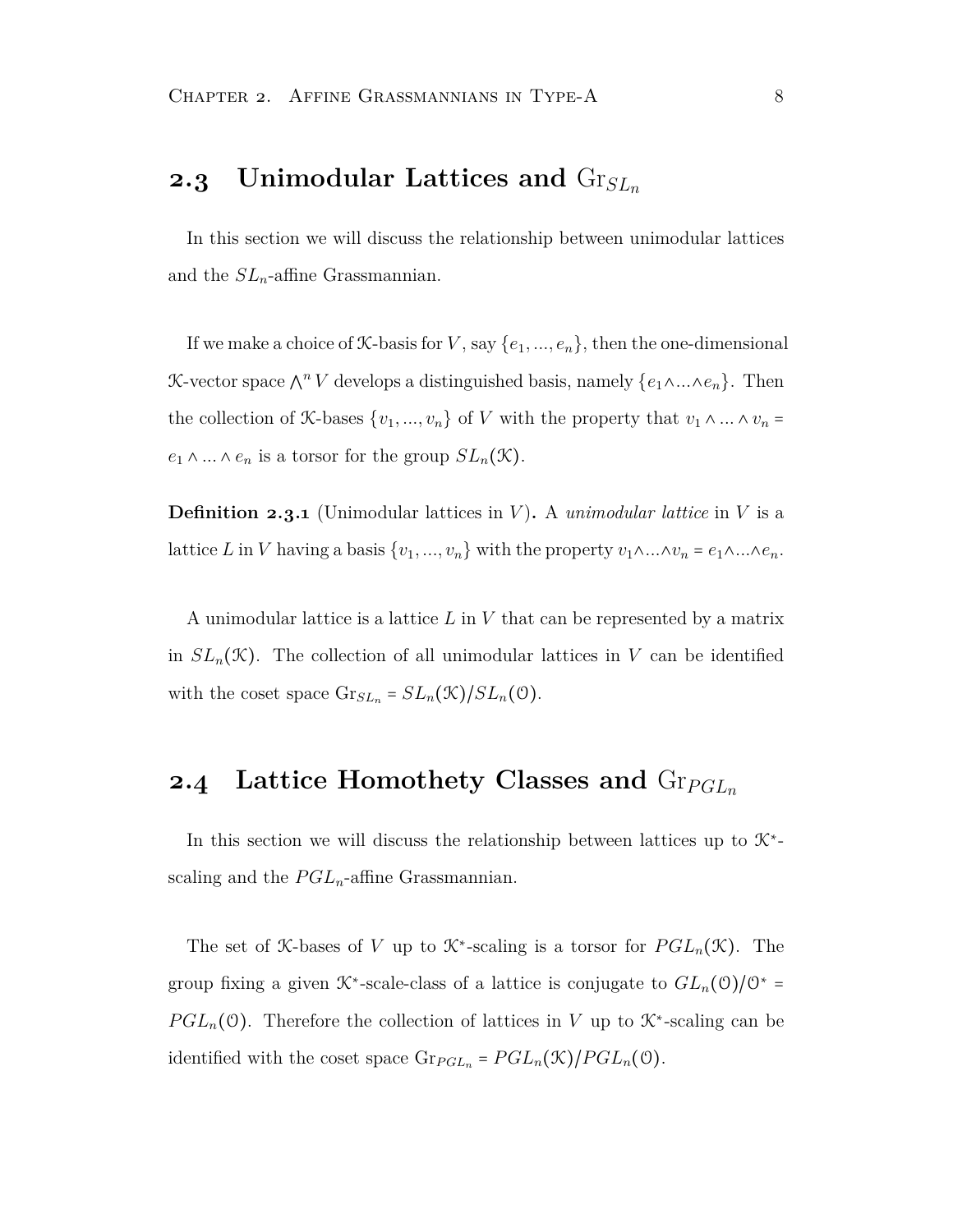<span id="page-14-2"></span>**Definition 2.4.1** (Homothety classes of lattices in  $V$ ). The collection of lattices equivalent to a lattice *L* by K<sup>∗</sup> -scaling is called its *homothety class*.

The collection of lattices equivalent to  $L$  by  $\mathcal{K}^*$ -scaling can be identified with <sup>K</sup><sup>∗</sup>/O<sup>∗</sup> which can then be identified with {*<sup>z</sup> <sup>a</sup><sup>L</sup>* <sup>∶</sup> *<sup>a</sup>* <sup>∈</sup> <sup>Z</sup>}. Therefore an equivalent definition of the homothety class of *L* is the collection of lattices of the form  $z^a L$  for  $a \in \mathbb{Z}$ .

### <span id="page-14-0"></span>**2.5** *GL*<sup>n</sup>(0)-Orbits on  $\text{Gr}_{GL_n}$

Consider the group  $GL_n(\mathcal{O})$  left-acting on the affine Grassmannian  $\mathrm{Gr}_{GL_n}$ . In this section, we will discuss the two equivalent statements  $2.5.1$  and  $2.5.2$ .

<span id="page-14-1"></span>**Proposition 2.5.1.** The collection of  $GL_n(\mathcal{O})$ -orbits on  $\mathrm{Gr}_{GL_n}$  is in bijection with  $X_+(GL_n)$ , the set of dominant coweights of  $GL_n$ . Specifically, our orbit decomposition is

$$
\mathrm{Gr}_{GL_n}=\coprod_{\lambda\in X_+}GL_n(\mathfrak{O})L_\lambda
$$

where  $\lambda = (\lambda_1, ..., \lambda_n) \in \mathbb{Z}^n$  is a dominant coweight of  $GL_n$ , and  $L_{\lambda} = [z^{\lambda}]$  is the lattice represented by the matrix

$$
z^{\lambda} = \begin{bmatrix} z^{\lambda_1} & & \\ & \ddots & \\ & & z^{\lambda_n} \end{bmatrix} \in GL_n(\mathcal{K}).
$$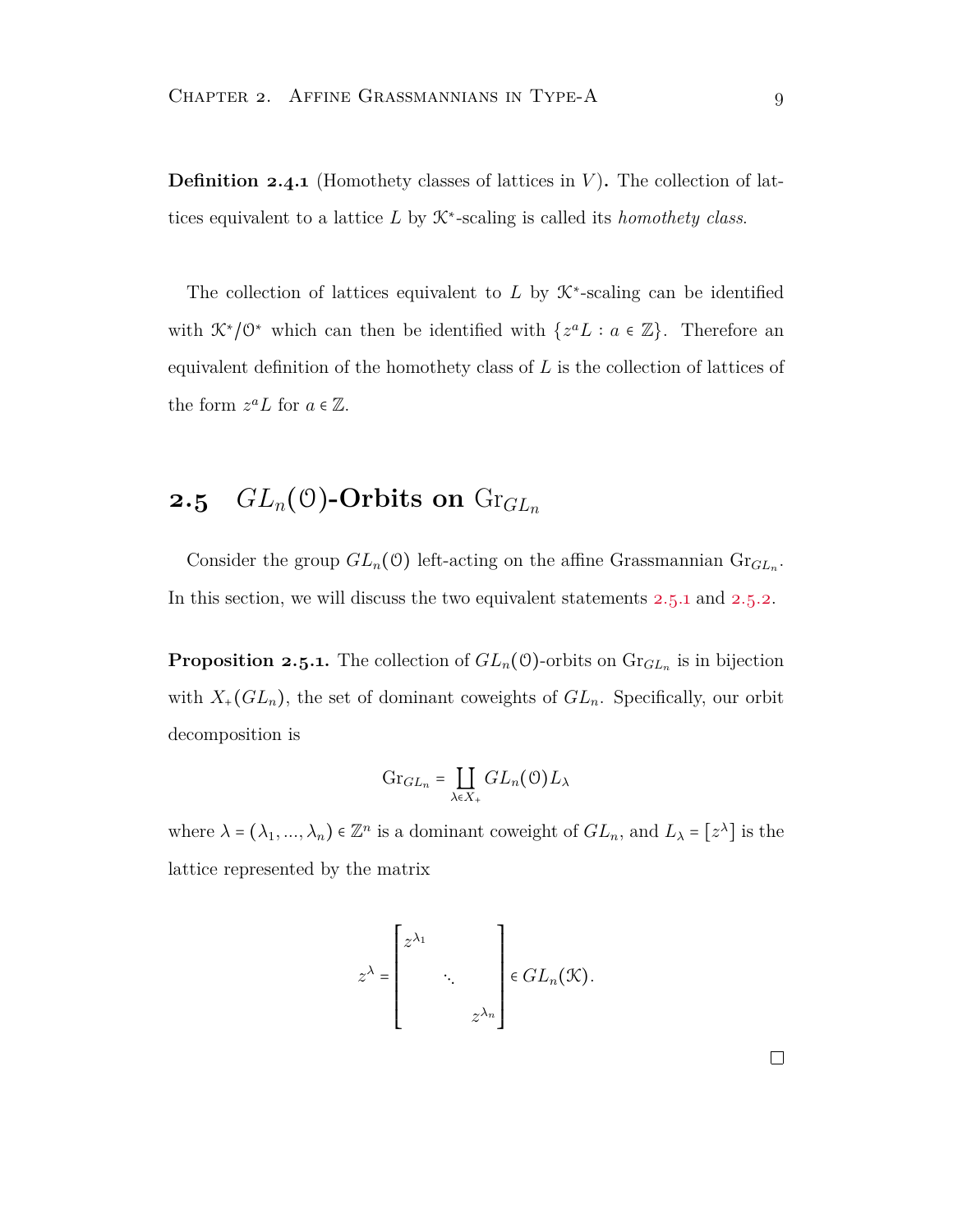This statement admits the following equivalent form:

<span id="page-15-0"></span>**Proposition 2.5.2.** Every matrix in  $GL_n(\mathcal{K})$  can be reduced by  $GL_n(\mathcal{O})$ -row and  $GL_n(\mathcal{O})$ -column operations to a matrix of the form

$$
z^{\lambda} = \begin{bmatrix} z^{\lambda_1} & & \\ & \ddots & \\ & & z^{\lambda_n} \end{bmatrix} \in GL_n(\mathcal{K}),
$$

where  $\lambda = (\lambda_1, ..., \lambda_n) \in \mathbb{Z}^n$  and the entries of  $\lambda$  are in order.

**Clarification.** Notice that in 2.5.2 we say that the entries of  $\lambda$  are in order, and in 2.5.1 we say that  $\lambda$  is a dominant coweight of  $GL_n$ . In 2.5.1 we are only asserting that dominant coweights are in *bijection* with the set of  $GL_n(\mathcal{O})$ orbits on Gr*GL<sup>n</sup>* . This is important because at various points of this thesis we will sometimes prefer to represent a  $GL_n(\mathcal{O})$ -orbit using  $L_\lambda$  with  $\lambda_1 \leq \lambda_2 \leq ... \leq$ *λ*<sup>*n*</sup> and sometimes using  $L_\lambda$  with  $\lambda_1 \geq \lambda_2 \geq ... \geq \lambda_n$ . We will be very explicit about which choice is being made in each instance.

One way to understand the  $GL_n(\mathcal{O})$ -orbits on  $Gr_{GL_n}$  is to ask: what are the possible "echelon forms" of matrices in  $GL_n(\mathfrak{K})$  up to  $GL_n(\mathfrak{O})$ -row and  $GL_n(\mathcal{O})$ -column operations?

Given a matrix in  $GL_n(\mathcal{K})$ , we can determine the coset in

$$
GL_n(\mathfrak{O})\backslash GL_n(\mathfrak{K})/GL_n(\mathfrak{O})
$$

to which it belongs. We begin by looking for the entry with a lowest power of *z*, factoring out the lowest power of *z*, and then zeroing everything in the

 $\Box$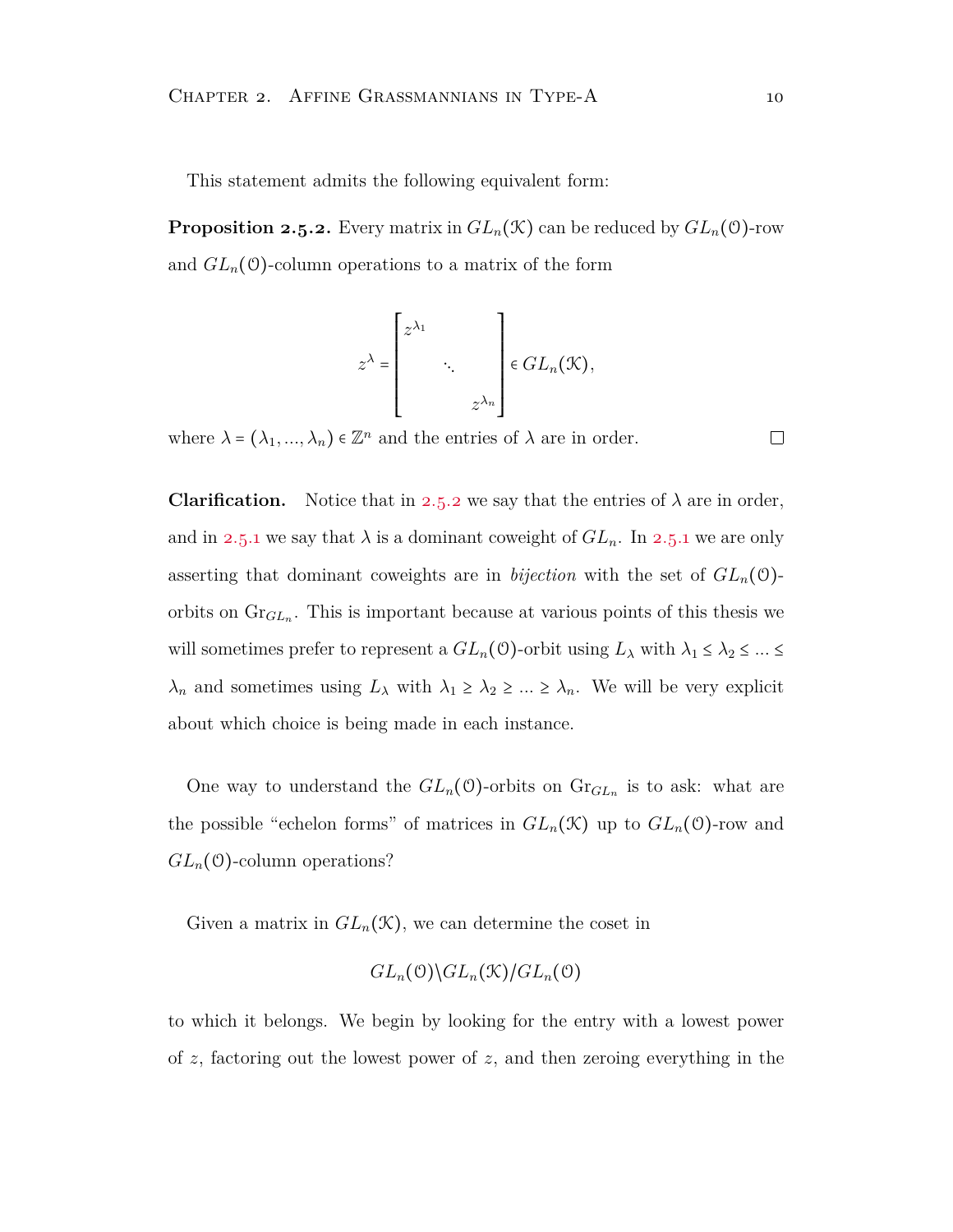corresponding row and column using matrices in  $GL_n(\mathcal{O})$ . Repeating this process reduces the original matrix to one of the form  $\sigma z^{\lambda'}\tau$ , where  $\lambda' \in \mathbb{Z}^n$ , and  $\sigma$ and  $\tau$  are permutation matrices. Left and right-multiplication by appropriate permutation matrices will reduce to a matrix  $z^{\lambda}$  where the entries of  $\lambda$  are in order.

**Example 2.5.3.** Work with the matrix

$$
g = \begin{bmatrix} z^2 & 1 \\ z^{-3} & z \end{bmatrix} \in GL_2(\mathcal{K}).
$$

We perform  $GL_2(\mathcal{O})$ -row and  $GL_2(\mathcal{O})$ -column operations:

$$
\left[z^{2} \quad 1 \atop z^{-3} \quad z\right] \xrightarrow{C_{2} \to -z^{4}C_{1} + C_{2}} \left[z^{2} \quad -z^{6} + 1 \atop z^{-3} \quad 0 \right]
$$
  

$$
\xrightarrow{R_{1} \to R_{1} - z^{5}R_{2}} \left[ \quad 0 \quad -z^{6} + 1 \atop z^{-3} \quad 0 \right] \xrightarrow{R_{1} \to (1 - z^{6})^{-1}R_{1}} \left[ \quad 0 \quad 1 \atop z^{-3} \quad 0 \right],
$$

where the last operation was to multiply row one by the power series reciprocal of  $1 - z^6$ . Swapping rows results in the matrix:

$$
z^{(-3,0)} = \begin{bmatrix} z^{-3} & 0 \\ 0 & z^{0} \end{bmatrix}.
$$

We can either say that the matrix  $z^{(-3,0)}$  represents the double coset of *g* ∈  $GL_2(\mathcal{K})$ , or we can say that the lattice  $L_{(-3,0)} = [z^{(-3,0)}]$  represents the  $\Box$  $GL_2(\mathcal{O})$ -orbit of the lattice  $L = [g]$ .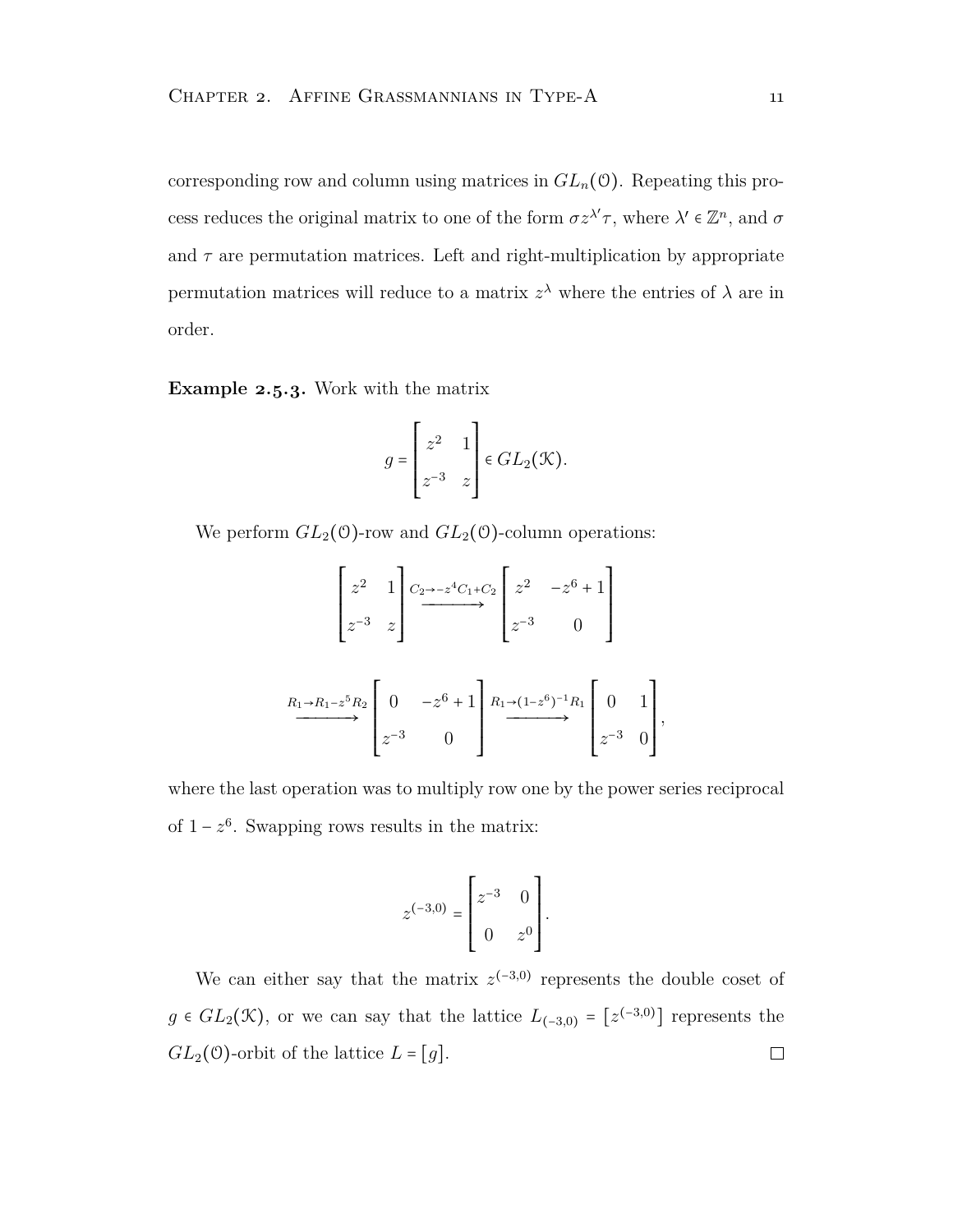#### <span id="page-17-1"></span><span id="page-17-0"></span>**. The Containment Relation**

Throughout this thesis we will use  $\mathbb{Z}_+$  to denote the positive integers including zero and Z<sup>−</sup> to denote the negative integers including zero.

We know that  $GL_n(\mathcal{O})$ -orbits on  $\mathrm{Gr}_{GL_n}$  are of the form  $GL_n(\mathcal{O})L_\lambda$  where  $\lambda$ is an element of  $\mathbb{Z}^n$  with ordered entries.

If  $\lambda \in (\mathbb{Z}_-)^n$  then  $L_\lambda$  contains the standard lattice  $L_0$ , and furthermore it can be shown that any lattice  $L \in GL_n(\mathcal{O})$ , also contains the standard lattice. This and many other statements about lattice containment are corollaries of the following statement.

**Proposition 2.6.1.** Two lattices  $L_a$  and  $L_b$  satisfy the containment relation *L*<sup>*a*</sup> ⊆ *L*<sup>*b*</sup> precisely when matrices *a* and *b* in  $GL_n(\mathcal{K})$  representing them satisfy  $b^{-1}a \in \mathfrak{gl}_n(\mathfrak{O}).$ 

*Proof.* Suppose  $L_a = \text{span}_{\mathcal{O}}(v_1, ..., v_n)$  and  $L_b = \text{span}_{\mathcal{O}}(w_1, ..., w_n)$  where  $\{v_1, ..., v_n\}$ and  $\{w_1, ..., w_n\}$  are bases for  $\mathcal{K}^n$ . Note that  $a = [v_1...v_n]$  and  $b = [w_1...w_n]$ are in  $GL_n(\mathcal{K})$ . Notice that  $L_a \subseteq L_b$  precisely when there is an  $n \times n$  matrix  $F = (f_{ij})$  defined over 0 satisfying

$$
v_1 = f_{11}w_1 + f_{12}w_2 + \dots + f_{1n}w_n
$$
  
 
$$
\vdots
$$
  
\n
$$
v_n = f_{n1}w_1 + f_{n2}w_2 + \dots + f_{nn}w_n.
$$

This can be expressed as  $a = bF^t$ . Therefore we see that  $L_a \subseteq L_b$  precisely when  $b^{-1}a \in \mathfrak{gl}_n(\mathfrak{O})$ . Of course this condition is well-defined; if  $\tilde{a}, \tilde{b} \in GL_n(\mathfrak{K})$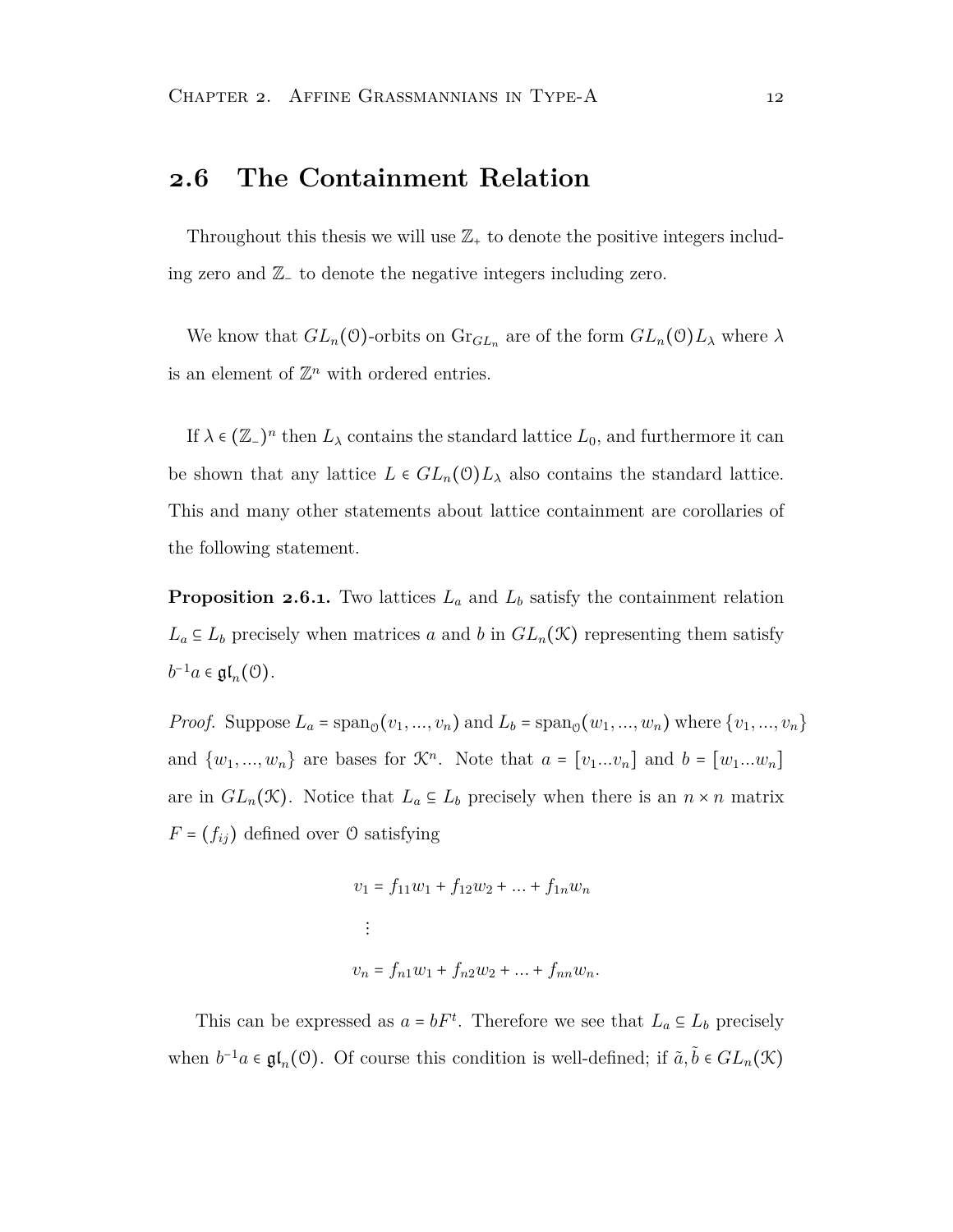also represent  $L_a$  and  $L_b$  respectively, then  $\tilde{a} = ag_1$  and  $\tilde{b} = bg_2$ , where  $g_1, g_2 \in$  $GL_n(\mathcal{O})$ , and we can see that the condition  $\tilde{b}^{-1}\tilde{a} \in \mathfrak{gl}_n(\mathcal{O})$  is preserved.  $\Box$ 

It is important to note that a pair of arbitrary lattices do not necessarily have any containment relations. For example, if  $G = GL_2$ , neither of the lattices  $L_{(-1,1)}$  and  $L_0$  contains the other.

**Corollary 2.6.2.** A lattice *L* satisfies  $L_0 \subseteq L$  precisely when any matrix  $g \in GL_n(\mathcal{K})$  representing *L* satisfies  $g^{-1} \in \mathfrak{gl}_n(\mathcal{O})$ .

<span id="page-18-0"></span>**Corollary 2.6.3.** A lattice *L* satisfies  $L \subseteq L_0$  precisely when any matrix  $g \in GL_n(\mathcal{K})$  representing *L* satisfies  $g \in \mathfrak{gl}_n(\mathcal{O})$ .

<span id="page-18-1"></span>**Corollary 2.6.4.** Let g be a matrix in  $GL_n(\mathcal{K})$ . Two lattices  $L_a$  and  $L_b$ satisfy  $L_a \subseteq L_b$  precisely when  $gL_a \subseteq gL_b$ .

<span id="page-18-3"></span>**Corollary 2.6.5.** A lattice *L* satisfies  $L_0 \subseteq L$  precisely when it belongs to an orbit  $GL_n(\mathcal{O})L_\lambda$  with  $L_0 \subseteq L_\lambda$ . Equivalently,  $L_0 \subseteq L$  precisley when  $\lambda \in (\mathbb{Z}_-)^n$ .

<span id="page-18-4"></span>**Corollary 2.6.6.** A lattice *L* satisfies  $L \subseteq L_0$  precisely when it belongs to an orbit  $GL_n(\mathcal{O})L_\lambda$  with  $L_\lambda \subseteq L_0$ . Equivalently,  $L \subseteq L_0$  precisely when  $\lambda \in (\mathbb{Z}_+)^n$ .

<span id="page-18-2"></span>**Corollary 2.6.7.** Let L be an arbitrary lattice. There is an integer d such that  $L \subseteq z^d L_0$ .

*Proof.* Let  $g \in GL_n(\mathcal{K})$  be a matrix representing L. Since the entries of g are in K, there is an integer *d* so that  $z^{-d}g \in \mathfrak{gl}_n(\mathcal{O})$ , and by 2.6.3 this means that  $z^{-d}L \subseteq L_0$ . Then 2.6.4 implies that  $L \subseteq z^dL_0$ .  $\Box$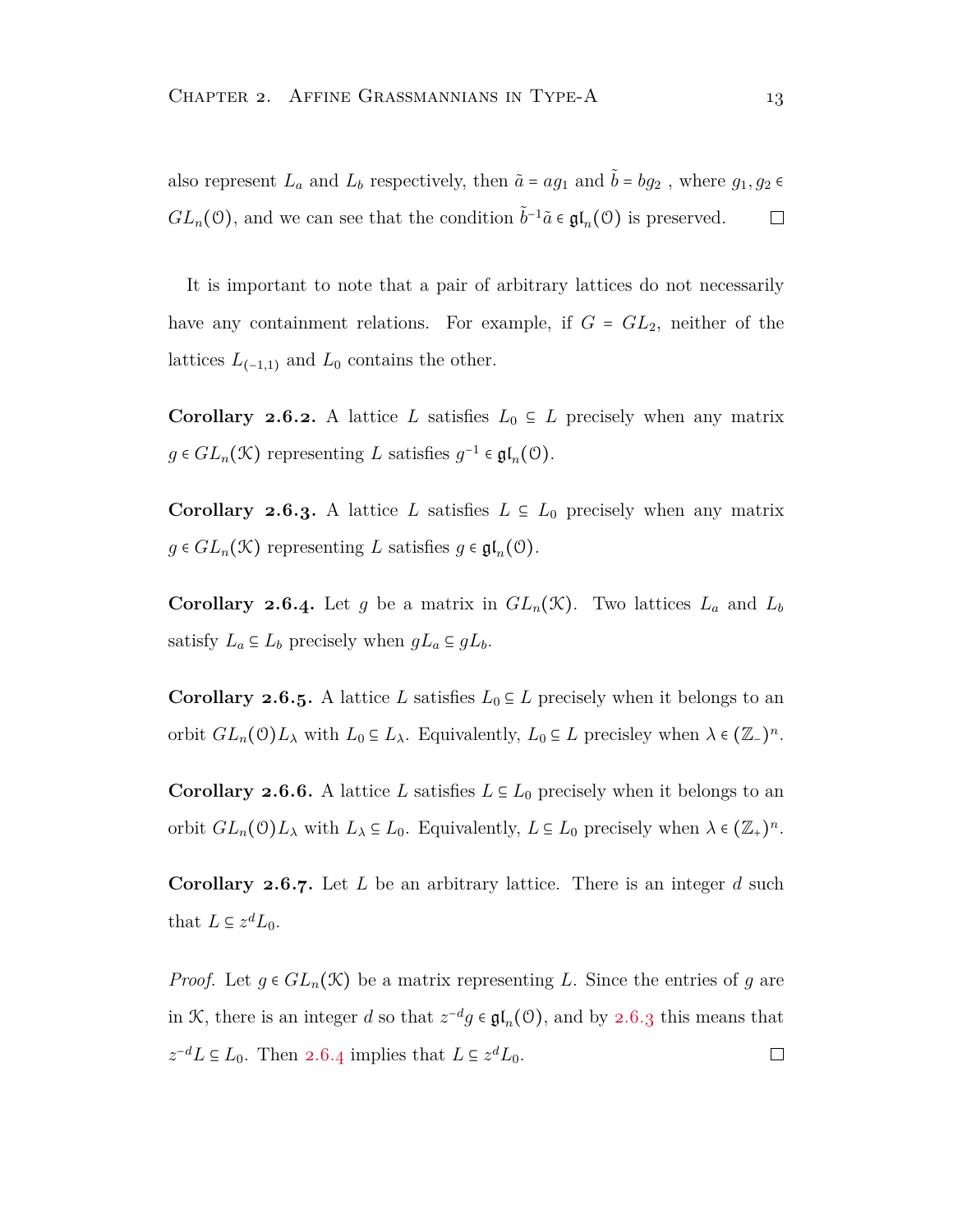**Corollary 2.6.8.** Let  $L_a$  and  $L_b$  be two lattices. There is an integer *d* such that  $L_a \subseteq z^d L_b$ .

*Proof.* Suppose that *L<sup>a</sup>* and *L<sup>b</sup>* are represented by *a* and *b* respectively, with *a*, *b* ∈  $GL_n(\mathcal{K})$ . Using 2.6.7 on the lattice represented by  $b^{-1}a$  we get some integer *d* such that  $b^{-1}aL_0 \subseteq z^dL_0$ . By 2.6.4 we then multiply through by *b* to find  $aL_0 \subseteq z^d bL_0$ , which means that  $L_a \subseteq z^d L_b$ .  $\Box$ 

**Corollary 2.6.9.** Let *L* be an arbitrary lattice. There are integers *d* and *e* such that  $z^e L_0 \subseteq L \subseteq z^d L_0$ .

*Proof.* We may write  $L = gL_\lambda$  for some  $g \in GL_n(\mathbb{O})$  and some  $\lambda \in \mathbb{Z}^n$ . By taking the integer  $e$  to be the maximum entry of  $\lambda$  and  $d$  to be the minimum entry of  $\lambda$  we have  $z^e L_0 \subseteq L_\lambda \subseteq z^d L_0$ . By 2.6.4 and the fact that  $gL_0 = L_0$ , we may multiply through by *g* to obtain  $z^e L_0 \subseteq L \subseteq z^d L_0$ .  $\Box$ 

<span id="page-19-1"></span>**Corollary 2.6.10.** Let  $L_a$  and  $L_b$  be two lattices. There are integers *d* and *e* such that  $z^e L_a \subseteq L_b \subseteq z^d L_a$ .

### <span id="page-19-0"></span>**2.7**  $G(\theta)$ -Orbits on  $\text{Gr}_G$

Remember that we are using *G* to denote the reductive groups *GLn*, *SL<sup>n</sup>* and  $PGL_n$  over  $\mathbb{C}$ . We have already determined that  $\mathrm{Gr}_{GL_n}$  represents the collection of O-lattices in an *n*-dimensional K-vector space, and that every *GL*<sub>*n*</sub>(0)-orbit is of the form  ${gL_{\lambda}: g \in GL_n(\mathbb{O})}$  where  $L_{\lambda}$  is the lattice represented by the matrix  $z^{\lambda} \in GL_n(\mathcal{K})$  and  $\lambda \in \mathbb{Z}^n$  has ordered entries. In this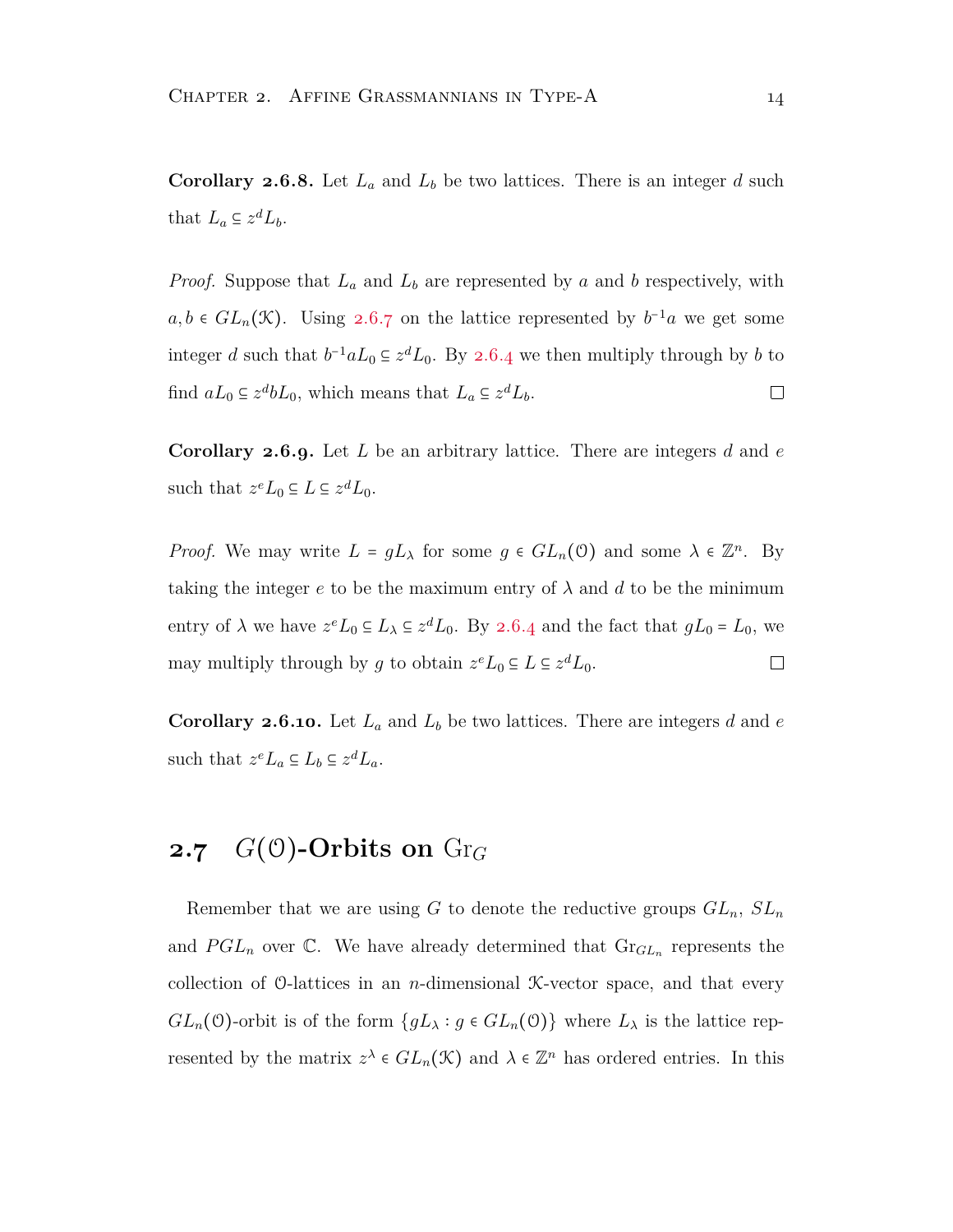section, we will work out the  $G(\mathcal{O})$ -orbits on  $\text{Gr}_G$ , showing that the dominant coweights  $X_+(G)$  are an appropriate index set for the orbits.

**Proposition 2.7.1.** The left  $G(0)$ -orbits on  $Gr_G$  can be described as follows:

$$
\mathrm{Gr}_G=\coprod_{\lambda\in X_+(G)}G\big(\mathbb{O}\big)[z^\lambda]
$$

where  $[z^{\lambda}]$  represents the coset of  $z^{\lambda}$  in  $\mathrm{Gr}_G$ .

*Proof.*  $(G = SL_n)$  Take an arbitrary  $L \in \text{Gr}_{SL_n}$ . The lattice  $L$  is represented by a matrix  $g \in SL_n(\mathfrak{X})$ . We apply the algorithm of 2.5.2 to g, except we perform  $GL_n(\mathcal{O})$ -row and  $GL_n(\mathcal{O})$ -column operations having determinant one, i.e.  $SL_n(\mathcal{O})$ -row and  $SL_n(\mathcal{O})$ -column operations. Using these operations, the matrix *g* will reduce to one of the form:

$$
uz^{\lambda} = \begin{bmatrix} u_1 z^{\lambda_1} & & \\ & \ddots & \\ & & u_n z^{\lambda_n} \end{bmatrix} \in SL_n(\mathcal{K}),
$$

where the entries of  $\lambda$  are in order, and  $u_1, ..., u_n$  are in  $\mathbb{O}^*$ . The lattice represented by  $uz^{\lambda}$  is the same as the lattice represented by the matrix  $z^{\lambda}$ . Therefore,  $[z^{\lambda}] \in \text{Gr}_{SL_n}$  is a unimodular lattice that represents the  $SL_n(\mathcal{O})$ -orbit of  $L \in \text{Gr}_{SL_n}$ . Hence  $z^{\lambda} \in SL_n(\mathcal{K})$ , which implies that  $\sum \lambda = 0$ . Therefore, it is equivalent to describe  $\lambda$  as a dominant coweight of  $SL_n$ .

 $(G = PGL_n)$  Take an arbitrary lattice homothety class, i.e. an arbitrary point  $[L] \in \text{Gr}_{PGL_n}$ . By 2.5.1 the lattice *L* can be written as  $L = gL_\lambda$  for some  $\lambda \in X_+(GL_n)$  and  $g \in GL_n(\mathcal{O})$ . We therefore can write the following equations on homothety classes:

$$
[L] = [gL_{\lambda}] = g[L_{\lambda}] = [g][L_{\lambda}]
$$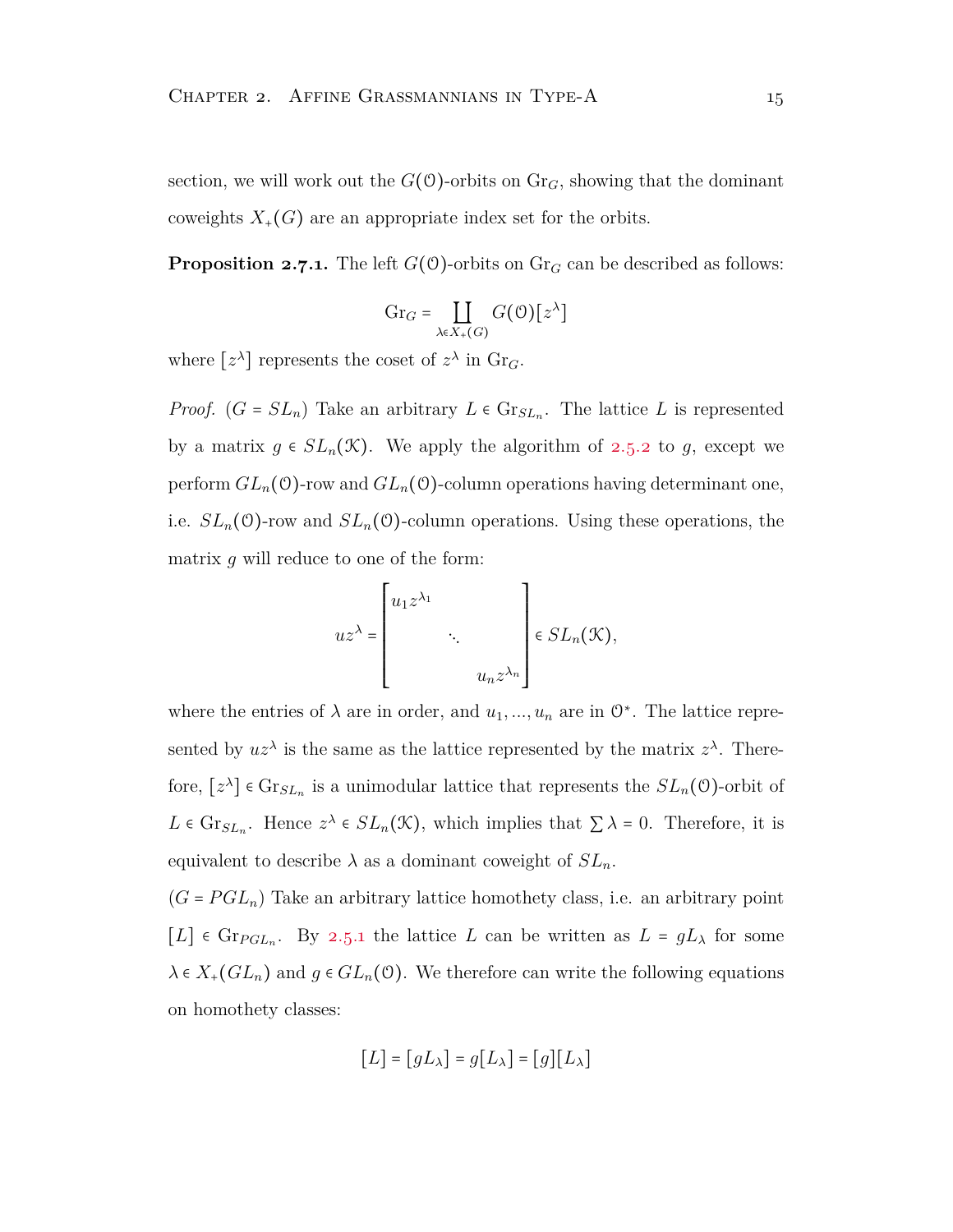<span id="page-21-1"></span>where the last equality holds because the action of  $g \in GL_n(\mathbb{O})$  on  $[L_\lambda]$  will depend only on its class  $[g] \in PGL_n(\mathcal{O})$ . Therefore  $[L_\lambda]$  represents the left  $PGL_n(\mathcal{O})$ -orbit of  $[L] \in \mathrm{Gr}_{PGL_n}$ . The homothety class of the lattice  $L_\lambda$  satisfies the relation  $[L_{\lambda}] = [z^{\pm 1}L_{\lambda}] = [z^{\pm 1}z^{\lambda}] = [z^{\lambda \pm (1,...,1)}]$ , and therefore  $\lambda$  can be regarded as an element of  $\mathbb{Z}^n/(1,...,1)$ . Therefore, it is equivalent to describe  $\lambda$  as a dominant coweight of  $PGL_n$ .  $\Box$ 

#### <span id="page-21-0"></span>**2.8** Closures of  $G(0)$ -Orbits

We have that left *G*( $\sigma$ )-orbits on  $\text{Gr}_G$  are of the form  $G(\sigma)[z^{\lambda}]$  with  $\lambda \in$  $X_+(G)$ ,  $z^{\lambda}$  the matrix in  $G(\mathcal{K})$  from 2.5.1, and  $[z^{\lambda}]$  the point in Gr<sub>*G*</sub>. We will be using the notation  $\operatorname{Gr}_{\circ}^{\lambda} := G(0)[z^{\lambda}]$  to denote the orbit of  $[z^{\lambda}]$ . The closure of the orbit will be denoted by Gr*<sup>λ</sup>* . We have:

$$
\mathrm{Gr}^\lambda:=\overline{\mathrm{Gr}_\circ^\lambda}=\coprod_{\nu\leq\lambda}\mathrm{Gr}_\circ^\nu.
$$

The closure of an orbit  $\operatorname{Gr}_\circ^\lambda$  consists of all orbits  $\operatorname{Gr}_\circ^\nu$  where  $\nu$  is a dominant coweight with  $\lambda - \nu$  equal to a sum of positive coroots.

**Definition 2.8.1** (Valuation). The *valuation* of a element of  $K^*$  is the integer representing its class in  $\mathcal{K}^*/\mathcal{O}^* \cong \mathbb{Z}$ . Equivalently, the valuation of an element *f* ∈  $K^*$  is the integer *a* that appears when we write *f* in the form  $f = z^a u$ , with  $u \in \mathbb{O}^*$ .

We will let val( $f$ ) denote the valuation of  $f \in \mathcal{K}$ , where we adopt the convention that val $(0) = -\infty$ .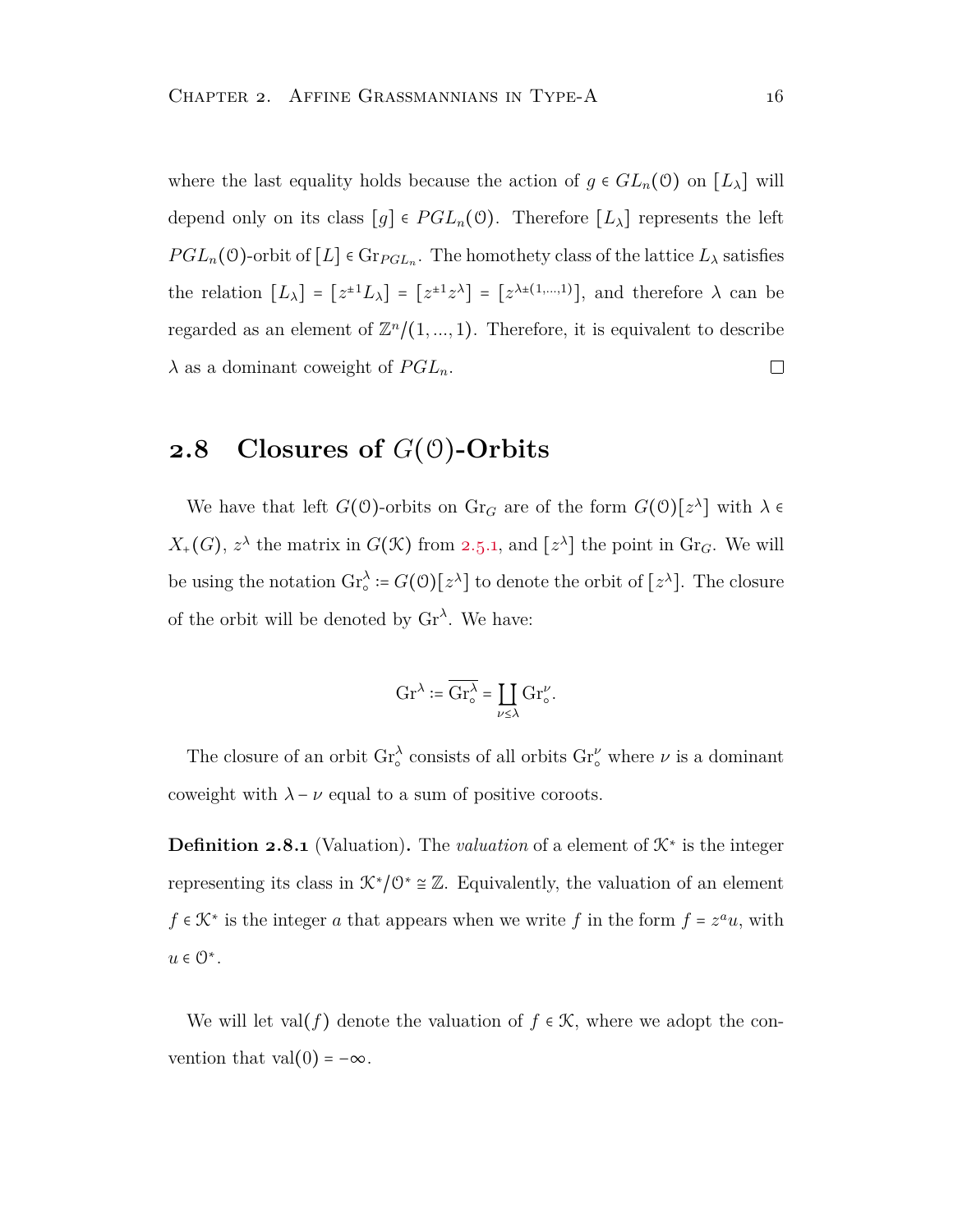Let  $L \in \mathrm{Gr}_{GL_n}$  be a lattice, and suppose that  $L$  is represented by a matrix  $g \in GL_n(\mathcal{K})$ . The valuation of the determinant of *g*, denoted valdet $(g) \in \mathbb{Z}$ , is a well-defined property of the lattice *L*. In fact, it is a well-defined property of the entire  $GL_n(\mathcal{O})$ -orbit of *L*. This is expressed in the following proposition.

**Proposition 2.8.2.** The function valdet  $: GL_n(\mathcal{K}) \to \mathbb{Z}$  is constant on the orbits  $GL_n(\mathcal{O})z^{\lambda}GL_n(\mathcal{O})$ .

*Proof.* Let  $g, h \in GL_n(\mathbb{O})$  and consider valdet $(gz^{\lambda}h)$ .

$$
\text{valdet}(gz^{\lambda}h) = \text{val}(\text{det}(g)\det(z^{\lambda})\det(h))
$$
\n
$$
= \text{valdet}(g) + \text{valdet}(z^{\lambda}) + \text{valdet}(h)
$$
\n
$$
= 0 + \sum \lambda + 0
$$
\n
$$
= \sum \lambda.
$$

#### <span id="page-22-0"></span>**. Dimension**

The following proposition about lattices is an important one to notice.

**Proposition 2.9.1.** Let  $L_a$  and  $L_b$  be two lattices in *V*. If  $L_a \subseteq L_b$ , then  $L_b/L_a$  is a finite dimensional C-vector space that is equipped with a nilpotent operator  $z \text{ }\mathcal{C}$   $L_b/L_a$ .

*Proof.* By 2.6.10, there are integers *e* and *d* such that  $z^e L_a \subseteq L_b \subseteq z^d L_a$ . Since  $L_a \subseteq L_b$  we can take  $e = 1$  and *d* must be a negative integer. Therefore we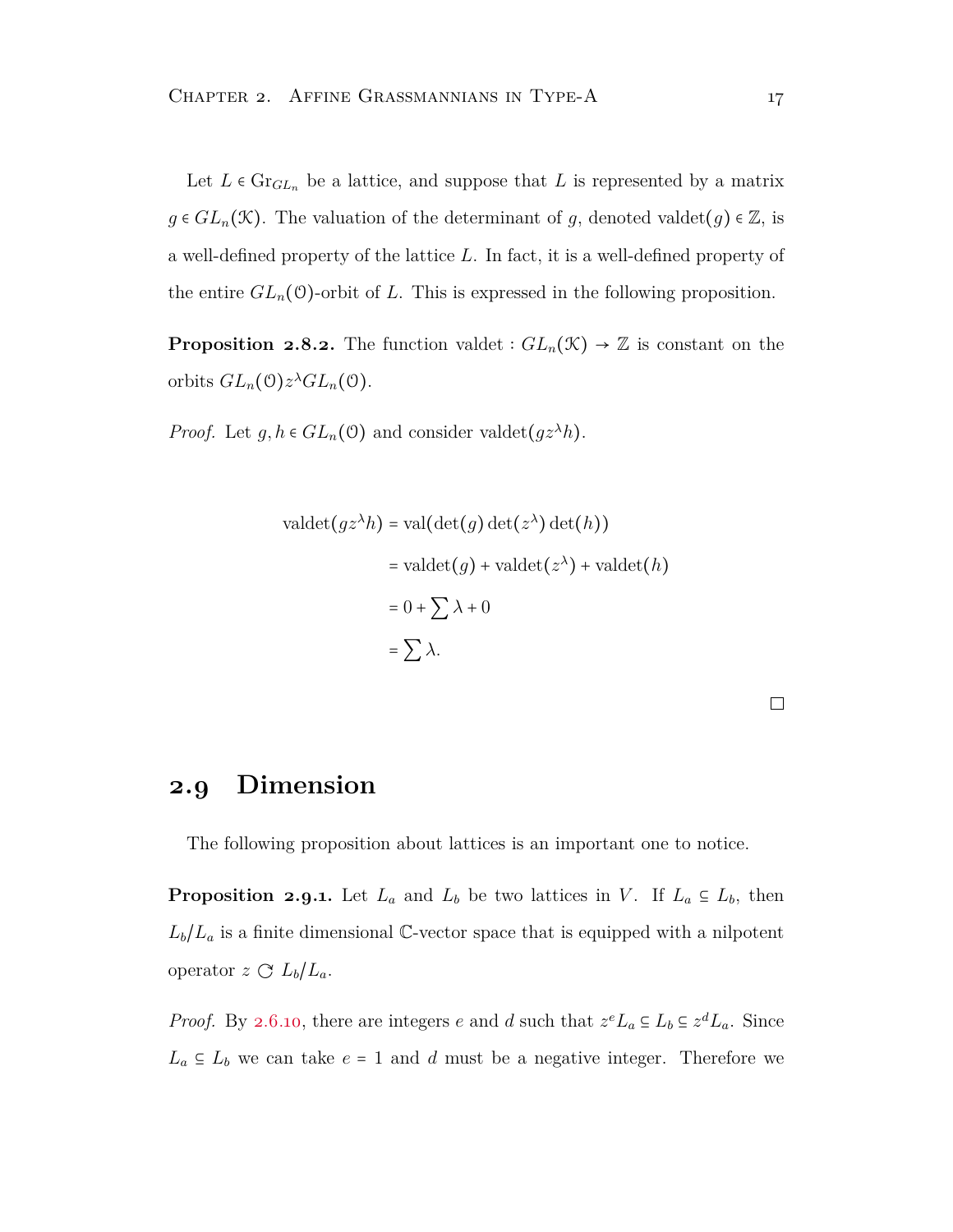have that  $L_a \subseteq L_b \subseteq z^d L_a$ , and hence  $L_b/L_a \subseteq z^d L_a/L_a$ . This proves that  $L_b/L_a$  is finite dimensional vector space over  $\mathbb{C}$ , and in addition it shows that multiplication by *z* is a nilpotent operator  $z \text{ }\mathcal{C}$   $L_b/L_a$ .  $\Box$ 

If  $L_a$  and  $L_b$  are arbitrary lattices (not necessarily having a containment relation) then the lattice  $L_a \cap L_b$  is contained in each of them, and we can define the *relative dimension* of  $L_a$  and  $L_b$  to be:

$$
\dim(L_a, L_b) \coloneqq \dim(L_b/L_b \cap L_a) - \dim(L_a/L_a \cap L_b) \in \mathbb{Z}.
$$

Represent a lattice  $L \in \mathrm{Gr}_{GL_n}$  with a matrix  $g \in GL_n(\mathcal{K})$ . Suppose that  $L$ belongs to the  $GL_n(\mathcal{O})$ -orbit  $\mathrm{Gr}_{\circ}^{\lambda}$  for  $\lambda \in X_+(GL_n)$ . Notice that:

$$
\mathrm{valdet}(g) = \mathrm{valdet}(z^{\lambda}) = \sum \lambda = \dim(L, L_0) \in \mathbb{Z}.
$$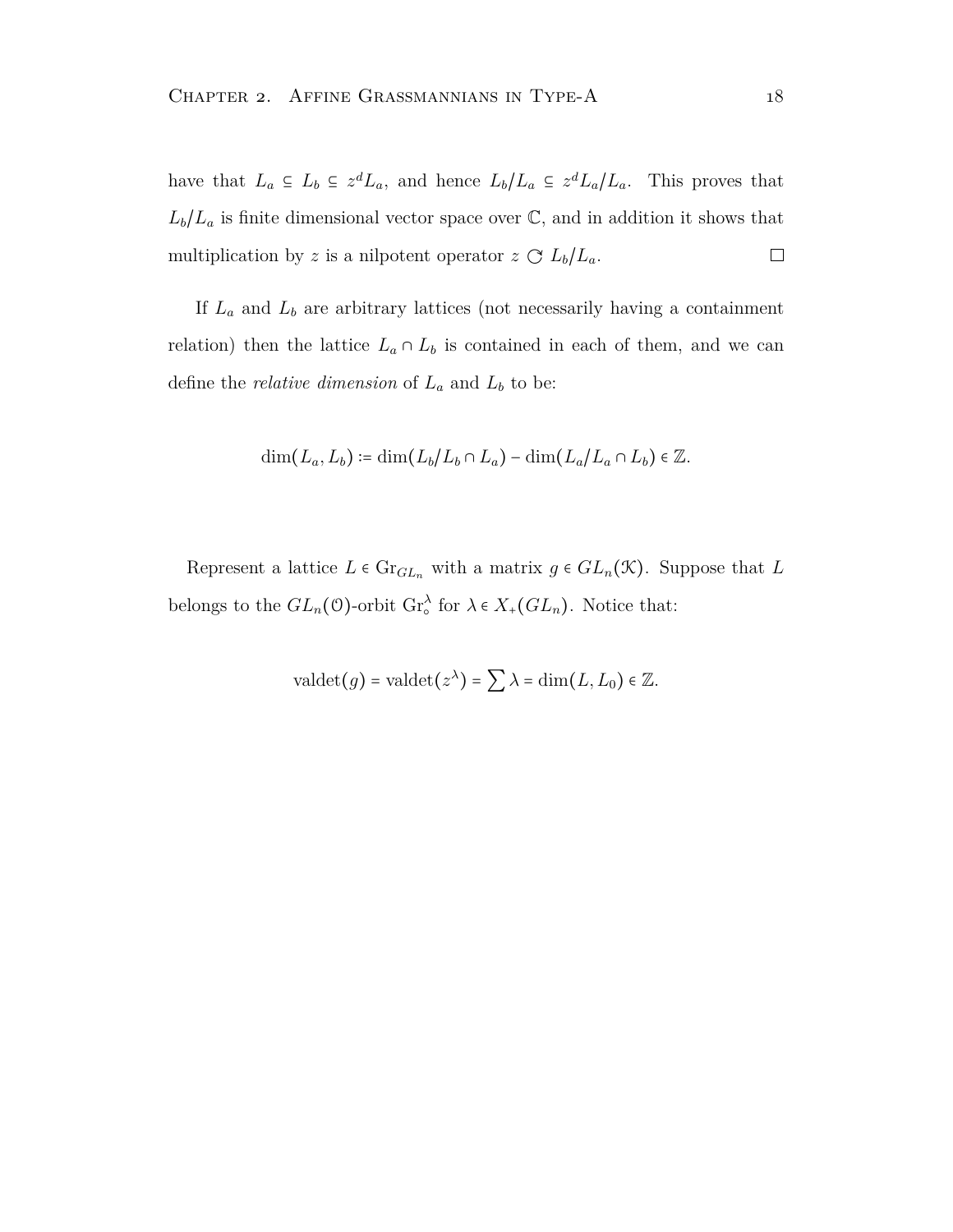### <span id="page-24-0"></span>**Chapter**

# **Lusztig Slices and Nilpotent Matrices**

In this chapter we will study Lusztig slices in the case of  $G = GL_n$ . Lusztig slices are intriguing finite-dimensional subvarieties of the affine Grassmannian. Via the Mirković-Vybornov isomorphism, they correspond to certain varieties of nilpotent matrices.

# <span id="page-24-1"></span>**3.1** The Subset  $G_1[z^{-1}] \subseteq GL_n(\mathcal{K})$

The definition of a Lusztig slice first requires an understanding of the subset  $G_1[z^{-1}] \subseteq GL_n(\mathcal{K})$ . Before we define this subset, let us warm-up with an interpretation of the group  $GL_n(\mathcal{O})$ .

**Proposition 3.1.1.** The group  $GL_n(\mathbb{C}[[z]])$  can be interpreted as the set of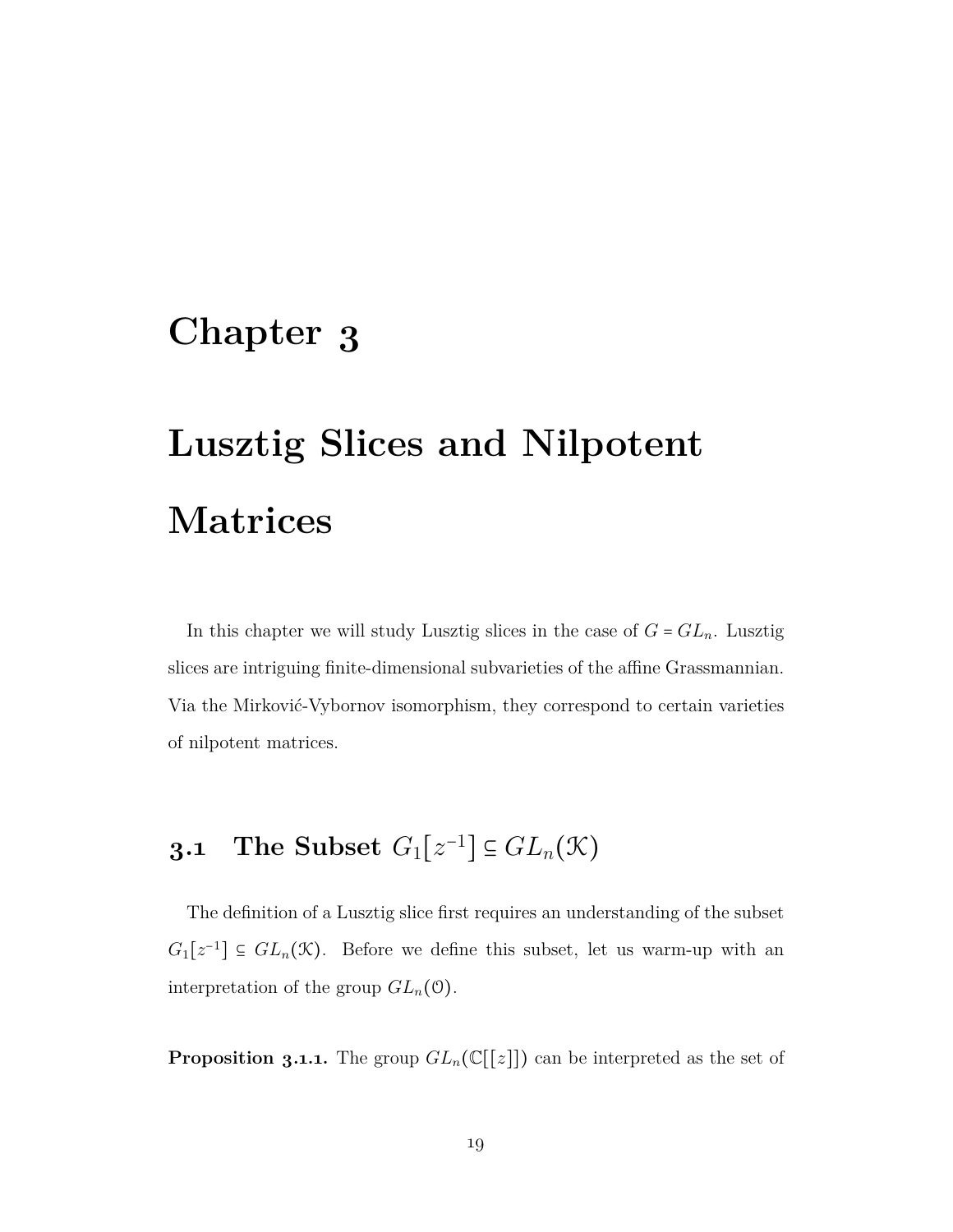<span id="page-25-0"></span>formal power series with matrix coefficients having invertible constant term:

$$
GL_n(\mathbb{C}[[z]]) = \left\{A_0 + A_1 z + A_2 z^2 + \dots \mid A_i \in \mathfrak{gl}_n(\mathbb{C}), A_0 \in GL_n(\mathbb{C})\right\}.
$$

*Proof.* The group  $GL_n(\mathbb{C}[[z]])$  is the set of matrices with  $\mathbb{C}[[z]]$  coefficients having determinant that is an invertible power series, i.e. a power series with non-zero constant term. Therefore if  $g \in GL_n(\mathbb{C}[[z]])$ , we have that det(*g*)  $\in \mathbb{C}[[z]]^*$  and so det(*g*) evaluated at *z* = 0 is not equal to zero. Since the determinant is polynomial function in the entries of *g* we have that  $0 \neq \det(g)(0) = \det(g(0)) = \det(A_0)$ . In summary, a power series with matrix coefficients  $A_0 + A_1 z + A_2 z^2 + \dots$  belongs to  $GL_n(\mathbb{C}[[z]])$  exactly when  $A_0$ belongs to  $GL_n(\mathbb{C})$ .  $\Box$ 

Now consider the subset  $GL_n(\mathbb{C}[z^{-1}]) \subseteq GL_n(\mathcal{K})$  consisting of all  $\mathbb{C}[z^{-1}]$ valued points of  $GL_n$ . In other words  $GL_n(\mathbb{C}[z^{-1}])$  is the set of matrices over the  $\mathbb{C}\text{-algebra } \mathbb{C}[z^{-1}]$  that have determinant is invertible in  $\mathbb{C}[z^{-1}]$ , i.e. the matrices over  $\mathbb{C}[z^{-1}]$  having a nonzero scalar determinant.

We can now define the subset  $G_1[z^{-1}] \subseteq GL_n(\mathcal{K})$ .

**Definition 3.1.2.** We define  $G_1[z^{-1}]$  to be the subset of  $GL_n(\mathbb{C}[z^{-1}])$  consisting of the elements that map to the identity under the evaluation map  $\mathfrak{gl}_n(\mathbb{C}[z^{-1}]) \to \mathfrak{gl}_n(\mathbb{C})$  induced by  $z^{-1} = 0$ .

There is another perspective from which to look at the subset  $G_1[z^{-1}]$ .

**Proposition 3.1.3.** The subset  $G_1[z^{-1}] \subseteq GL_n(\mathcal{K})$  can be interpreted as the set of polynomials in the variable  $z^{-1}$  with matrix coefficients, having identity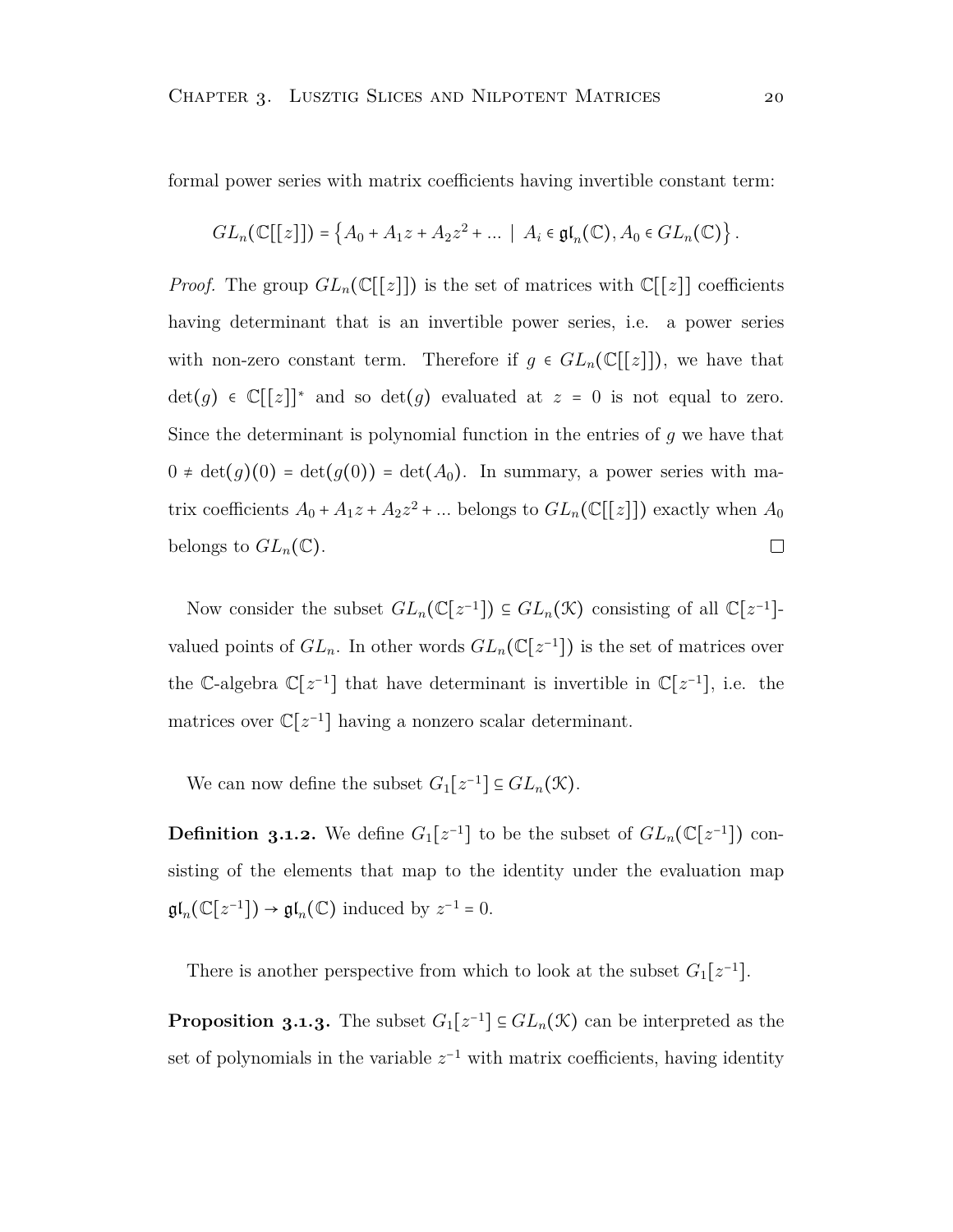<span id="page-26-2"></span>constant term and nonzero scalar determinant:

$$
G_1[z^{-1}] = \left\{ g = I + A_{-1}z^{-1} + ... + A_{-k}z^{-k} \mid k \in \mathbb{N}, A_i \in \mathfrak{gl}_n(\mathbb{C}), \det(g) \in \mathbb{C}^* \right\}.
$$

### <span id="page-26-0"></span>**3.2** The Lusztig Slices  $\mathrm{Gr}^{\lambda}_{\mu}$

We will focus on Lusztig slices arising when  $\lambda - \mu$  is a sum of positive coroots, which implies that  $\sum \lambda = \sum \mu$ , and we will use *d* to denote the integer  $d := \sum \lambda = \sum \mu$ . We will also assume that *either*  $\lambda, \mu \in (\mathbb{Z}_+)^n$  *or*  $\lambda, \mu \in (\mathbb{Z}_+)^n$ .

**Definition 3.2.1** (Lusztig slice). For arbitrary dominant coweights  $\lambda$  and  $\mu$ , define the *Lusztig slice*  $\text{Gr}_{\mu}^{\lambda}$  as follows:

$$
\operatorname{Gr}_{\mu}^{\lambda} \coloneqq G_1[z^{-1}]L_{\mu} \cap \operatorname{Gr}^{\lambda}.
$$

Lusztig slices  $\text{Gr}_{\mu}^{\lambda}$  are created by intersecting the space of lattices of the form  $G_1[z^{-1}]L_\mu$  with an orbit closure  $\text{Gr}^{\lambda}$ . If  $d \in -\mathbb{N}$ , Lusztig slices correspond via the Mirković-Vybornov isomorphism with certain subvarieties of the nilpotent cone <sup>N</sup> <sup>⊆</sup> gl−*<sup>d</sup>* (C). If *<sup>d</sup>* <sup>∈</sup> <sup>N</sup>, Lusztig slices correspond via our alternate Mirkovic-Vybornov isomorphism (see section  $4.4$ ) with certain subvarieties of the nilpotent cone  $\mathcal{N} \subseteq \mathfrak{gl}_d(\mathbb{C})$ .

#### <span id="page-26-1"></span>**. The Mirkovic-Vybornov Isomorphism** ´

In this section we will work in the case of  $\lambda, \mu \in (\mathbb{Z}_-)^n$  with  $\lambda_1 \leq ... \leq \lambda_n$  and  $\mu_1 \leq \ldots \leq \mu_n$ . Let  $d \coloneqq \sum \lambda = \sum \mu$ .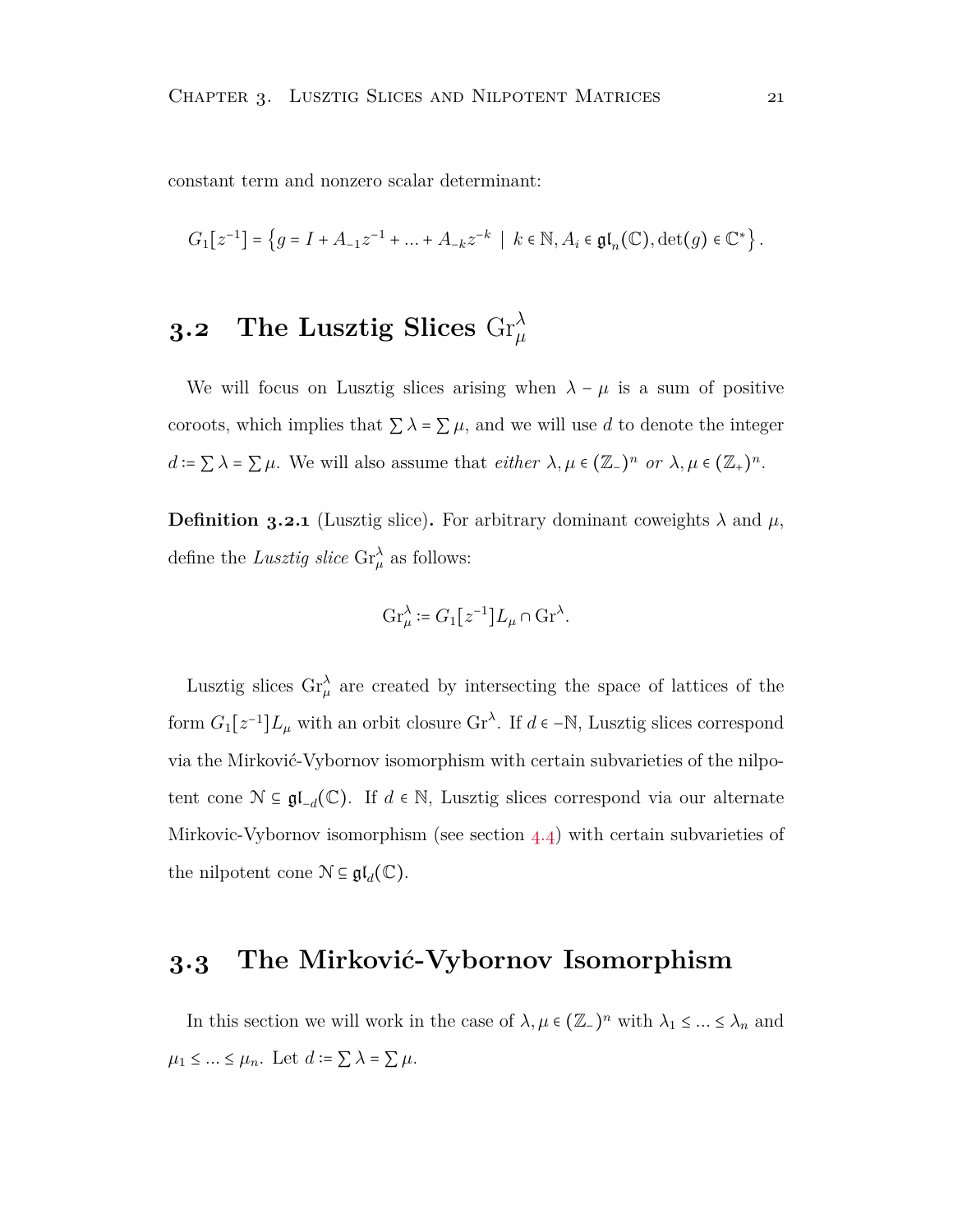As we have already mentioned, the Mirković-Vybornov isomorphism is about the relationship between the Lusztig slices  $\text{Gr}_{\mu}^{\lambda}$  and certain subvarieties of nilpotent matrices in gl−*<sup>d</sup>* (C). Consider the (somewhat) natural basis of *<sup>L</sup><sup>µ</sup>*/*L*0:

$$
A = \{ [z^{-1}e_1], ..., [z^{\mu_1}e_1], [z^{-1}e_2], ..., [z^{\mu_2}e_2], ..., [z^{-1}e_n], ..., [z^{\mu_n}e_n] \}.
$$

The idea begins with noticing that lattices *L* inside  $\text{Gr}_{\mu}^{\lambda}$  satisfy  $L \supseteq L_0$  and also admit a distinguished vector space isomorphism:



Where  $\pi_L^{-1}$  is defined by the condition (for  $[z^r e_s] \in A$ ):

$$
\pi_L^{-1}\big[z^r e_s\big]=\big[z^r e_s\big]+\sum_{\substack{1\leq j\leq n\\i<\mu_j}}\star\big[z^i e_j\big].
$$

The asterisks ∗ represent the required coefficients. Here is an example.

**Example 3.3.1.** Let  $G = GL_2$ ,  $\lambda = (-3, 0)$ , and  $\mu = (-2, -1)$ . Consider the lattice  $L \in \mathrm{Gr}_{\mu}^{\lambda}$  represented by the matrix

$$
\left[ \begin{array}{ccc} z^{-2} + z^{-3} & z^{-3} \\ z^{-3} & z^{-1} - z^{-2} + z^{-3} \end{array} \right].
$$

In this case the basis *A* of  $L_{\mu}/L_0$  is given by  $A = \{[z^{-1}e_1], [z^{-2}e_1], [z^{-1}e_2]\}.$ We will now describe the isomorphism  $L/L_0 \cong L_\mu/L_0$ . The vector in  $L/L_0$ corresponding to  $[z^{-1}e_2] \in L_{\mu}/L_0$  is  $w_1 := [z^{-1}e_2] - [z^{-2}e_2] + [z^{-3}e_2] + [z^{-3}e_1]$ .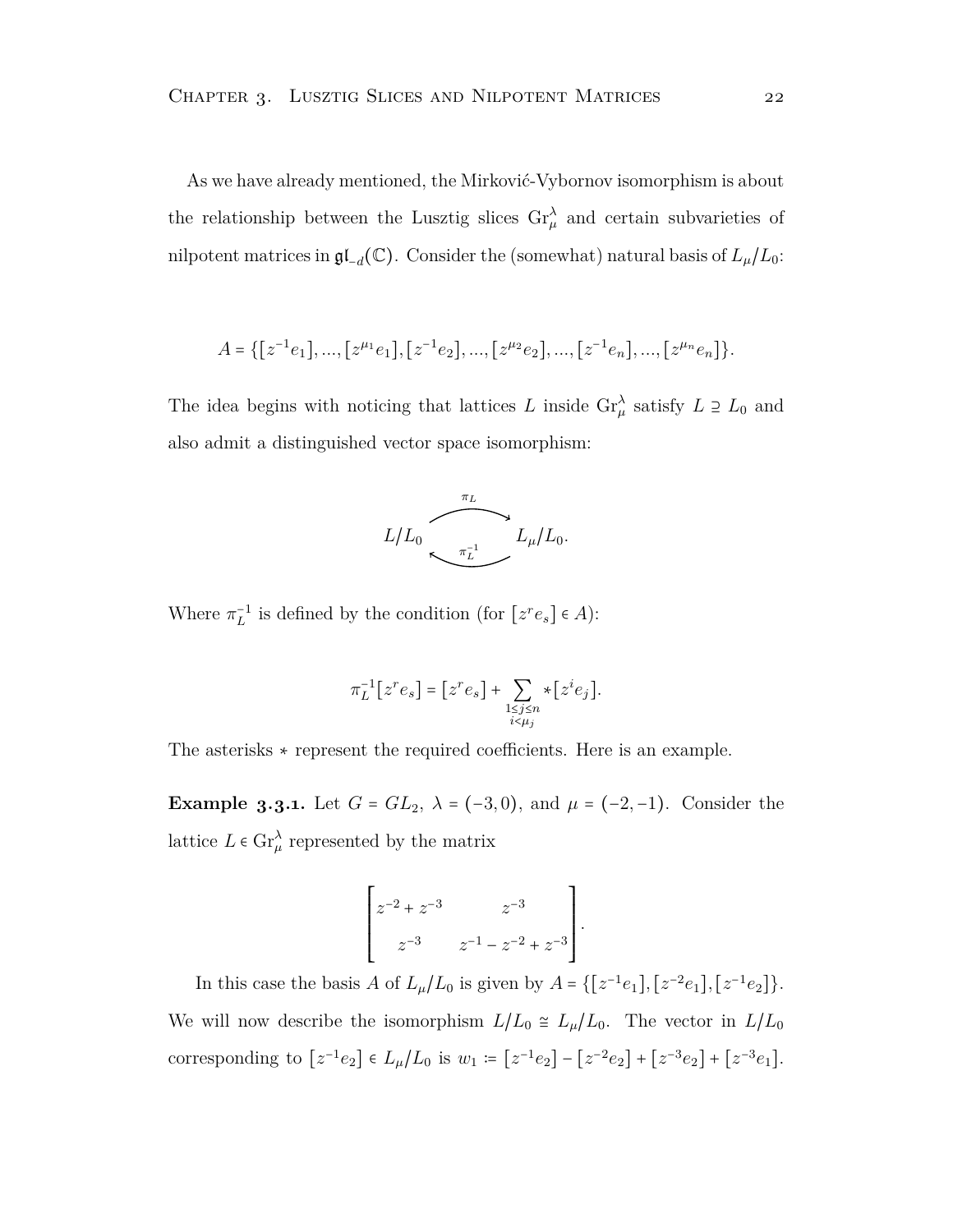<span id="page-28-1"></span>The vector corresponding to  $[z^{-2}e_1]$  is  $w_2 = [z^{-2}e_1] + [z^{-3}e_1] + [z^{-3}e_2]$ . To find the vector corresponding to  $[z^{-1}e_1]$  we need to do the calculation  $w_3 := zw_2-w_2$ , which yields  $w_3 = [z^{-1}e_1] - [z^{-3}e_1] + [z^{-2}e_2] - [z^{-3}e_2]$ .  $\Box$ 

We may thus represent the operator  $\pi_L z \pi_L^{-1} \text{C}$   $L_\mu/L_0$  as a nilpotent matrix by using the basis *A* for the vector space  $L_{\mu}/L_0$ . It turns out that the lattices *L* ∈  $\text{Gr}^{\lambda}_{\mu}$  give rise to nilpotent matrices in an affine subspace  $M_{\mu} \subseteq \mathfrak{gl}_{-d}(\mathbb{C}),$ called the *Mirković-Vybornov slice* [[MV](#page-69-1)<sub>0</sub>8, 3.3] (which is defined below). In  $[MV<sub>0</sub>8, 1.2]$  Mirković and Vybornov show that the nilpotent matrices inside  $M_{\mu} \cap \mathbb{O}_{\lambda}$  (where  $\mathbb{O}_{\lambda}$  denotes the closure of the nilpotent orbit  $\mathbb{O}_{\lambda}$  of type  $\lambda$ ) are in a one-to-one correspondence with the lattices in the Lusztig slice  $\mathrm{Gr}_{\mu}^{\lambda}$ .

<span id="page-28-0"></span>**Definition 3.3.2** (The Mirković-Vybornov slice). Let  $\mu \in (\mathbb{Z}_-)^n$  and  $\mu_1 \leq$  $\mu_2$  ≤ ... ≤  $\mu_n$ . Let *d* :=  $\sum \mu$ . Define the *Mirković-Vybornov slice* to be the affine subspace  $M_{\mu} \subseteq \mathfrak{gl}_{-d}(\mathbb{C})$  consisting of  $\mu_i \times \mu_j$  block matrices  $(M_{ij})$  where: if  $i = j$  then  $M_{ij}$  has ones on the super-diagonal and arbitrary entries along the bottom row; if  $i > j$  then  $M_{ij}$  has  $\mu_i$  left-justified entries along the bottom row; and if  $i < j$  then  $M_{ij}$  has entries along the bottom row.

The Mirković-Vybornov slice  $M_{\mu}$  is a particular example of an affine space that is transverse to the conjugacy class of nilpotent matrices  $\mathbb{O}_{\mu} \subseteq \mathfrak{gl}_{-d}(\mathbb{C})$ of type  $\mu$ . The significance of  $M_{\mu}$  is that it is a natural receptacle for the nilpotent matrices that come from lattices in the Lusztig slice.

Thefollowing is a recollection of  $[MV_08, 1.2 \sim \psi]$  which we have been referring to as the *Mirković-Vybornov isomorphism*.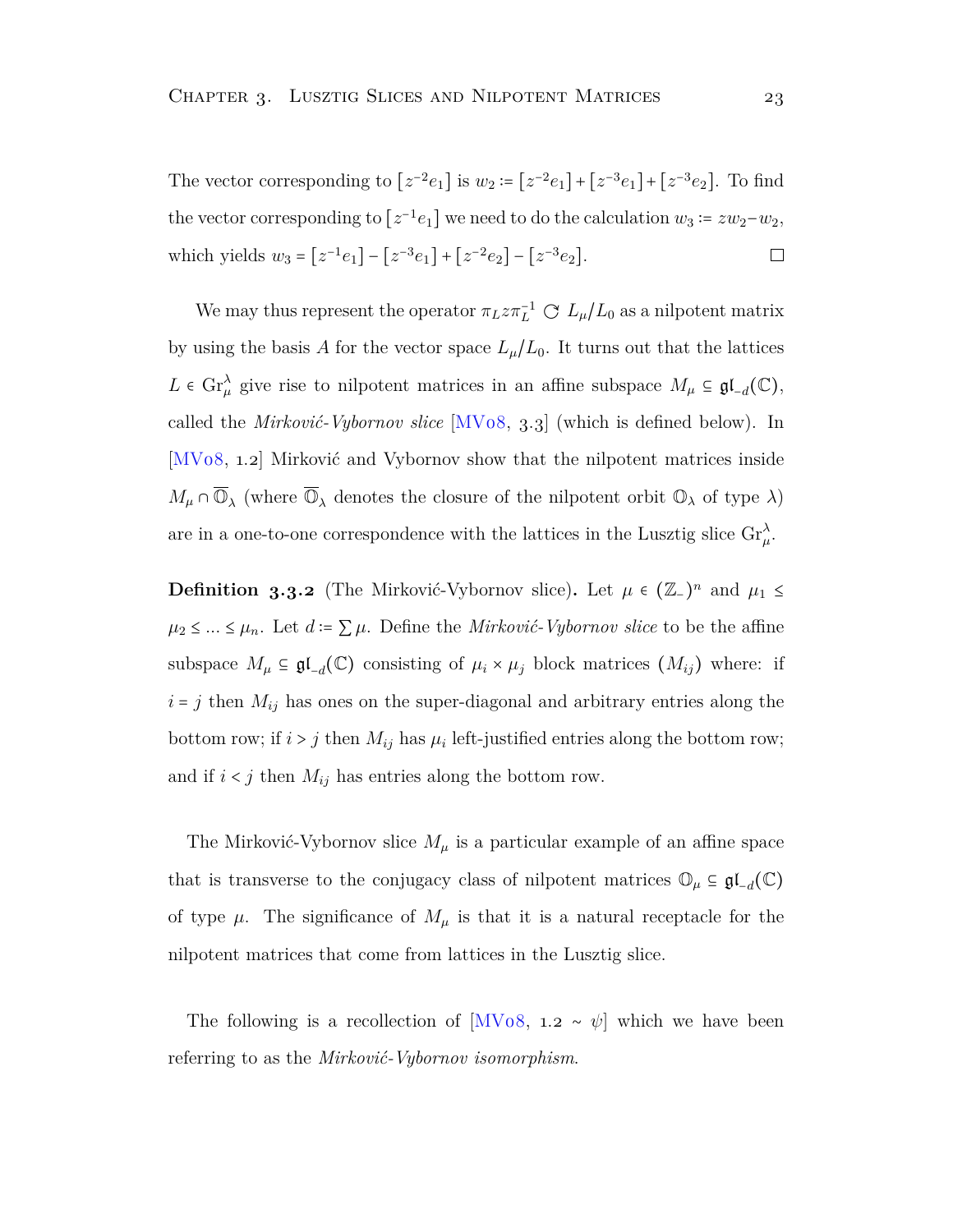<span id="page-29-0"></span>**Theorem 3.3.3** (Mirković-Vybornov isomorphism). Let  $G = GL_n$  and  $\lambda, \mu \in$  $(\mathbb{Z}_-)^n$  with  $\lambda_1 \leq ... \leq \lambda_n$ ,  $\mu_1 \leq ... \leq \mu_n$  and  $d := \sum \lambda = \sum \mu$ . There is an isomorphism of algebraic varieties:

$$
\mathrm{Gr}_{\mu}^{\lambda} \cong M_{\mu} \cap \overline{\mathbb{O}}_{\lambda}
$$

$$
L \mapsto [\pi_L z \pi_L^{-1}]_A
$$

between the Lusztig slice  $\mathrm{Gr}_{\mu}^{\lambda}$  and  $M_{\mu} \cap \overline{\mathbb{O}}_{\lambda} \subseteq \mathbb{N}_{\mathfrak{gl}_{-d}(\mathbb{C})}$ .

We will focus on the case of  $\lambda = d\omega_1 = (d, 0, ..., 0)$  in the next chapter. Notice that in this case the Mirković-Vybornov isomorphism specializes to:

$$
\operatorname{Gr}_{\mu}^{d\omega_1} \cong M_{\mu} \cap \mathcal{N}_{\mathfrak{gl}_{-d}}(\mathbb{C})
$$

since  $\mathbb{O}_{d\omega_1}$  is the regular nilpotent orbit and its closure is the entire nilpotent cone  $\mathcal{N} \subseteq \mathfrak{gl}_{-d}(\mathbb{C})$ .

 $\Box$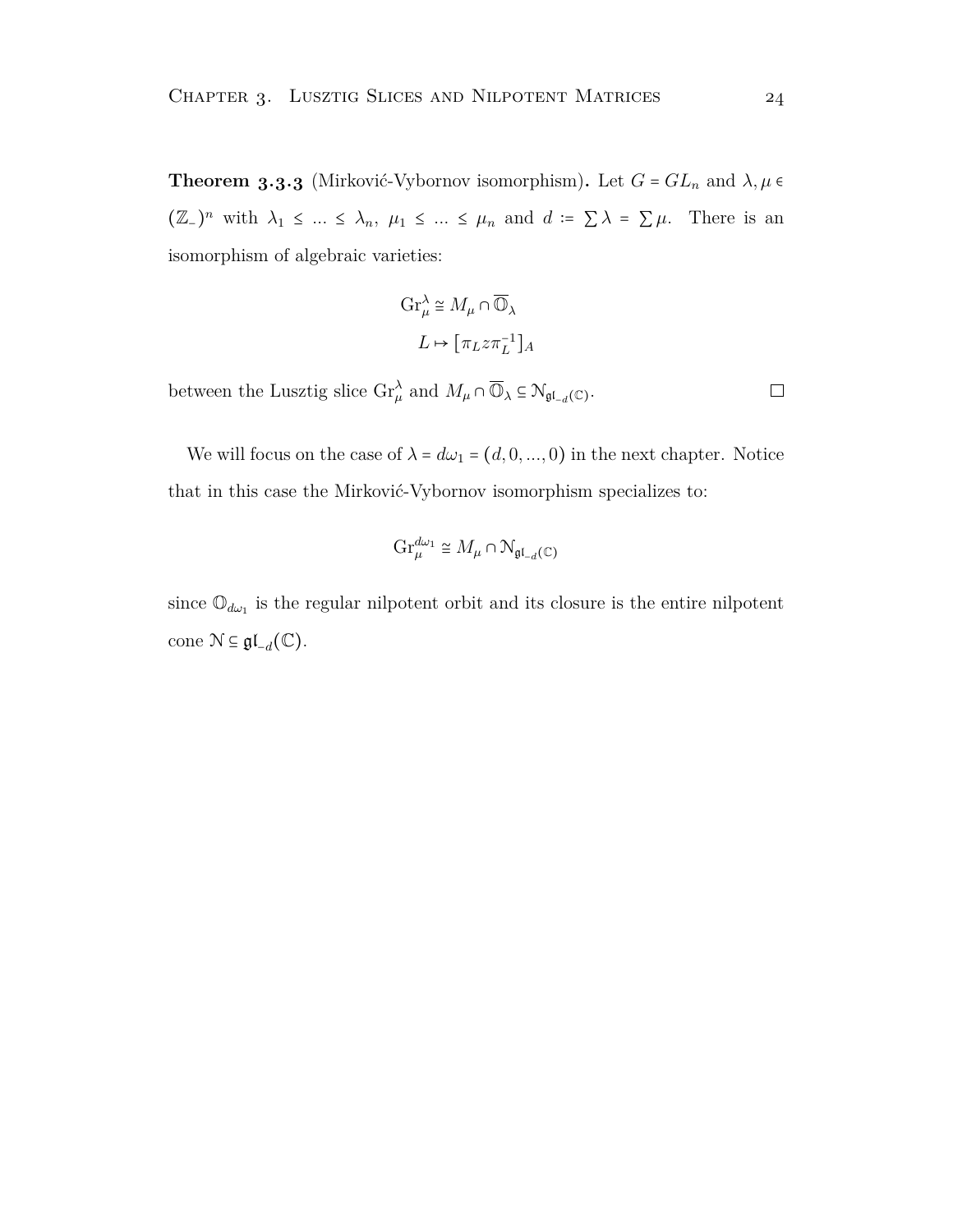### <span id="page-30-2"></span><span id="page-30-0"></span>**Chapter**

### **Explicit Isomorphisms**

In this chapter we develop explicit isomorphisms between Lusztig slices and varieties of nilpotent matrices[.](#page-34-0) In  $4.3$  we give an explicit realization of the Mirković-Vybornov isomorphism  $Gr_{\mu}^{d\omega_1} \cong M_{\mu} \cap \mathcal{N}_{\mathfrak{gl}_{-d}(\mathbb{C})}$  in the case of  $G = GL_2$ ,  $\mu \in (\mathbb{Z}_-)^2$ , and  $\mu_1 \leq \mu_2$ [.](#page-43-0) In 4.4 we work with lattices *contained in* the standard lattice (rather than with lattices *containing* the standard lattice) and give an explicit realization of an alternate Mirković-Vybornov isomorphism  $\text{Gr}_{\mu}^{d\omega_1} \cong$  $\widetilde{M}_{\mu} \cap \mathcal{N}_{\mathfrak{gl}_d(\mathbb{C})}$  for  $G = GL_n$ ,  $\mu \in (\mathbb{Z}_+)^n$ ,  $\mu_1 \geq \ldots \geq \mu_n$ . Here,  $\widetilde{M}_{\mu}$  is a transposed version of the Mirković-Vybornov slice.

# <span id="page-30-1"></span>**4.1** The Subset  $\mathrm{Gr}_{\mu}^{s} \subseteq \mathrm{Gr}_{GL_n}$

In this section  $\mu$  will *either* be in  $(\mathbb{Z}_-)^n$  with  $\mu_1 \leq \ldots \leq \mu_n$  *or* in  $(\mathbb{Z}_+)^n$  with  $\mu_1 \geq \ldots \geq \mu_n$ .

We will use  $\text{Gr}_{\mu}$  to denote the collection of lattices of the form  $G_1[z^{-1}]L_{\mu}$ .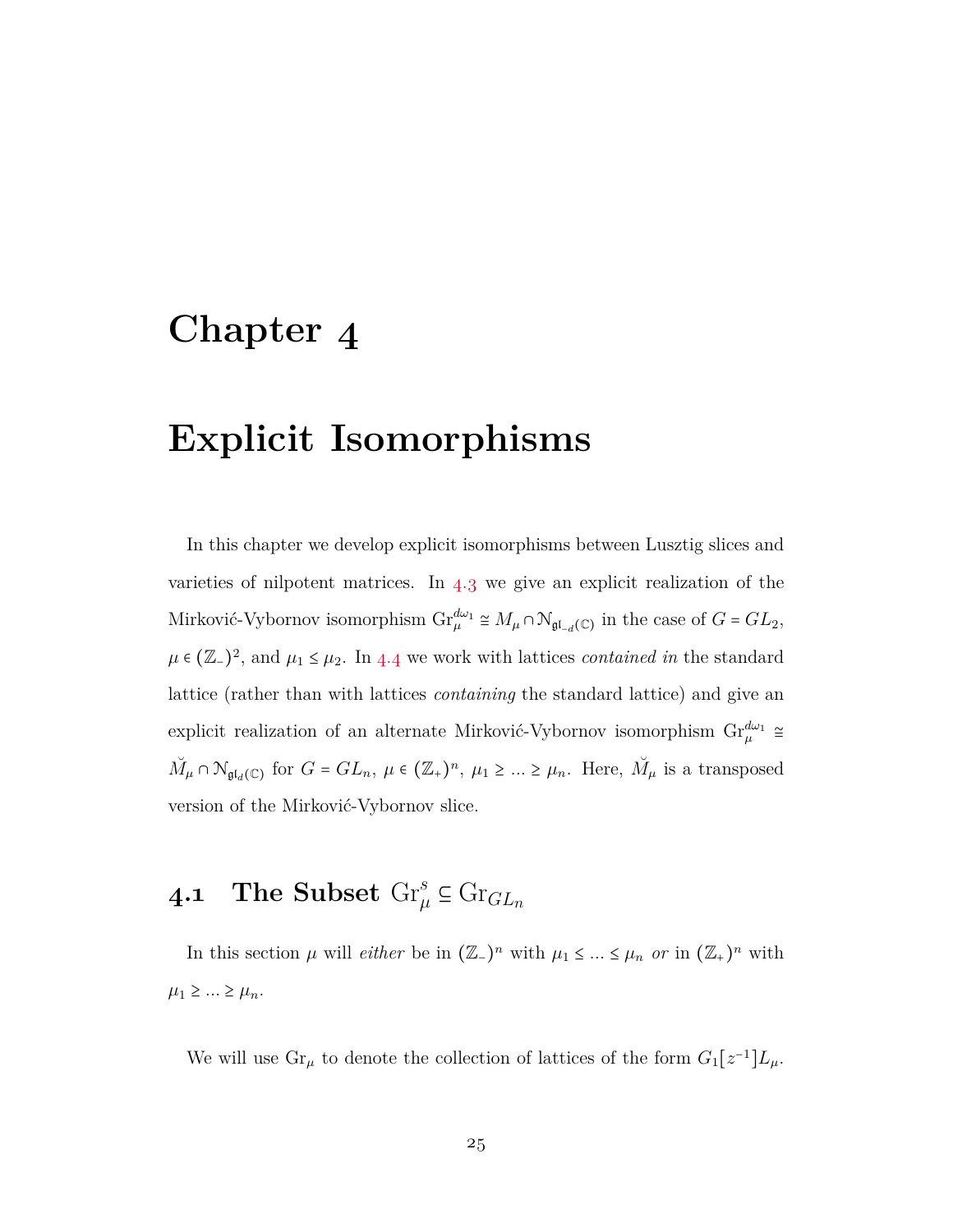<span id="page-31-0"></span>Note that lattices in  $\text{Gr}_{\mu}$  are represented by matrices over the polynomial ring  $\mathbb{C}[z^{-1}]$  of the form  $gz^{\mu}$  where  $g = I + g_{-1}z^{-1} + g_{-2}z^{-2} + ... + g_{-k}z^{-k}$   $(g_i \in \mathfrak{gl}_n(\mathbb{C}))$ and  $\det(g) \in \mathbb{C}^*$ .

For  $s\in\mathbb{Z},$  we will define subsets  $\mathrm{Gr}^s_\mu\subseteq\mathrm{Gr}_\mu$  that behave like "truncations at valuation  $s$ " of  $\text{Gr}_{\mu}$ .

**Definition 4.1.1.** For  $s \in \mathbb{Z}$  define the subset  $\text{Gr}_{\mu}^s \subseteq \text{Gr}_{\mu}$  to be those lattices in  $\text{Gr}_{\mu}$  whose representative matrices in  $GL_n(\mathcal{K})$  have entries of minimum valuation equal to *s*.

The minimum valuation of a lattice is in fact a well-defined property of the lattice. Let  $g \in GL_n(\mathcal{K})$  be a representative matrix of a lattice L. The condition that the entries of *g* have valuation no lower than *s* is unaffected if we left or right-multiply g by matrices in  $GL_n(\mathcal{O})$ . Therefore this is a property not only of the lattice L, but is in fact a property of the entire  $GL_n(\mathcal{O})$ -orbit of *L*.

It is an important observation that lattices in  $\text{Gr}_{\mu}$  do not necessarily satisfy any containment relations with the standard lattice, as the following example illustrates.

**Example 4.1.2.** Work in  $\text{Gr}_{GL_2}$ . Consider the lattice *L* in  $G_1[z^{-1}]L_{(-1,-1)}$ represented by the matrix:

$$
\begin{bmatrix} z^{-1} + z^{-3} & z^{-2} \\ z^{-2} & z^{-1} \end{bmatrix}.
$$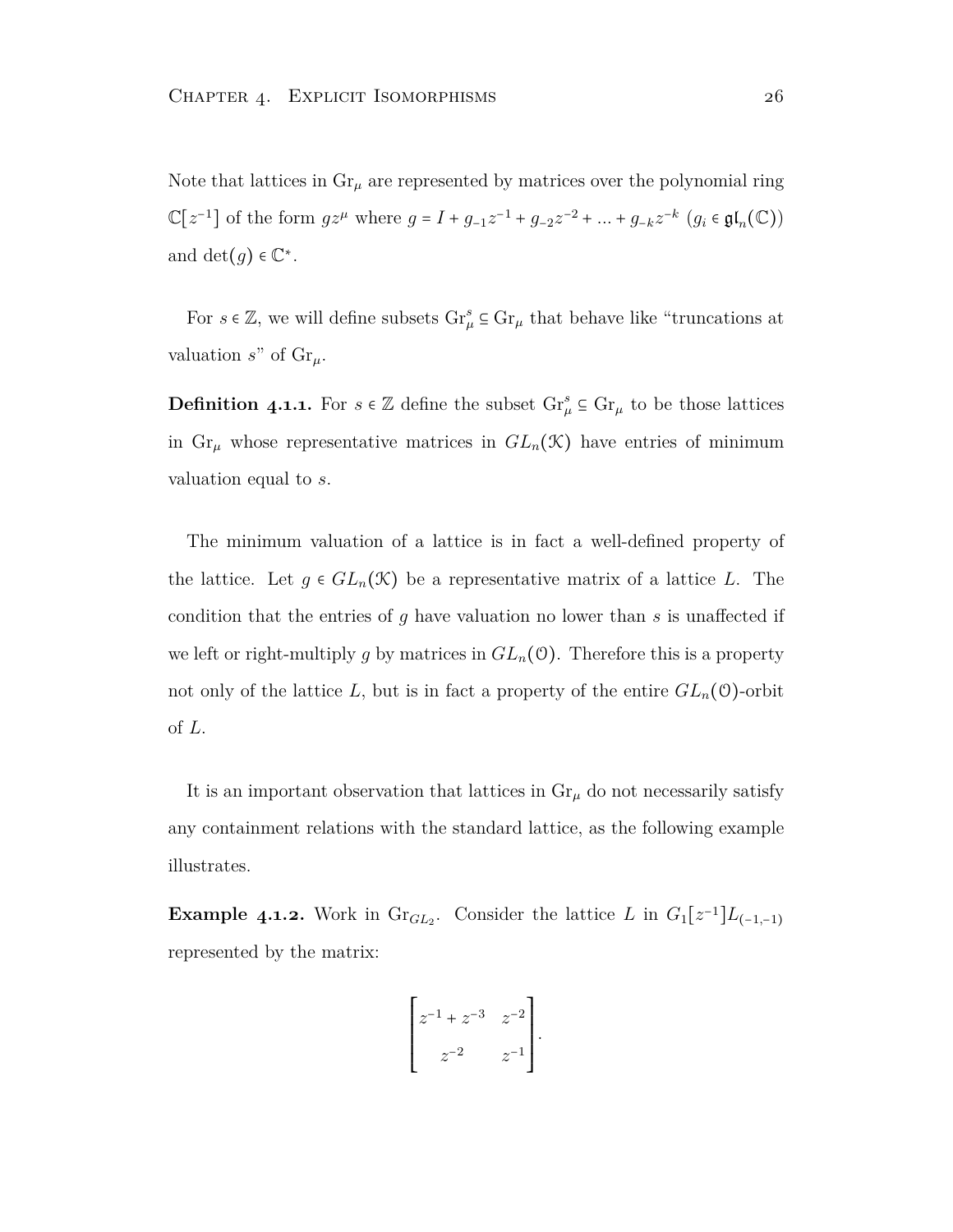<span id="page-32-2"></span>We want to illustrate that *L* has no containment relation with the standard lattice. We proceed by performing  $GL_n(\mathcal{O})$ -row and  $GL_n(\mathcal{O})$ -column operations to reduce this matrix to

$$
\begin{bmatrix} z^{-3} & 0 \\ 0 & z \end{bmatrix}.
$$

By corollaries 2.6.5 and 2.6.6, we may conclude that *L* neither *contains* nor *is contained in* the standard lattice.  $\Box$ 

# <span id="page-32-0"></span>**4.2** The Affine Space  $G^s_\mu \subseteq GL_n(\mathcal{K})$

In this section  $\mu$  will *either* be in  $(\mathbb{Z}_-)^n$  with  $\mu_1 \leq \ldots \leq \mu_n$  *or* in  $(\mathbb{Z}_+)^n$  with  $\mu_1 \geq \ldots \geq \mu_n$ .

We are going to exhibit an affine space  $G^s_\mu \subseteq GL_n(\mathcal{K})$  of matrices that represent the lattices in  $\mathrm{Gr}_{\mu}^{s}$ .

<span id="page-32-1"></span>**Definition 4.2.1.** Assume  $s \in \mathbb{Z}$  and  $\mu \in (\mathbb{Z}_-)^n$  with  $\mu_1 \leq \ldots \leq \mu_n$ . We define  $G^s_\mu \subseteq GL_n(\mathcal{K})$  to be the affine space of matrices of the form:

$$
z^{\mu}+Q,
$$

where  $Q = (q_{ij})$  is a matrix of polynomials  $q_{ij}(z^{-1}) \in \mathbb{C}[z^{-1}]$  of the form:

$$
q_{ij}(z^{-1}) = \begin{cases} q_{ij}^1 z^{\mu_j - 1} + q_{ij}^2 z^{\mu_j - 2} + \dots + q_{ij}^{\mu_j - s} z^s & i \ge j \\ q_{ij}^1 z^{\mu_i - 1} + q_{ij}^2 z^{\mu_i - 2} + \dots + q_{ij}^{\mu_i - s} z^s & i < j \end{cases}.
$$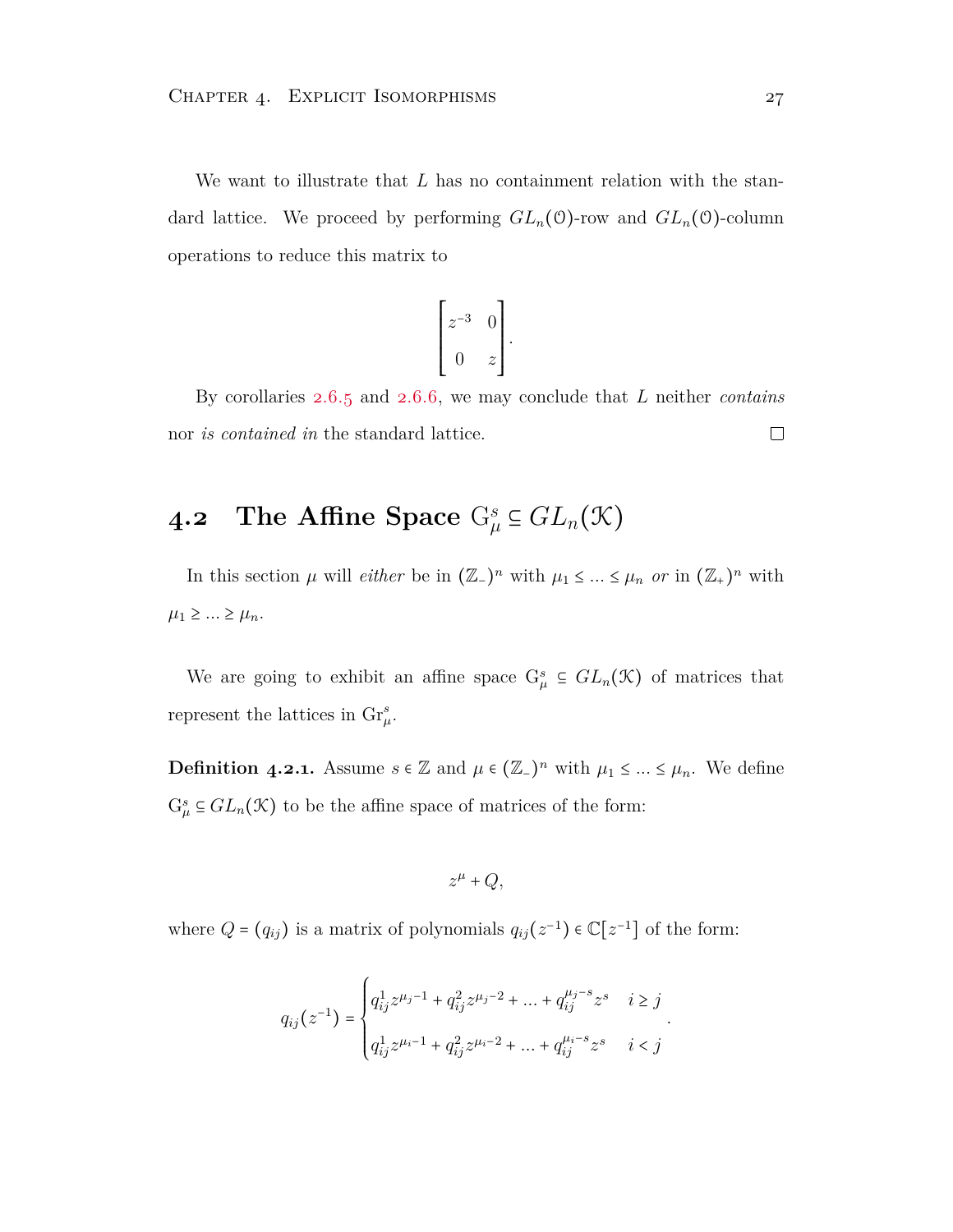<span id="page-33-1"></span>Notice that  $G^s_\mu$  only makes sense when  $s \leq \mu_1$ .

**Proposition 4.2.2.** Assume  $\mu \in (\mathbb{Z}_-)^n$  with  $\mu_1 \leq \ldots \leq \mu_n$  and  $s \leq \mu_1$ . Every lattice *L* in  $\text{Gr}_{\mu}^{s}$  admits a matrix representative in the affine space  $\text{G}_{\mu}^{s}$ .

*Proof.* We can represent *L* with a the matrix of the form  $z^{\mu} + (g_{ij})$  for polynomials  $g_{ij}$  in the variable  $z^{-1}$  that are of the form:

$$
g_{ij}(z^{-1}) = *z^{\mu_j - 1} + \ldots + *z^s.
$$

Then an evident algorithm of  $GL_n(\mathcal{O})$ -column operations can be used to bring the matrix  $z^{\mu} + (g_{ij})$  to a matrix of the form  $z^{\mu} + Q \in G_{\mu}^{s}$ .  $\Box$ 

Now we are going to give a definition of  $G^s_\mu$  in the case of  $\mu \in (\mathbb{Z}_+)^n$  with  $\mu_1$  ≥ ... ≥  $\mu_n$ .

<span id="page-33-0"></span>**Definition 4.2.3.** Assume  $s \in \mathbb{Z}_+$  and  $\mu \in (\mathbb{Z}_+)^n$  with  $\mu_1 \geq \ldots \geq \mu_n$ . We define  $G^s_\mu \subseteq GL_n(\mathcal{K})$  to be the affine space of matrices of the form:

$$
z^{\mu}+P,
$$

where  $P = (p_{ij})$  is a matrix of polynomials  $p_{ij}(z) \in \mathbb{C}[z]$  of the form:

$$
p_{ij}(z) = \begin{cases} p_{ij}^1 z^{\mu_i - 1} + p_{ij}^2 z^{\mu_i - 2} + \dots + p_{ij}^{\mu_i - s} z^s & i \ge j \\ p_{ij}^1 z^{\mu_j - 1} + p_{ij}^2 z^{\mu_j - 2} + \dots + p_{ij}^{\mu_j - s} z^s & i < j \end{cases}
$$

*.*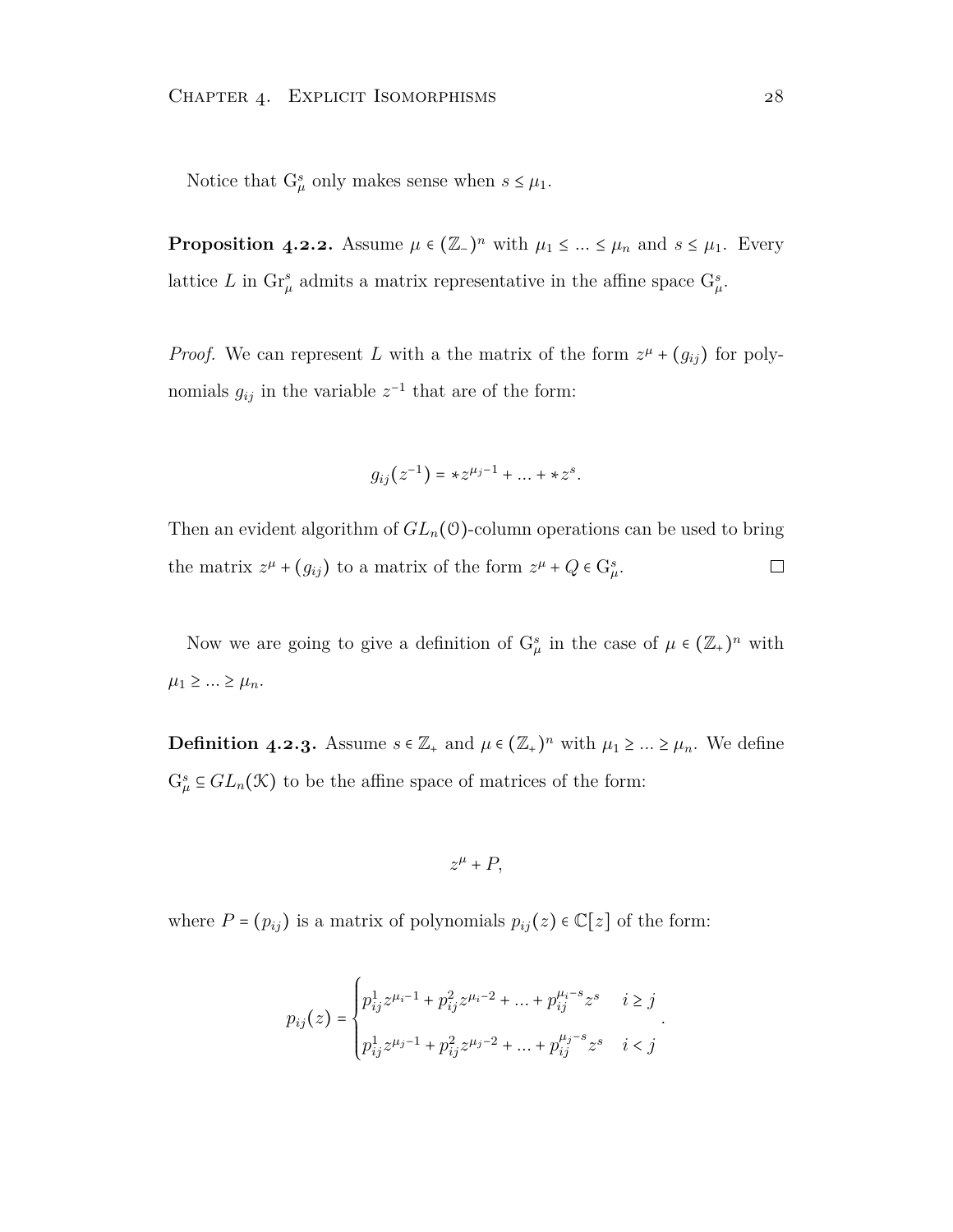Notice that  $G^s_\mu$  only makes sense when  $s \leq \mu_n$ .

**Proposition 4.2.4.** Assume  $\mu \in (\mathbb{Z}_+)^n$  with  $\mu_1 \geq \ldots \geq \mu_n$  and  $s \leq \mu_n$ . Every lattice *L* in  $\text{Gr}^s_\mu$  admits a matrix representative in the affine space  $\text{G}^s_\mu$ .

*Proof.* We can represent *L* with a the matrix of the form  $z^{\mu} + (g_{ij})$  for polynomials  $g_{ij}$  in the variable *z* that are of the form:

$$
g_{ij}(z) = *z^{\mu_i - 1} + \dots + *z^s.
$$

Then an evident algorithm of  $GL_n(\mathcal{O})$ -column operations can be used to bring the matrix  $z^{\mu} + (g_{ij})$  to a matrix of the form  $z^{\mu} + P \in G_{\mu}^{s}$ .  $\Box$ 

#### <span id="page-34-0"></span>**. Explicit Mirkovic-Vybornov** ´

Let  $\mu$  be in  $(\mathbb{Z}_-)^n$  with  $\mu_1 \leq \ldots \leq \mu_n$  and  $d = \sum \mu$ . In this section we give an explicit realization of the Mirković-Vybornov isomorphism  $Gr^{\lambda}_{\mu} \cong M_{\mu} \cap \overline{\mathbb{O}}_{\lambda}$  in the case of  $GL_2$  and  $\lambda = d\omega_1$ . We explain a general approach that could potentially be adapted to yield an explicit realization of the isomorphism  $\text{Gr}_{\mu}^{d\omega_1} \cong M_{\mu} \cap$  $\mathcal{N}_{\mathfrak{gl}_{-d}(\mathbb{C})}$  in the case of  $GL_n$ .

<span id="page-34-1"></span>**The Idea.** Let  $\mu \in (\mathbb{Z}_-)^n$  with  $\mu_1 \leq \mu_2 \leq \ldots \leq \mu_n$  and  $d = \sum \mu$ . Recall that the affine space  $G^s_\mu \subseteq GL_n(\mathcal{K})$  consists of representatives for lattices in  $Gr^s_\mu$ . Let *s* ≤  $\mu_1$  and consider the determinant map det :  $G^s_\mu$  →  $\mathcal{K}^*$ , which takes values in monic polynomials in  $z^{-1}$  of degree *d*. Lattices  $L \in \text{Gr}_{\mu}^{s}$  are of the form  $[z^{\mu} + Q]$  (see 4.2.1), where the matrix  $z^{\mu} + Q$  has determinant det $(z^{\mu} + Q) = z^{d}$ . Therefore if we descend the map  $\det: \mathbf{G}_{\mu}^{s}\to \mathcal{K}^{*}$  to lattices in  $\mathbf{Gr}_{\mu}^{s}$  we obtain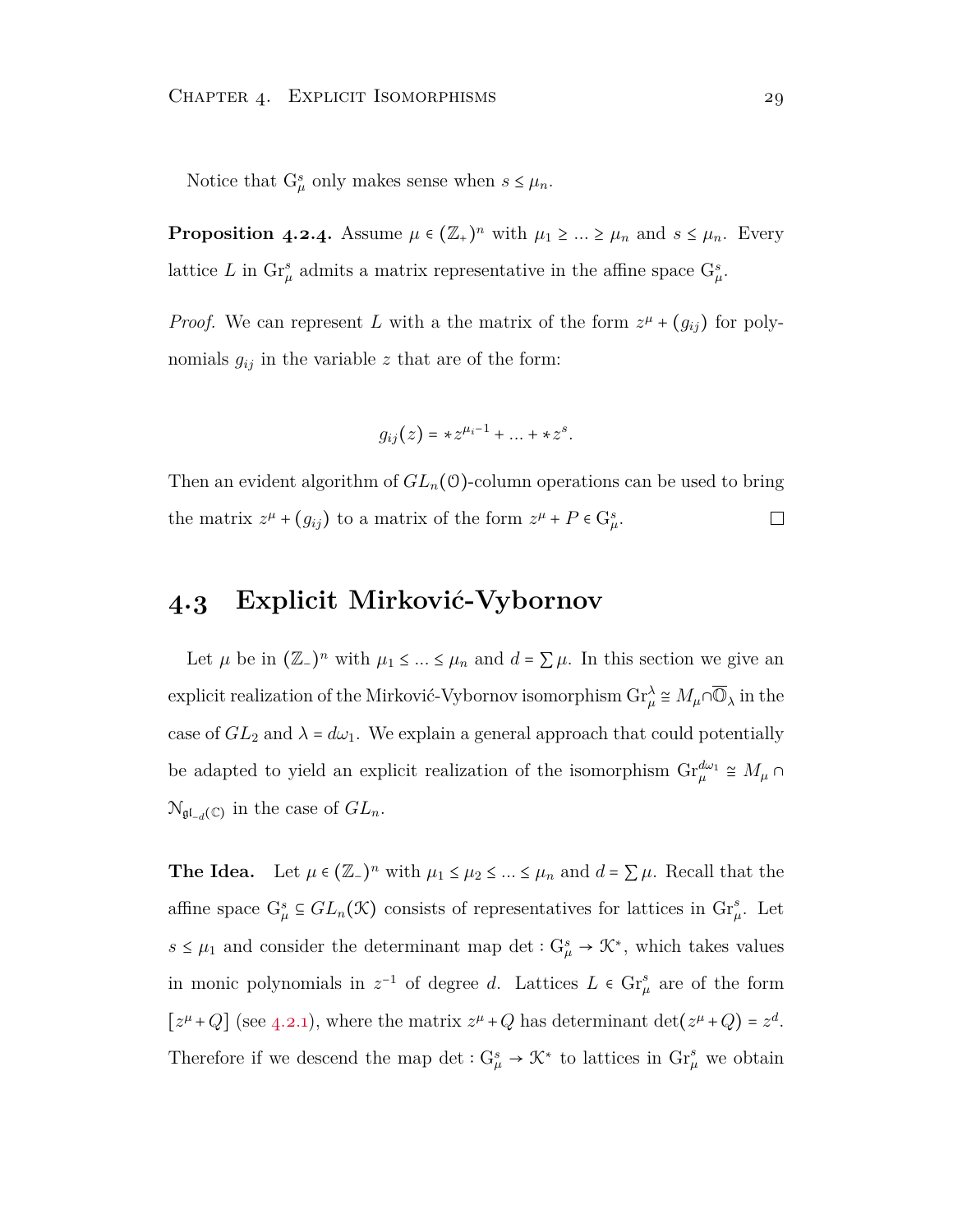valdet  $: Gr^s_\mu \to \mathcal{K}^*/\mathcal{O}^* \cong \mathbb{Z}$  that takes only the value  $\{d\}$ . We will prove that  $\text{Gr}_{\mu}^{s} = \text{Gr}_{\mu}^{\lambda(s)}$  for a particular  $\lambda(s)$  that depends upon *s*. In the case of  $G = GL_2$ and  $s = d$ , this result specializes to  $\text{Gr}_{\mu}^{d} = \text{Gr}_{\mu}^{d\omega_1}$ . What we gain from this is a realization of the Lusztig slice  $\mathrm{Gr}_{\mu}^{d\omega_1}$  as represented by matrices in  $\mathrm{Gr}_{\mu}^{d}$  with determinant equal to  $z^d$ . We can then map  $\text{Gr}_{\mu}^{d\omega_1}$  to  $M_{\mu} \cap \mathcal{N}_{\mathfrak{gl}_d(\mathbb{C})}$  by using the idea of Mirković-Vybornov (see section  $3.3$  $3.3$  $3.3$ ), which is to represent the nilpotent operator  $\pi_L z \pi_L^{-1} \text{ C} L_\mu/L_0$  using the basis *A*. This yields an explicit description of the Mirković-Vybornov isomorphism.

<span id="page-35-0"></span>**Proposition 4.3.1.** Let  $G = GL_n$ ,  $\mu \in \mathbb{Z}^n$  with  $\mu_1 \leq \ldots \leq \mu_n$ ,  $d := \sum \mu$ , and *s* ∈  $\mathbb{Z}$  with *s* ≤  $\mu_1$ . We have:

$$
\mathrm{Gr}_{\mu}^{s}=G_{1}[z^{-1}]L_{\mu}\cap\big(\coprod_{\nu\in\mathcal{W}}\mathrm{Gr}_{\circ}^{\nu}\big),
$$

where the set W consists of all coweights  $\nu \in \mathbb{Z}^n$  that satisfy  $\nu_1 \leq \ldots \leq \nu_n$ ,  $s \leq \nu_1 \leq \mu_1$ , and  $\sum \nu = d$ .

This in particular implies that:

$$
\operatorname{Gr}_{\mu}^{s}=\operatorname{Gr}_{\mu}^{\lambda(s)},
$$

where  $\lambda(s) \in \mathbb{Z}^n$  is the unique coweight in W such that for every  $\nu \in \mathcal{W}, \lambda(s) - \nu$ is a sum of coroots of the form  $\omega_i - \omega_{i-1}$  for  $i = 2, ..., n$ .

*Proof.* Suppose  $L \in \text{Gr}^s_\mu$ , and let us write  $L = [g]$  where  $g \in \text{G}^s_\mu$ . We may assume that  $\det(g) = z^d$ . Suppose the minimal valuation of the entries of *g* is *ν*<sub>1</sub>. It follows that  $L \in \text{Gr}_{\circ}^{\nu}$  for some *ν* with  $\leq \nu_1 \leq \dots \leq \nu_n$  and  $s \leq \nu_1 \leq \mu_1$ . By 2[.](#page-22-0)9, valdet is well defined on the  $GL_n(\mathcal{O})$ -orbit of *L*, and therefore  $\sum \nu = d$ . Conversely, every such  $\text{Gr}_{\circ}^{\nu}$  is contained in  $\text{Gr}_{\mu}^{s}$ . This completes the proof.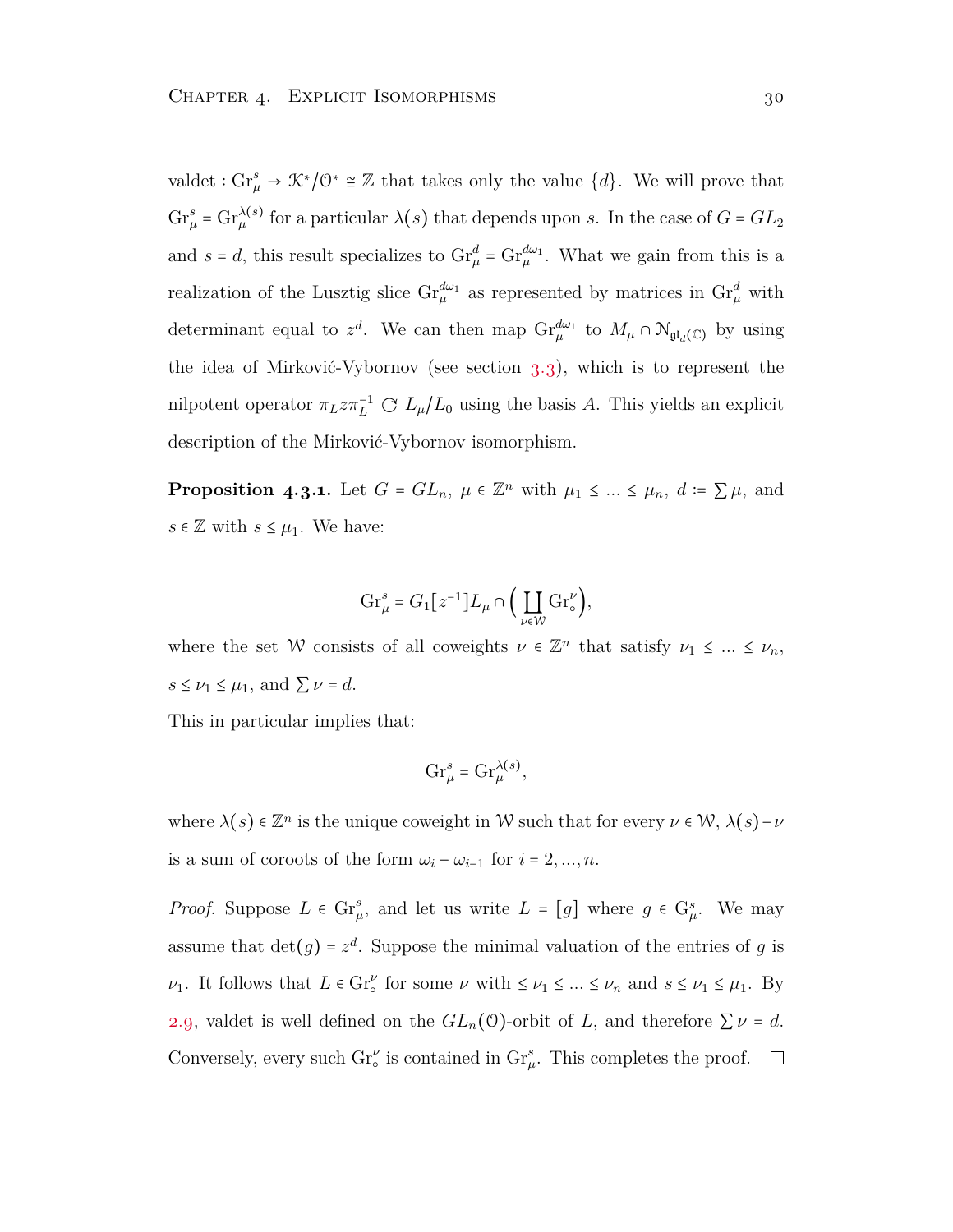**Example 4.3.2.** Let  $G = GL_3$ ,  $\mu = (-1, -1, -1)$ , and  $s = -2$ . We have:

$$
\operatorname{Gr}_{\mu}^{-2}=G_1[z^{-1}]L_{\mu}\cap\bigl(\operatorname{Gr}_{\circ}^{(-2,-2,1)}\sqcup\operatorname{Gr}_{\circ}^{(-2,-1,0)}\sqcup\operatorname{Gr}_{\circ}^{(-1,-1,-1)}\bigr).
$$

For example, the lattice represented by the matrix

$$
\begin{bmatrix} z^{-1} & z^{-2} & 0 \ 0 & z^{-1} & z^{-2} \ 0 & 0 & z^{-1} \end{bmatrix}
$$

belongs to  $G_1[z^{-1}] \cap \text{Gr}_{\circ}^{(-2,-2,1)}$ , and the lattice represented by the matrix

$$
\begin{bmatrix} z^{-1} & z^{-2} & 0 \\ 0 & z^{-1} & 0 \\ 0 & 0 & z^{-1} \end{bmatrix}
$$

belongs to  $G_1[z^{-1}] \cap \text{Gr}_{\circ}^{(-2,-1,0)}$ .

Consider the maps det  $: G^s_\mu \to \mathbb{C}[z^{-1}]$  and valdet  $: Gr^s_\mu \to \mathbb{Z}$ .

**Corollary 4.3.3** (Of 4.3.1). If  $G = GL_2$ ,  $\mu \in \mathbb{Z}^2$  with  $\mu_1 \leq \mu_2$ , and  $s \leq \mu_1$ , then  $\lambda(s) = (s, d - s)$ . In other words,

$$
\mathrm{valdet}^{-1}(d) = \mathrm{Gr}_{\mu}^{s} = \mathrm{Gr}_{\mu}^{(s,d-s)}.
$$

**Corollary 4.3.4** (Of 4.3.1). If  $G = GL_2$ ,  $\mu \in (\mathbb{Z})_2$  with  $\mu_1 \le \mu_2$  and  $s = d$ , then  $\lambda(d) = (d, 0) = d\omega_1$ . In other words,

$$
\mathrm{valdet}^{-1}\big(d\big)=\mathrm{Gr}^d_\mu=\mathrm{Gr}^{d\omega_1}_\mu.
$$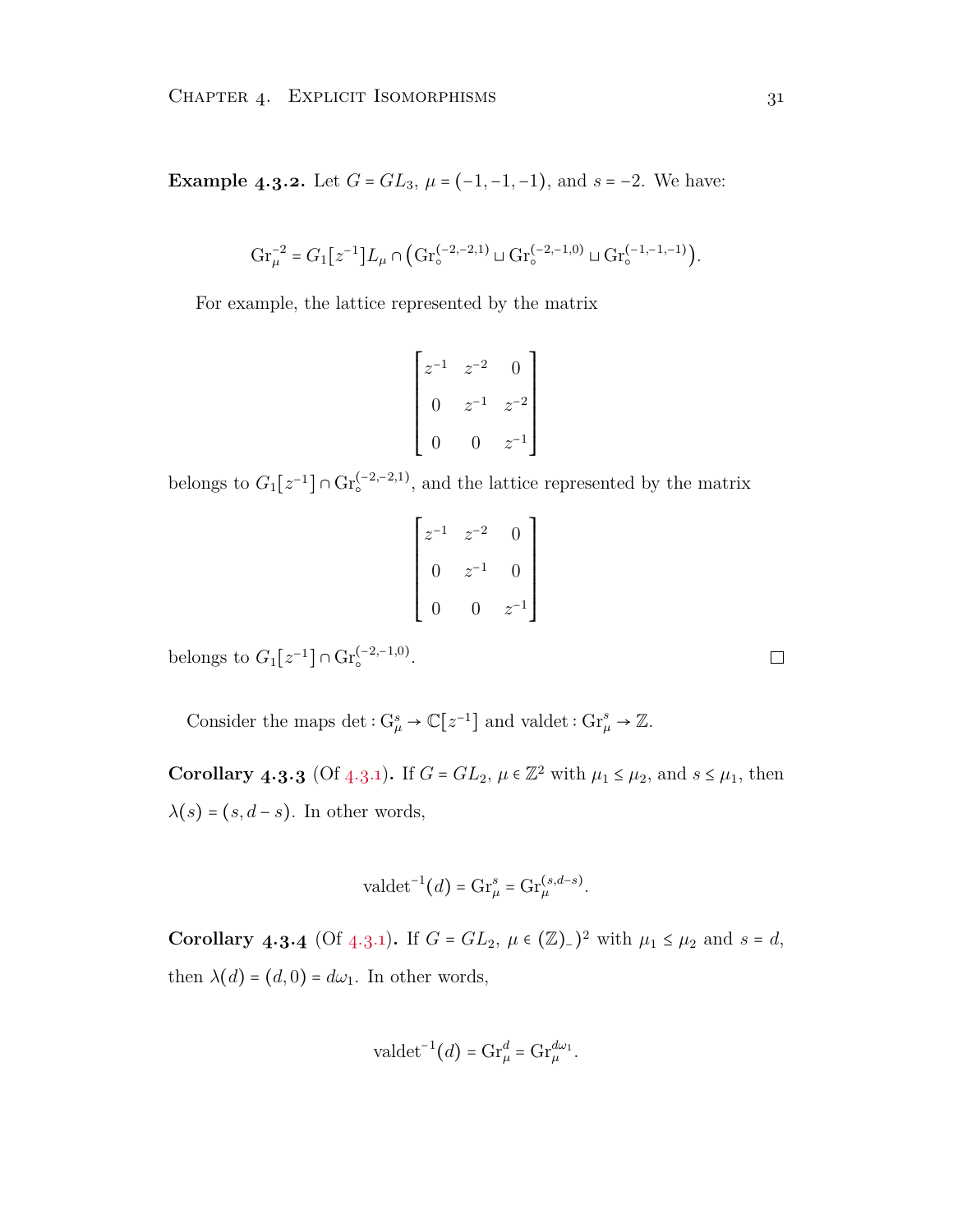This fact leads into our explicit Mirković-Vybornov isomorphism.

<span id="page-37-0"></span>**Theorem 4.3.5.** Let  $G = GL_2$  and  $\mu \in (\mathbb{Z}_-)^2$  with  $\mu_1 \leq \mu_2$ . The isomorphism of affine spaces  $G^d_\mu \leftrightarrow M_\mu$  given by

*z <sup>µ</sup>* <sup>+</sup> *<sup>Q</sup>* ←→ *<sup>E</sup><sup>µ</sup>* <sup>+</sup> ⎡ ⎢ ⎢ ⎢ ⎢ ⎢ ⎢ ⎢ ⎢ ⎢ ⎢ ⎢ ⎢ ⎢ ⎢ ⎢ ⎢ ⎢ ⎢ ⎢ ⎢ ⎢ ⎢ ⎢ ⎢ ⎢ ⎢ ⎢ ⎢ ⎢ ⎣ −*q* −*µ*<sup>1</sup> <sup>22</sup> *...* −*q* 2 <sup>22</sup> *q* 1 <sup>11</sup> *q* −*µ*<sup>2</sup> <sup>12</sup> *... q*<sup>2</sup> <sup>12</sup> *q* 1 12 *q* −*µ*<sup>2</sup> <sup>21</sup> *... q*<sup>1</sup> <sup>21</sup> −*q* −*µ*<sup>2</sup> <sup>11</sup> *...* −*q* 2 <sup>11</sup> *q* 1 22 ⎤ ⎥ ⎥ ⎥ ⎥ ⎥ ⎥ ⎥ ⎥ ⎥ ⎥ ⎥ ⎥ ⎥ ⎥ ⎥ ⎥ ⎥ ⎥ ⎥ ⎥ ⎥ ⎥ ⎥ ⎥ ⎥ ⎥ ⎥ ⎥ ⎥ ⎦

restricts to the Mirković-Vybornov isomorphism  $\text{Gr}_{\mu}^{d\omega_1} = (\text{valdet})^{-1}(d) \cong M_{\mu} \cap$  $\mathcal{N}_{\mathfrak{gl}_d(\mathbb{C})}$ , where *Q* is the 2 × 2 matrix over  $\mathbb{C}[z^{-1}]$  given by:

$$
\begin{bmatrix} q_{11}^1 z^{\mu_1 - 1} + \dots + q_{11}^{-\mu_2} z^d & q_{12}^1 z^{\mu_1 - 1} + \dots + q_{12}^{-\mu_2} z^d \\ q_{21}^1 z^{\mu_1 - 1} + \dots + q_{21}^{-\mu_2} z^d & q_{22}^1 z^{\mu_2 - 1} + \dots + q_{22}^{-\mu_1} z^d \end{bmatrix}
$$

and  $E_{\mu}$  is the nilpotent of type  $\mu$  in Jordan form.

*Proof.* Let *L* be a lattice in  $\text{Gr}_{\mu}^{d\omega_1}$ . We may be represent *L* by the matrix  $z^{\mu} + Q \in G_{\mu}^{d}$ . Notice that  $\det(z^{\mu} + Q)$  has the form  $z^{d} + *z^{d-1} + ...$ *∗z*<sup>2*d*</sup>. The lattice *L* =  $[z^{\mu} + Q]$  belongs to Gr<sup>*dω*1</sup></sub> if and only if det(*z*<sup>*μ*</sup> + *Q*) =  $z^d$ . So all of the lower coefficients of  $\det(z^{\mu} + Q)$  must be zero. Consider the distinguished isomorphism  $L/L_0 \stackrel{\pi_L}{\rightarrow} L_\mu/L_0$  and the distinguished basis *A* = { $[z^{-1}e_1]$ , [..](#page-26-1)., $[z^{\mu_1}e_1]$ ,  $[z^{-1}e_2]$ , ...,  $[z^{\mu_2}e_2]$ } for  $L_{\mu}/L_0$  explained in 3.3. Let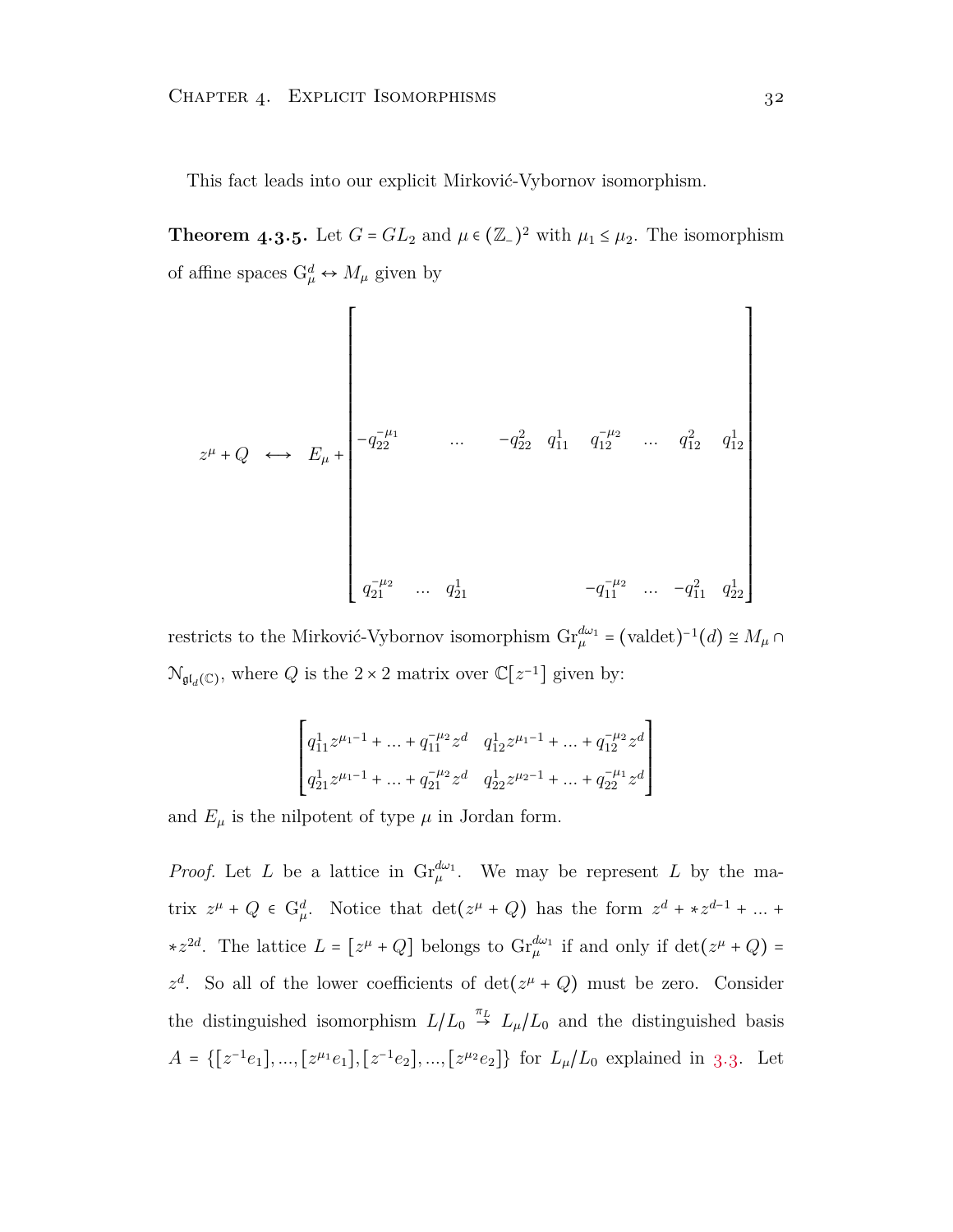$\pi_L^{-1}(A) = \{v_{-1}, ..., v_{\mu_1}, w_{-1}, ..., w_{\mu_2}\}\$ be the basis for  $L/L_0$  that corresponds with *A* via the isomorphism  $\pi_L$ . If we represent the operator  $\pi_L z \pi_L^{-1} \text{C}$   $L_\mu/L_0$  in the basis *A* we get a nilpotent matrix  $[\pi_L z \pi_L^{-1}]_A$  in the Mirković-Vybornov slice. We need to calculate the matrix  $[\pi_L z \pi_L^{-1}]_A$  for the lattice  $L = [z^{\mu} + Q] \in \text{Gr}_{\mu}^{d \omega_1}$ . One can see that  $v_{\mu_1}$  and  $v_{\mu_2}$  are the two columns of  $z^{\mu} + Q$ , and so the  $\mu_1$ st and the last column of  $[\pi_L z \pi_L^{-1}]_A$  are evident. Now we need to find the remaining columns of the matrix  $[\pi_L z \pi_L^{-1}]_A$ . Let  $\langle z^{\mu_1-1}e_1 \rangle$  and  $\langle z^{\mu_2-1}e_2 \rangle$  be the functions that extract those coefficients of vectors in  $L/L_0$ . To complete the matrix  $[\pi_L z \pi_L^{-1}]_A$  we need the coefficients  $\langle z^{\mu_1-1}e_1 \rangle$  and  $\langle z^{\mu_2-1}e_2 \rangle$  of the vectors  $v_{\mu_1+1}, ..., v_{-1}$  and  $w_{\mu_2+1}, ..., w_{-1}$ . We have that

$$
\det(z^{\mu} + Q) = z^d + (q_{11}^1 + q_{22}^1)z^{d-1} + \sum_{k=2}^d C_k z^{d-k}
$$

where the coefficients  $C_k$ , for  $k = 2, ..., d$ , have the form:

$$
C_{k} = \begin{cases} \sum_{\alpha + \beta = k} q_{11}^{\alpha} q_{22}^{\beta} & 2\mu_{1} - 2 - (d - k) < 0\\ \sum_{\alpha + \beta = k} q_{11}^{\alpha} q_{22}^{\beta} - \sum_{\gamma + \delta = 2\mu_{1} - 2 - (d - k)} q_{12}^{\gamma} q_{21}^{\delta} & 2\mu_{1} - 2 - (d - k) \ge 0 \end{cases}.
$$

For the vectors  $v_{\mu_1+1}, ..., v_{\mu_2-1}$  we have that:

$$
\langle z^{\mu_1 - 1} e_1 \rangle v_{\mu_1 + k} = C_{k+1} - q_{22}^{k+1}
$$

$$
= -q_{22}^{k+1}
$$

$$
\langle z^{\mu_2-1}e_2 \rangle v_{\mu_1+k} = 0.
$$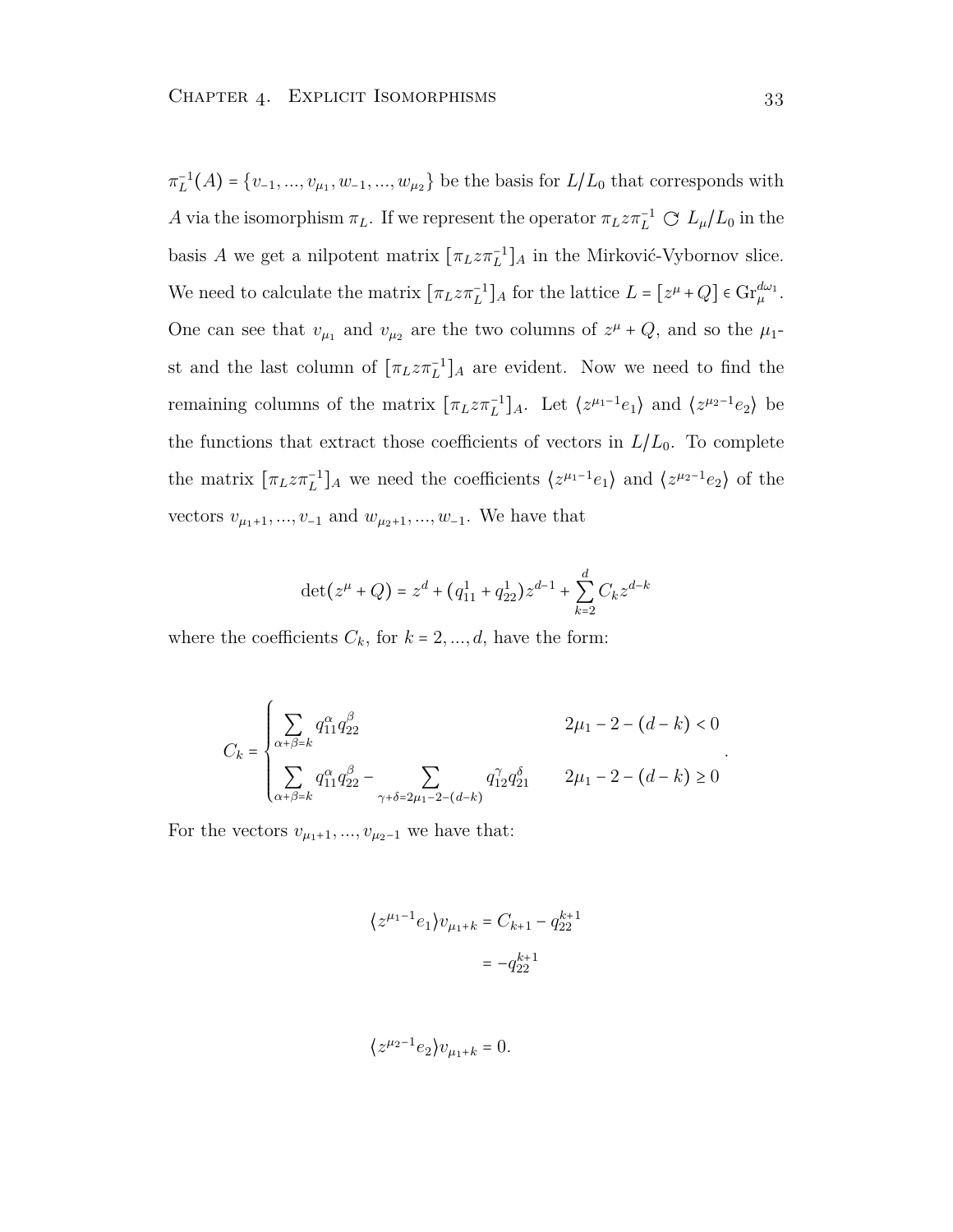For the vectors  $v_{\mu_2},..., v_{-1}$  we have that:

$$
\langle z^{\mu_1-1}e_1 \rangle v_{\mu_2+k} = C_{\mu_2-\mu_1+k+1} - q_{22}^{\mu_2-\mu_1+k+1}
$$

$$
= -q_{22}^{\mu_2-\mu_1+k+1}
$$

$$
\langle z^{\mu_2 - 1} e_2 \rangle v_{\mu_2 + k} = q_{21}^{k+1} - q_{21}^k (q_{11}^1 + q_{22}^1)
$$

$$
= q_{21}^{k+1}
$$

For the vectors  $w_{\mu_2+1}, ..., w_{-1}$  we have that:

$$
\langle z^{\mu_1-1}e_1 \rangle w_{\mu_2+k} = q_{12}^{k+1} - q_{12}^k (q_{11}^1 + q_{22}^1)
$$
  

$$
= q_{12}^{k+1}
$$
  

$$
\langle z^{\mu_2-1}e_2 \rangle w_{\mu_2+k} = \langle z^{\mu_2-1}e_2 \rangle (zw_{\mu_2+k-1} - w_{\mu_2+k-1})
$$
  

$$
= C_{k+1} - q_{11}^{k+1}
$$
  

$$
= -q_{11}^{k+1}.
$$

Therefore the nilpotent matrix  $[\pi_L z \pi_L^{-1}]_A$  is as stated in the theorem. Since the lattice  $L = [z^{\mu} + Q]$  is completely determined by the nilpotent operator  $z \text{ }\mathcal{C}$  *L*/*L*<sub>0</sub> and the form that the map takes clearly has an inverse, we have found a variety isomorphism  $\mathrm{Gr}_{\mu}^{d\omega_1} \cong M_{\mu} \cap \mathcal{N}_{\mathfrak{gl}_{-d}(\mathbb{C})}$ .  $\Box$ 

<span id="page-39-0"></span>**Example 4.3.6.** Let  $\mu = (-2, -1)$ . The isomorphism  $\text{Gr}_{\mu}^{-3\omega_1} \cong M_{\mu} \cap \mathcal{N}_{\mathfrak{gl}_3(\mathbb{C})}$ takes the form: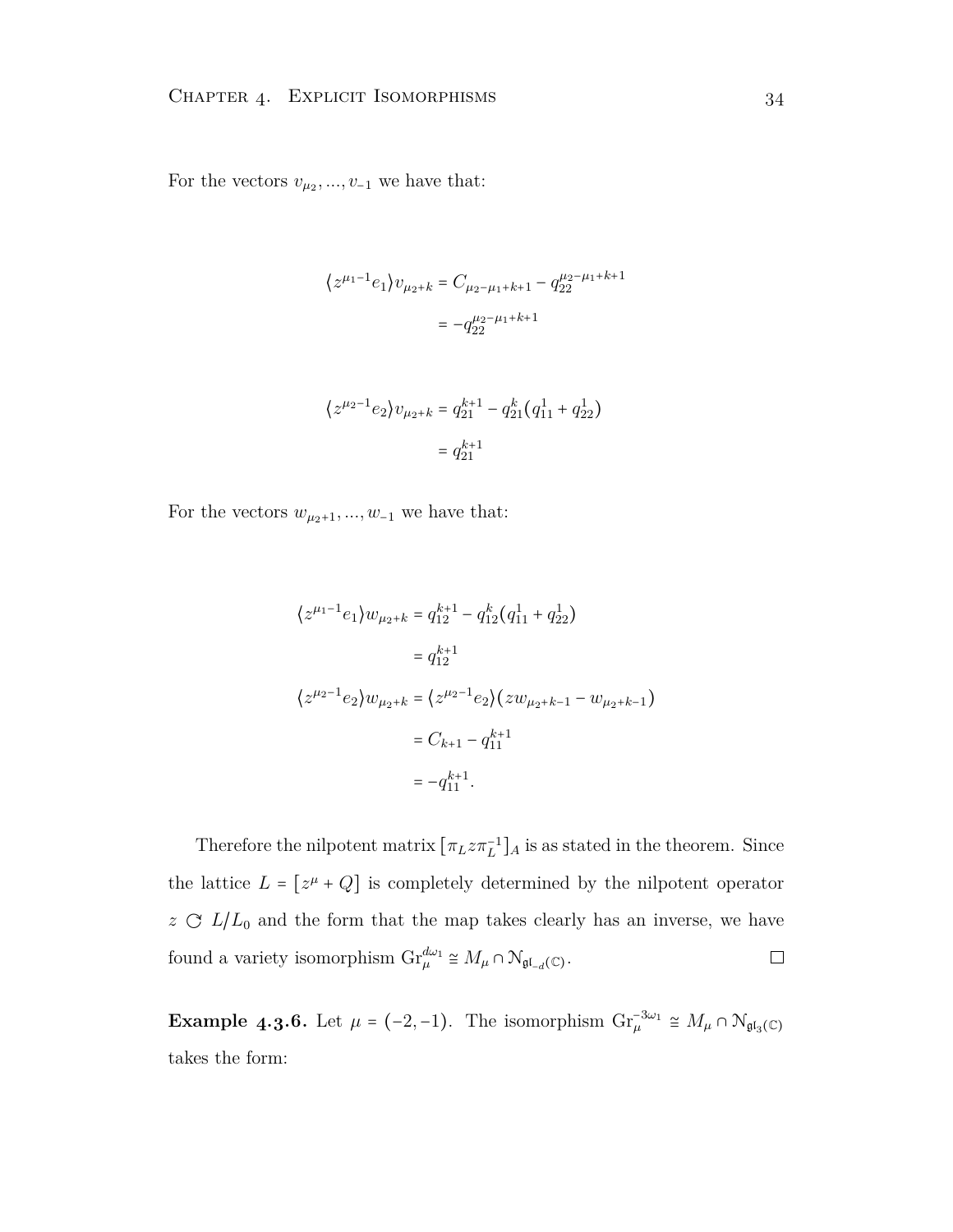$$
\left\{ \begin{bmatrix} z^{-2} + az^{-3} & cz^{-3} \\ bz^{-3} & z^{-1} + dz^{-2} + ez^{-3} \end{bmatrix} : \det = z^{-3} \right\}
$$
  

$$
\updownarrow
$$
  

$$
\downarrow
$$
  

$$
\left[ \begin{array}{ccc} 0 & 1 & 0 \\ -e & a & c \\ b & 0 & d \end{array} \right] \cap N_{\mathfrak{gl}_3(\mathbb{C})}.
$$

**Example 4.3.7.** Let  $\mu = (-2, -2)$ . The isomorphism  $\text{Gr}_{\mu}^{-4\omega_1} \cong M_{\mu} \cap \mathcal{N}_{\mathfrak{gl}_4(\mathbb{C})}$ takes the form:

$$
\left\{\begin{bmatrix} z^{-2} + az^{-3} + bz^{-4} & ez^{-3} + fz^{-4} \\ cz^{-3} + dz^{-4} & z^{-2} + gz^{-3} + hz^{-4} \end{bmatrix} : \det = z^{-4} \right\}
$$
  

$$
\updownarrow
$$
  

$$
\downarrow
$$
  

$$
\left[\begin{array}{cccc} 0 & 1 & 0 & 0 \\ -h & a & f & e \\ 0 & 0 & 0 & 1 \\ d & c & -b & g \end{array}\right] \cap N_{\mathfrak{gl}_4(\mathbb{C})}.
$$

**Example 4.3.8.** Let  $\mu = (-3, -2)$ . The isomorphism  $\text{Gr}_{\mu}^{-5\omega_1} \cong M_{\mu} \cap \mathcal{N}_{\mathfrak{gl}_5(\mathbb{C})}$ 

 $\Box$ 

 $\Box$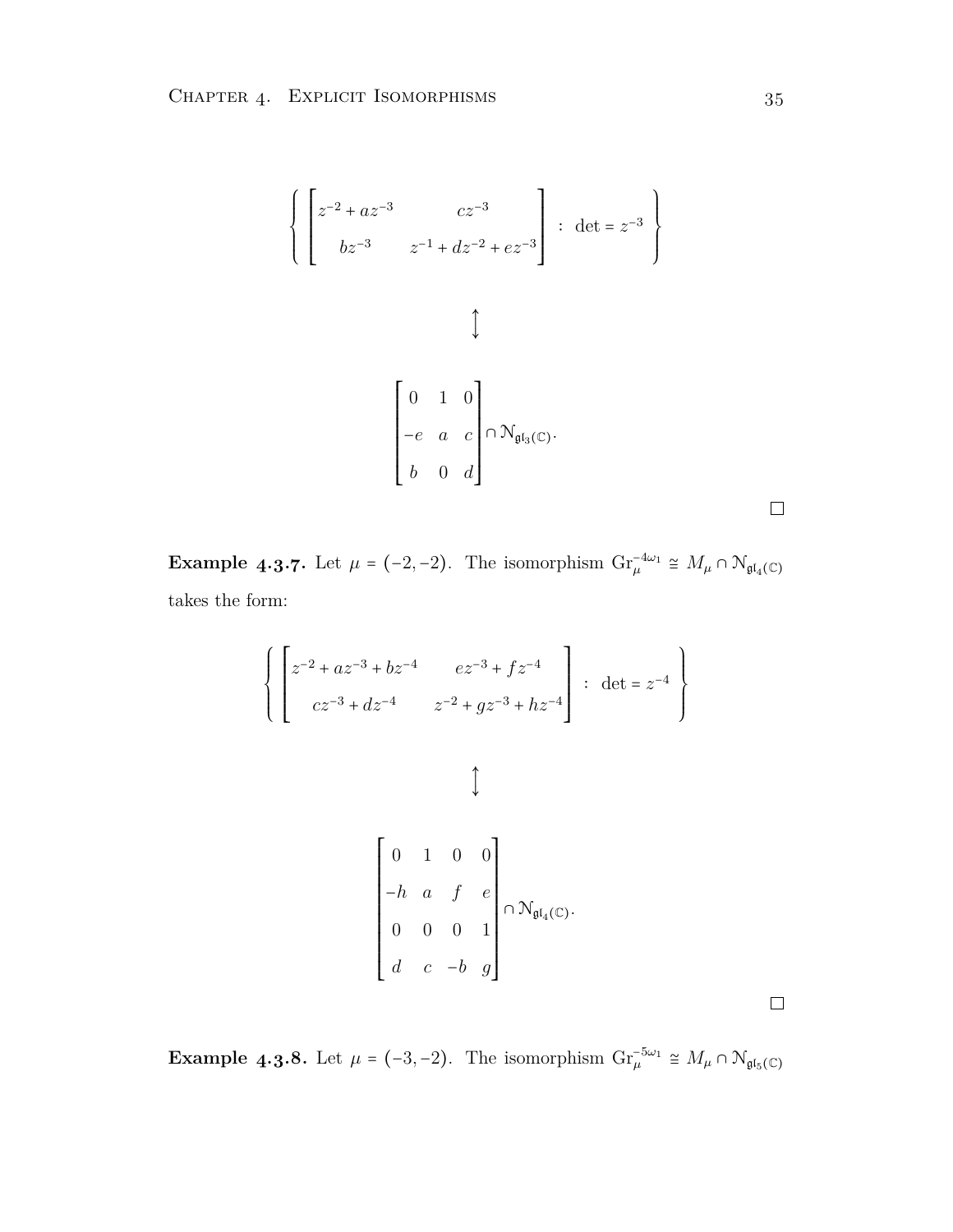takes the form:

$$
\begin{cases}\n\begin{bmatrix}\nz^{-3} + az^{-4} + bz^{-5} & ez^{-4} + fz^{-5} \\
cz^{-4} + dz^{-5} & z^{-2} + gz^{-3} + hz^{-4} + iz^{-5}\n\end{bmatrix} : \det = z^{-5}\n\end{cases}
$$
\n
$$
\uparrow
$$
\n
$$
\uparrow
$$
\n
$$
\downarrow
$$
\n
$$
\uparrow
$$
\n
$$
\downarrow
$$
\n
$$
\downarrow
$$
\n
$$
\downarrow
$$
\n
$$
\downarrow
$$
\n
$$
\downarrow
$$
\n
$$
\downarrow
$$
\n
$$
\downarrow
$$
\n
$$
\downarrow
$$
\n
$$
\downarrow
$$
\n
$$
\downarrow
$$
\n
$$
\downarrow
$$
\n
$$
\downarrow
$$
\n
$$
\downarrow
$$
\n
$$
\downarrow
$$
\n
$$
\downarrow
$$
\n
$$
\downarrow
$$
\n
$$
\downarrow
$$
\n
$$
\downarrow
$$
\n
$$
\downarrow
$$
\n
$$
\downarrow
$$
\n
$$
\downarrow
$$
\n
$$
\downarrow
$$
\n
$$
\downarrow
$$
\n
$$
\downarrow
$$
\n
$$
\downarrow
$$
\n
$$
\downarrow
$$
\n
$$
\downarrow
$$
\n
$$
\downarrow
$$
\n
$$
\downarrow
$$
\n
$$
\downarrow
$$
\n
$$
\downarrow
$$
\n
$$
\downarrow
$$
\n
$$
\downarrow
$$
\n
$$
\downarrow
$$
\n
$$
\downarrow
$$
\n
$$
\downarrow
$$
\n
$$
\downarrow
$$
\n
$$
\downarrow
$$
\n
$$
\downarrow
$$
\n
$$
\downarrow
$$
\n
$$
\downarrow
$$
\n
$$
\downarrow
$$
\n
$$
\downarrow
$$
\n
$$
\downarrow
$$
\n
$$
\downarrow
$$
\n
$$
\downarrow
$$
\n
$$
\downarrow
$$
\n
$$
\downarrow
$$
\n
$$
\downarrow
$$
\n
$$
\downarrow
$$
\n
$$
\downarrow
$$
\n
$$
\downarrow
$$

**Example 4.3.9.** Let  $\mu = (d, 0) = d\omega_1$ . Notice that  $\text{Gr}_{d\omega_1}^{d\omega_1}$  consists of a single point,  $L_{d\omega_1}$ . The isomorphism  $\text{Gr}_{d\omega_1}^{d\omega_1} \cong M_\mu \cap \mathcal{N}_{\mathfrak{gl}_d(\mathbb{C})}$  takes the form:

$$
\{L_{d\omega_1}\}\
$$

$$
\downarrow
$$

$$
\{E_{d\omega_1}\}\
$$

where  $E_{d\omega_1}$  is the  $d \times d$  regular nilpotent matrix with ones on the super-diagonal.

 $\Box$ 

**Corollary 4.3.10** (Of 4.3.5). In the case of  $G = GL_2$ , the set of matrices in  $G^d_\mu$  having determinant equal to  $z^d$  is in one-to-one correspondence with  $Gr^{d\omega_1}_\mu$ .

 $\Box$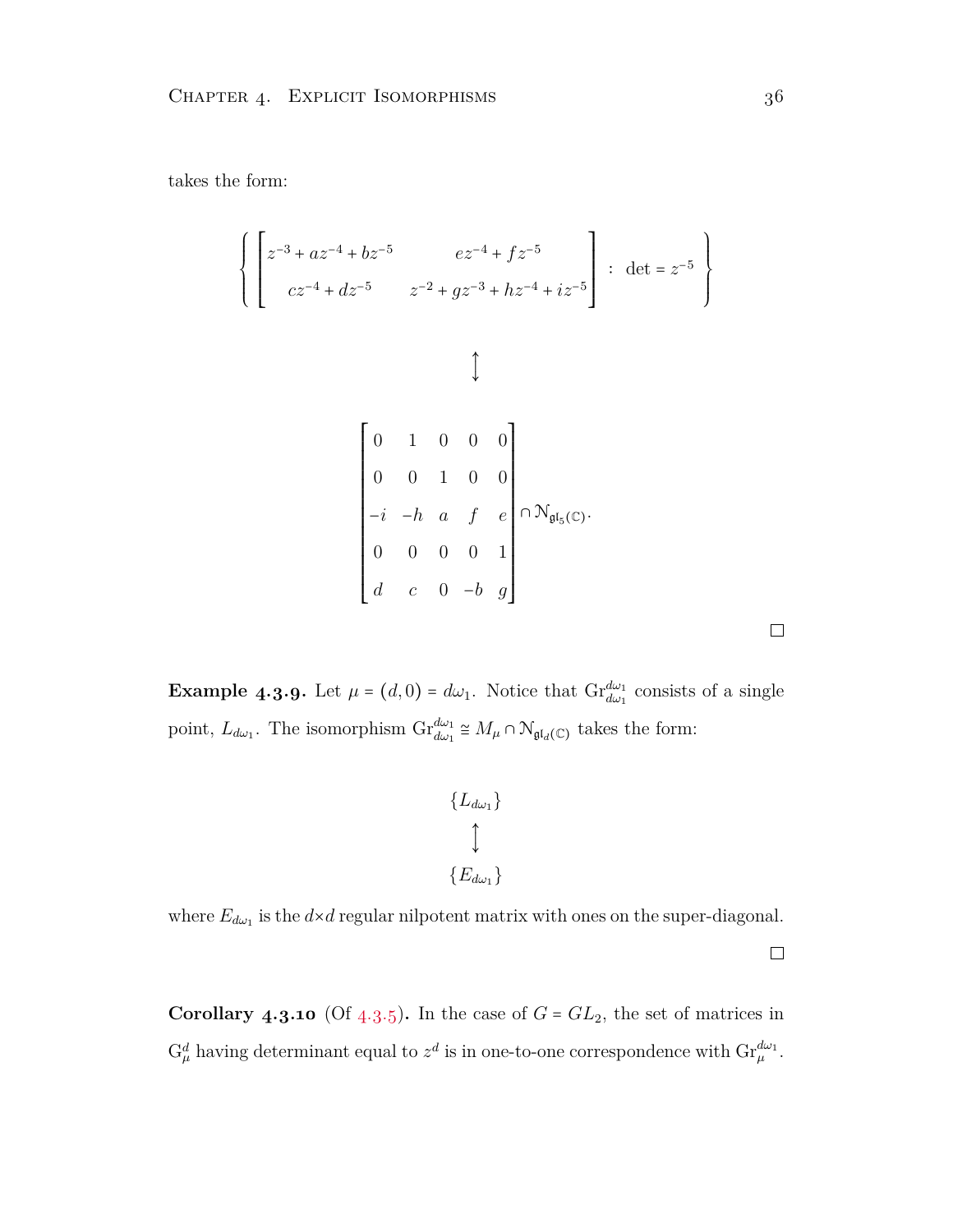<span id="page-42-0"></span>There is an interesting potential relationship between the determinant of matrices in  $G^d_\mu$  and the characteristic polynomial of matrices in the Mirković-Vybornov slice  $M_\mu \subseteq \mathfrak{gl}_{-d}(\mathbb{C})$ . Let  $\chi$  be the map that associates to a matrix  $A \in \mathfrak{gl}_d(\mathbb{C})$  its characteristic polynomial  $\chi_A(z) = \det(zI - A)$ , and let  $\rho$  denote the map from  $4.3.5$ . Consider the following diagram.



After some experimentation, it appears plausible to have a formula like

$$
\det(g) = z^{2d} \chi_{\rho(g)}(-z).
$$

However, the following example illustrates a case where  $\det(g)$  is comes close to, but does not equal  $z^{-6}\chi_{\rho(g)}(-z)$ . It would be interesting to find an equation that relates determinants of matrices over  $\mathbb{C}[z^{-1}]$  to characteristic polynomials either by using an adapted slice or finding another map similar to *ρ*. What makes this question interesting is that such a formula *does* exist for the alternate Mirković-Vybornov isomorphism that is discussed in  $4.4$ .

**Example 4.3.11.** Let  $\mu = (-2, -1)$ . Then we have: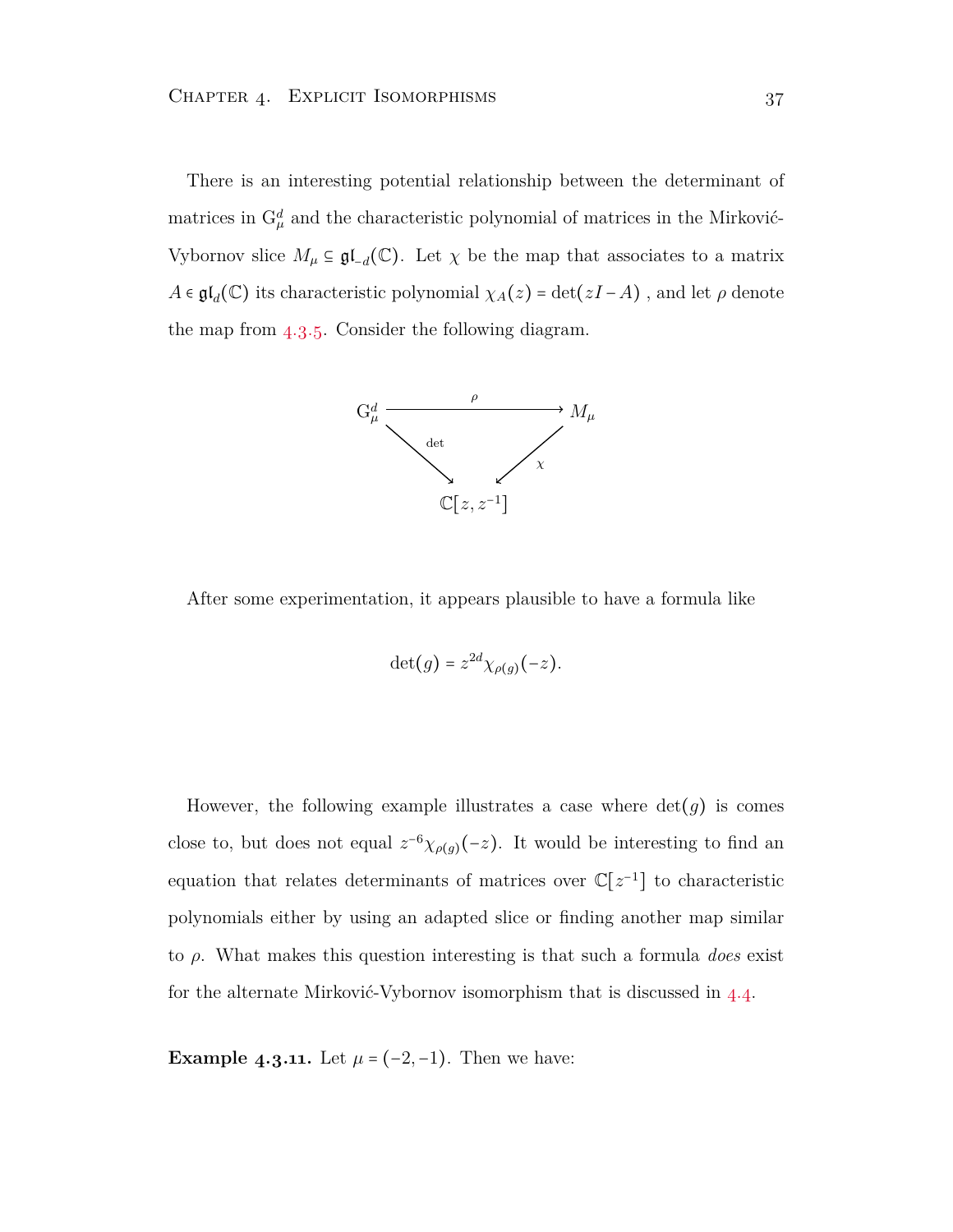<span id="page-43-2"></span>
$$
\det \begin{bmatrix} z^{-2} + az^{-3} & cz^{-3} \\ bz^{-3} & z^{-1} + dz^{-2} + ez^{-3} \end{bmatrix} = z^{-3} + (a+d)z^{-4} + (e+ad)z^{-5} + (ae-bc)z^{-6}
$$
  

$$
\chi \begin{bmatrix} 0 & 1 & 0 \\ -e & a & c \\ b & 0 & d \end{bmatrix} = z^3 - (a+d)z^2 + (e+ad)z - (ed+bc)
$$

#### <span id="page-43-0"></span>**. Explicit Alternate Mirkovic-Vybornov** ´

Let  $\mu$  be in  $(\mathbb{Z}_+)^n$  with  $\mu_1 \geq \ldots \geq \mu_n$  and  $d = \sum \mu$ . In this section, we will give an explicit realization of an alternate Mirković-Vybornov isomorphism  $\text{Gr}_{\mu}^{\lambda} \cong M_{\mu} \cap \overline{\mathbb{O}}_{\lambda}$  in the case of  $G = GL_n$  and  $\lambda = d\omega_1 = (d, 0, ..., 0)$ . Note that while Mirković and Vybornov considered lattices *containing* the standard lattice, this section deals with lattices that are *contained in* the standard lattice.

<span id="page-43-1"></span>**Definition 4.4.1** (Alternate Mirković-Vybornov Slice). Let  $\mu \in (\mathbb{Z}_+)^n$  and  $\mu_1$  ≥ ... ≥  $\mu_n$ . Let  $d = \sum \mu$ . Define the *alternate Mirković-Vybornov slice* to be the affine subspace  $\check{M}_{\mu} \subseteq \mathfrak{gl}_d(\mathbb{C})$  consisting of  $\mu_i \times \mu_j$  block matrices  $(\check{M}_{ij})$ where : if  $i = j$  then  $\tilde{M}_{ij}$  has ones on the sub-diagonal and arbitrary entries along the last column; and if  $i \neq j$  then  $\breve{M}_{ij}$  has entries in the last column but not below row  $\mu_j$ .

Notice that  $\check{M}_{\mu}$  is the transpose of the Mirković-Vybornov slice  $M_{\mu}$ .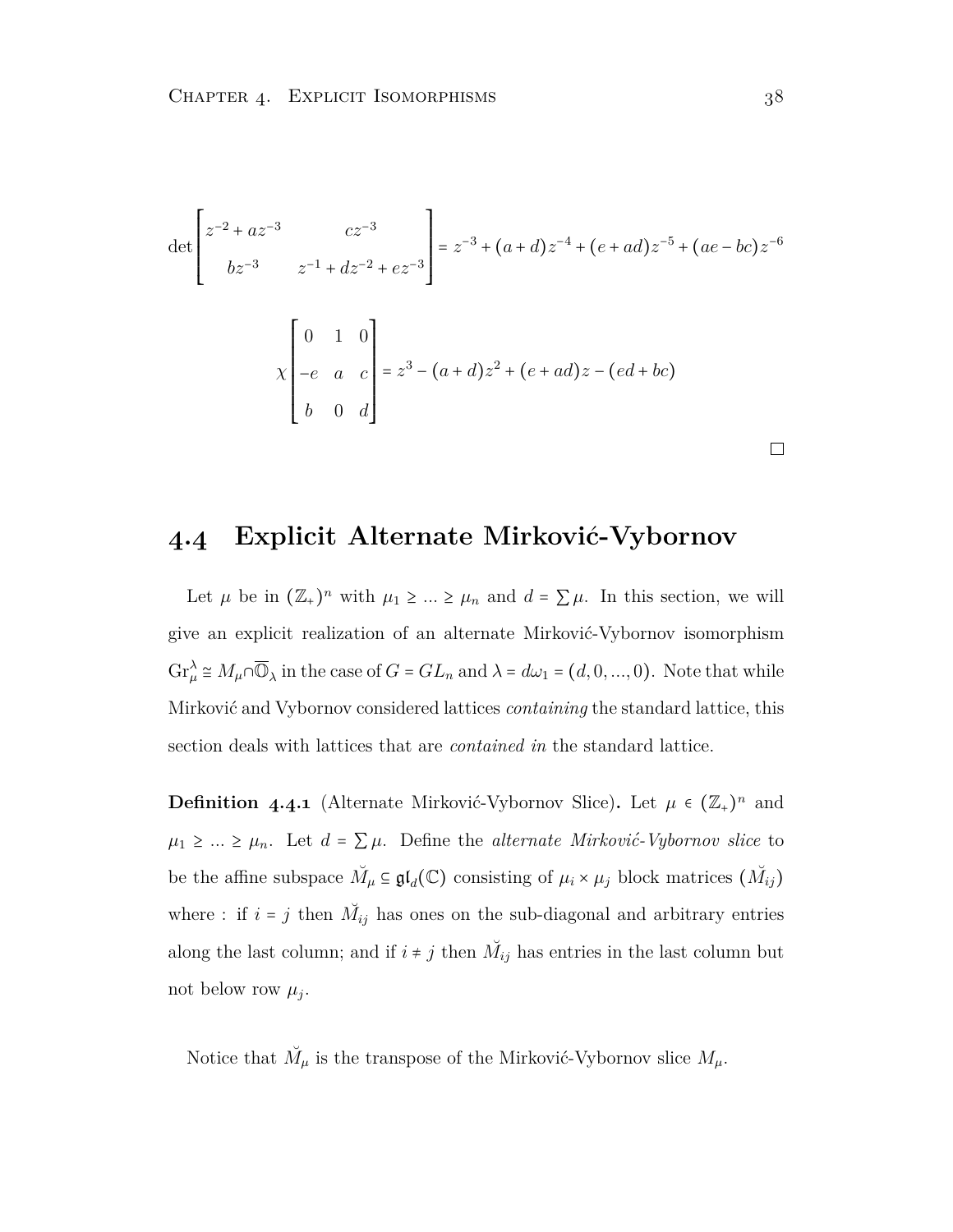**The Idea.** Let  $\mu \in (\mathbb{Z}_+)^n$  with  $\mu_1 \geq \ldots \geq \mu_n$  and  $d = \sum \mu$ . The same principles from 4[.](#page-34-1)3 will continue to apply. Every lattice in  $\text{Gr}_{\mu}^{0}$  is represented by a matrix in  $G^0_\mu$  and we notice that  $G^0_\mu \subseteq \mathfrak{gl}_n(\mathcal{O})$ . By 2.6.3 this implies that every lattice in  $\mathrm{Gr}^0_\mu$  is contained in the standard lattice  $L_0$ . Using the idea of 4.3.1 but this time with the condition  $\mu_1 \geq \ldots \geq \mu_n$ , we can see that  $\text{Gr}_{\mu}^0 = \text{Gr}_{\mu}^{d\omega_1}$ . We then proceed by taking  $L \in \mathrm{Gr}_{\mu}^{d\omega_1}$  and examining the action of the nilpotent operator  $z \in \mathbb{C}$  *L*<sub>0</sub>/*L* in the basis  $B = \{[e_1], ..., [z^{\mu_1-1}e_1], ..., [e_n], ..., [z^{\mu_n-1}e_n]\}$  for  $L_0/L$ . This associates to *L* a nilpotent matrix. The significance of the alternate slice  $\check{M}_{\mu}$  introduced in definition 4.4.1 is that it is a natural receptacle for these nilpotent matrices coming from the Lusztig slice  $\text{Gr}_{\mu}^{d\omega_1}$ . This idea turns out to give an explicit isomorphism  $\mathrm{Gr}_{\mu}^{d\omega_1} \cong \check{M}_{\mu} \cap \mathcal{N}_{\mathfrak{gl}_d(\mathbb{C})}$ .

<span id="page-44-0"></span>**Theorem 4.4.2.** Let  $G = GL_n$  and  $\mu \in (\mathbb{Z}_+)^n$  with  $\mu_1 \geq \ldots \geq \mu_n$ . The isomorphism of affine spaces  $G^0_\mu \leftrightarrow \check{M}_\mu$  given by:

$$
z^{\mu} + P \leftrightarrow \tilde{E}_{\mu} + \begin{bmatrix} \vdots & \vdots & \vdots \\ 0 & 0 & -p_{ij}^{2} \\ 0 & \cdots & 0 & -p_{ij}^{1} \\ 0 & 0 & 0 \\ \vdots & \vdots & \vdots \\ 0 & 0 & 0 \end{bmatrix}_{\mu_{i} \times \mu_{j}}
$$

restricts to an isomorphism  $\text{Gr}_{\mu}^{d\omega_1} \cong \check{M}_{\mu} \cap \mathcal{N}_{\mathfrak{gl}_d(\mathbb{C})}$ , where P is the  $n \times n$  matrix over  $\mathbb{C}[z]$  introduced in 4.2.3 and given by: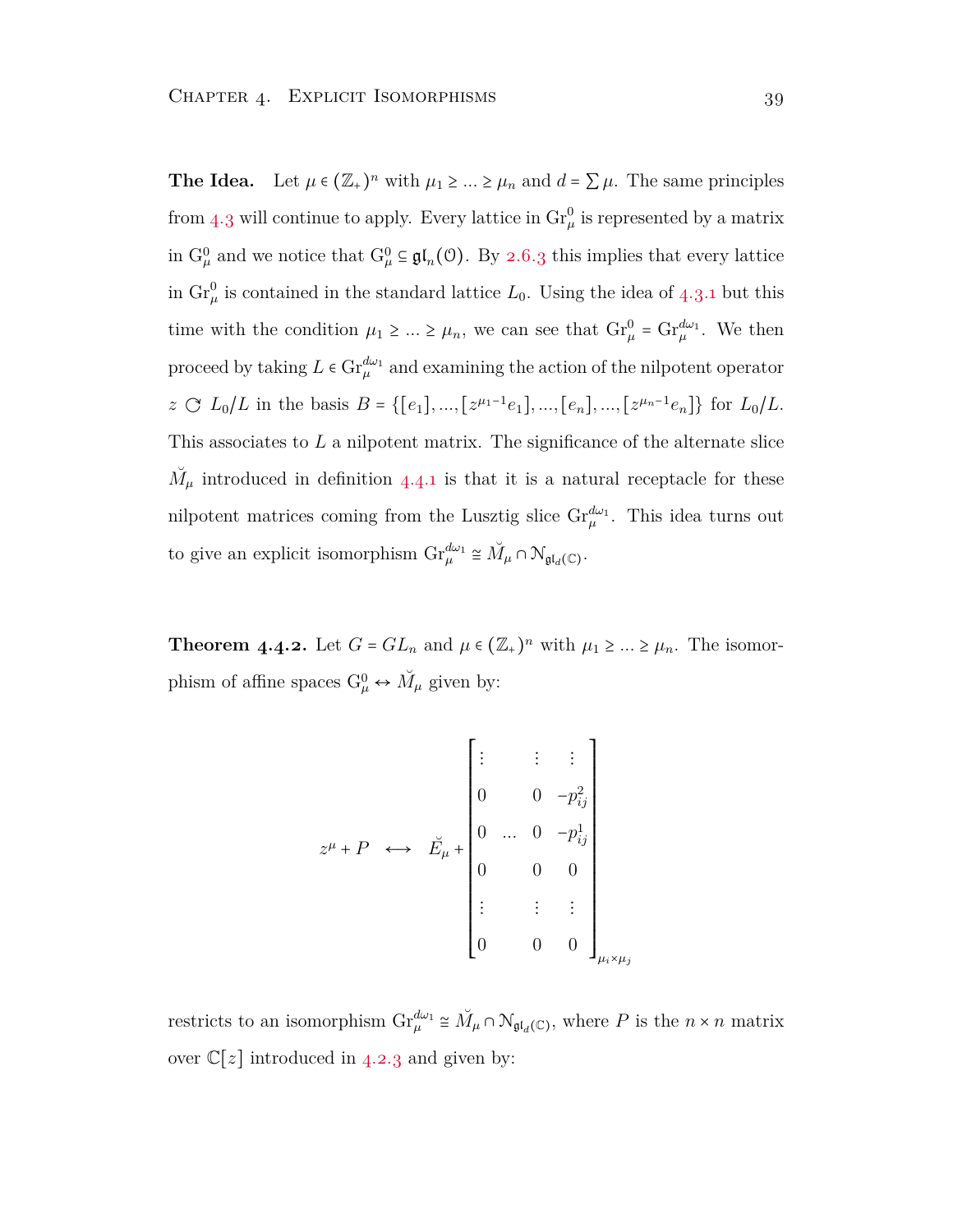$$
\begin{bmatrix} p_{11}^1 z^{\mu_1 - 1} + \dots + p_{11}^{\mu_1} & p_{12}^1 z^{\mu_2 - 1} + \dots + p_{12}^{\mu_2} & \dots & p_{1n}^1 z^{\mu_n - 1} + \dots + p_{1n}^{\mu_n} \\ p_{21}^1 z^{\mu_2 - 1} + \dots + p_{21}^{\mu_2} & p_{22}^1 z^{\mu_2 - 1} + \dots + p_{22}^{\mu_2} & \dots & p_{2n}^1 z^{\mu_n - 1} + \dots + p_{2n}^{\mu_n} \\ \vdots & \vdots & \ddots & \vdots \\ p_{n1}^1 z^{\mu_n - 1} + \dots + p_{n1}^{\mu_n} & p_{n2}^1 z^{\mu_n - 1} + \dots + p_{n2}^{\mu_n} & \dots & p_{nn}^1 z^{\mu_n - 1} + \dots + p_{nn}^{\mu_n} \end{bmatrix},
$$

and  $\check{E}_{\mu}$  is the  $d \times d$  nilpotent of type  $\mu$  with ones on the sub-diagonal and the other matrix is a  $d \times d$  matrix that is given by a  $\mu_i \times \mu_j$  block description.

*Proof.* Let *L* be a lattice in  $\text{Gr}_{\mu}^{d\omega_1}$ . We may be represent  $L = [z^{\mu} + P]$  by the matrix  $z^{\mu} + P \in G_{\mu}^{0}$ . Let us find the matrix  $[z]_B$  of the operator  $z \text{ }\mathcal{O}(L)$  with respect to the basis  $B = \{[e_1], ..., [z^{\mu_1-1}e_1], ..., [e_n], ..., [z^{\mu_n-1}e_n]\}$  for  $L_0/L$ . We have that  $z[z^i e_j] = [z^{i+1} e_j]$  for  $0 \le i \le \mu_j - 1$  and  $1 \le j \le n$ . It remains to determine  $z[z^{\mu_j-1}e_j]$  in terms of the basis *B*. We calculate:

$$
z[z^{\mu_1-1}e_1] = [z^{\mu_1}e_1]
$$
  
=  $-\sum_{s=1}^{\mu_1} p_{11}^s [z^{\mu_1-s}e_1] - \sum_{s=1}^{\mu_2} p_{21}^s [z^{\mu_2-s}e_2] - ... - \sum_{s=1}^{\mu_n} p_{n1}^s [z^{\mu_n-s}e_n]$ 

$$
\begin{split} z\big[z^{\mu_2-1}e_2\big] & = \big[z^{\mu_2}e_2\big] \\ & = -\sum_{s=1}^{\mu_2}p_{12}^s\big[z^{\mu_2-s}e_1\big] - \sum_{s=1}^{\mu_2}p_{22}^s\big[z^{\mu_2-s}e_2\big] - \ldots - \sum_{s=1}^{\mu_n}p_{nj}^s\big[z^{\mu_n-s}e_n\big] \end{split}
$$

 $\vdots$ 

$$
z[z^{\mu_n-1}e_n] = [z^{\mu_n}e_n]
$$
  
=  $-\sum_{s=1}^{\mu_n} p_{1n}^s [z^{\mu_n-s}e_1] - \sum_{s=1}^{\mu_n} p_{2n}^s [z^{\mu_n-s}e_2] - \dots - \sum_{s=1}^{\mu_n} p_{nn}^s [z^{\mu_n-s}e_n].$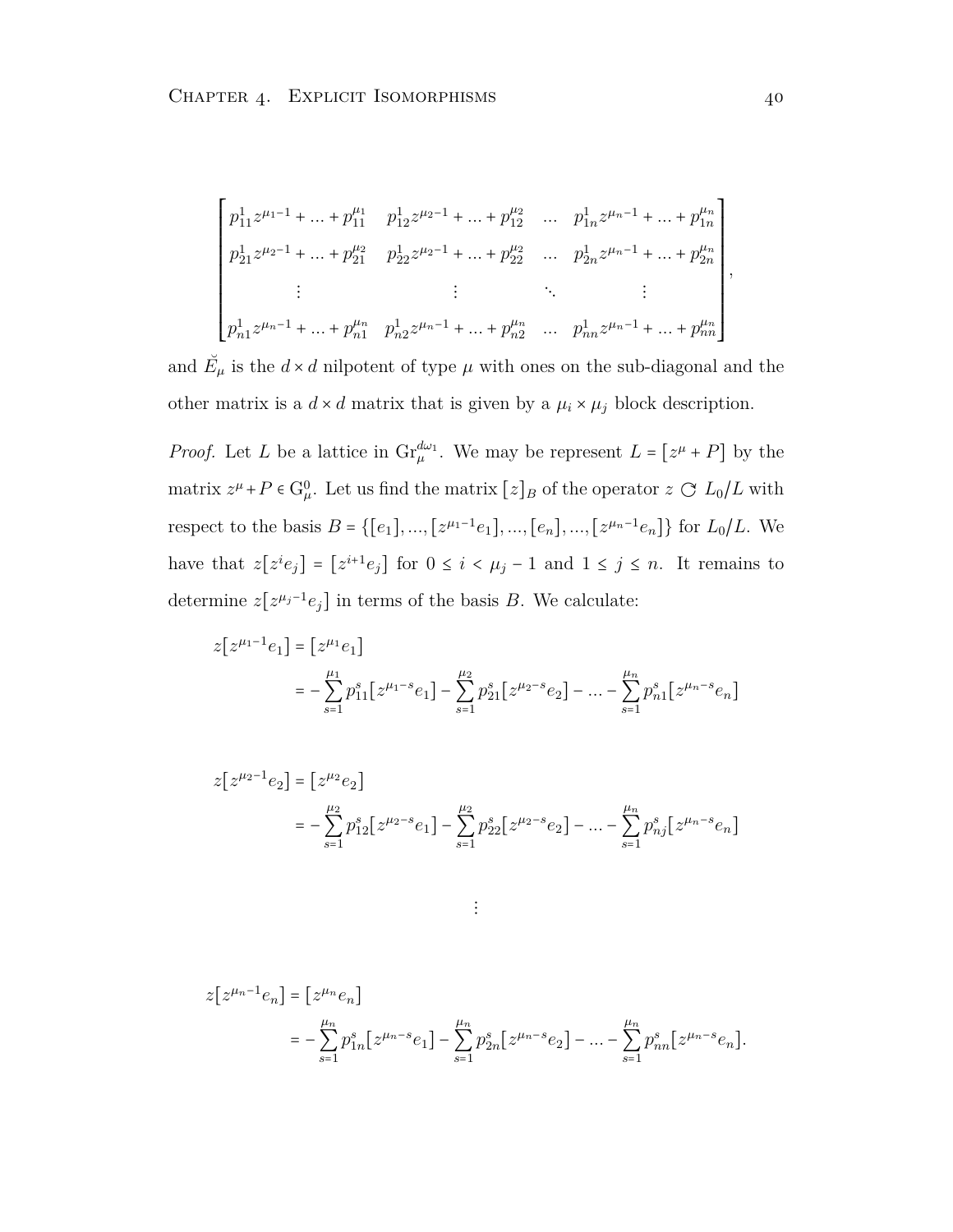Therefore  $[z]_B$  is a nilpotent operator of the form described in the theorem. Since the lattice  $L = [z^{\mu} + P]$  is completely determined by the nilpotent operator  $z \text{ }\mathcal{C}$   $L_0/L$  and the form that the map takes clearly has an inverse, we have found a variety isomorphism  $\text{Gr}_{\mu}^{d\omega_1} \cong \breve{M}_{\mu} \cap \mathcal{N}_{\mathfrak{gl}_d(\mathbb{C})}.$  $\Box$ 

**Example 4.4.3.** Let  $\mu = \omega_1 + ... + \omega_n = (1, ..., 1)$ , then  $\breve{M}_\mu = \mathfrak{gl}_n(\mathbb{C})$ . The isomorphism  $\text{Gr}_{\mu}^{n\omega_1} \cong \mathcal{N}_{\mathfrak{gl}_n(\mathbb{C})}$  takes the form:

$$
\{ z^{\omega_1 + \dots + \omega_n} + P : \det = z^n \} \longleftrightarrow -P.
$$

**Example 4.4.4.** Let  $\mu = (2, 1)$ . The isomorphism  $\text{Gr}_{\mu}^{3\omega_1} \cong \tilde{M}_{\mu} \cap \mathcal{N}_{\mathfrak{gl}_3(\mathbb{C})}$  takes the form:

$$
\left\{ \begin{bmatrix} z^2 + az + b & d \\ c & z + e \end{bmatrix} : \det = z^3 \right\}
$$
  

$$
\updownarrow
$$
  

$$
\updownarrow
$$
  

$$
\updownarrow
$$
  

$$
\updownarrow
$$
  

$$
\updownarrow
$$
  

$$
\updownarrow
$$
  

$$
\updownarrow
$$
  

$$
\updownarrow
$$
  

$$
\updownarrow
$$
  

$$
\updownarrow
$$
  

$$
\updownarrow
$$
  

$$
\updownarrow
$$
  

$$
\updownarrow
$$
  

$$
\updownarrow
$$
  

$$
\updownarrow
$$
  

$$
\updownarrow
$$
  

$$
\updownarrow
$$
  

$$
\updownarrow
$$
  

$$
\updownarrow
$$
  

$$
\updownarrow
$$
  

$$
\updownarrow
$$
  

$$
\updownarrow
$$
  

$$
\updownarrow
$$
  

$$
\updownarrow
$$
  

$$
\downarrow
$$
  

$$
\downarrow
$$
  

$$
\downarrow
$$
  

$$
\downarrow
$$
  

$$
\downarrow
$$
  

$$
\downarrow
$$
  

$$
\downarrow
$$
  

$$
\downarrow
$$
  

$$
\downarrow
$$
  

$$
\downarrow
$$
  

$$
\downarrow
$$
  

$$
\downarrow
$$
  

$$
\downarrow
$$
  

$$
\downarrow
$$
  

$$
\downarrow
$$
  

$$
\downarrow
$$
  

$$
\downarrow
$$
  

$$
\downarrow
$$
  

$$
\downarrow
$$
  

$$
\downarrow
$$
  

$$
\downarrow
$$
  

$$
\downarrow
$$
  

$$
\downarrow
$$
  

$$
\downarrow
$$
  

$$
\downarrow
$$
  

$$
\downarrow
$$
  

$$
\downarrow
$$
  

$$
\downarrow
$$
  

$$
\downarrow
$$
  

$$
\downarrow
$$
  

$$
\downarrow
$$
  

$$
\downarrow
$$
  

$$
\downarrow
$$
  

$$
\down
$$

**Example 4.4.5.** Let  $\mu = (2, 2, 1)$ . The isomorphism  $\text{Gr}_{\mu}^{5\omega_1} \cong \check{M}_{\mu} \cap \mathcal{N}_{\mathfrak{gl}_5(\mathbb{C})}$  takes the form:

 $\Box$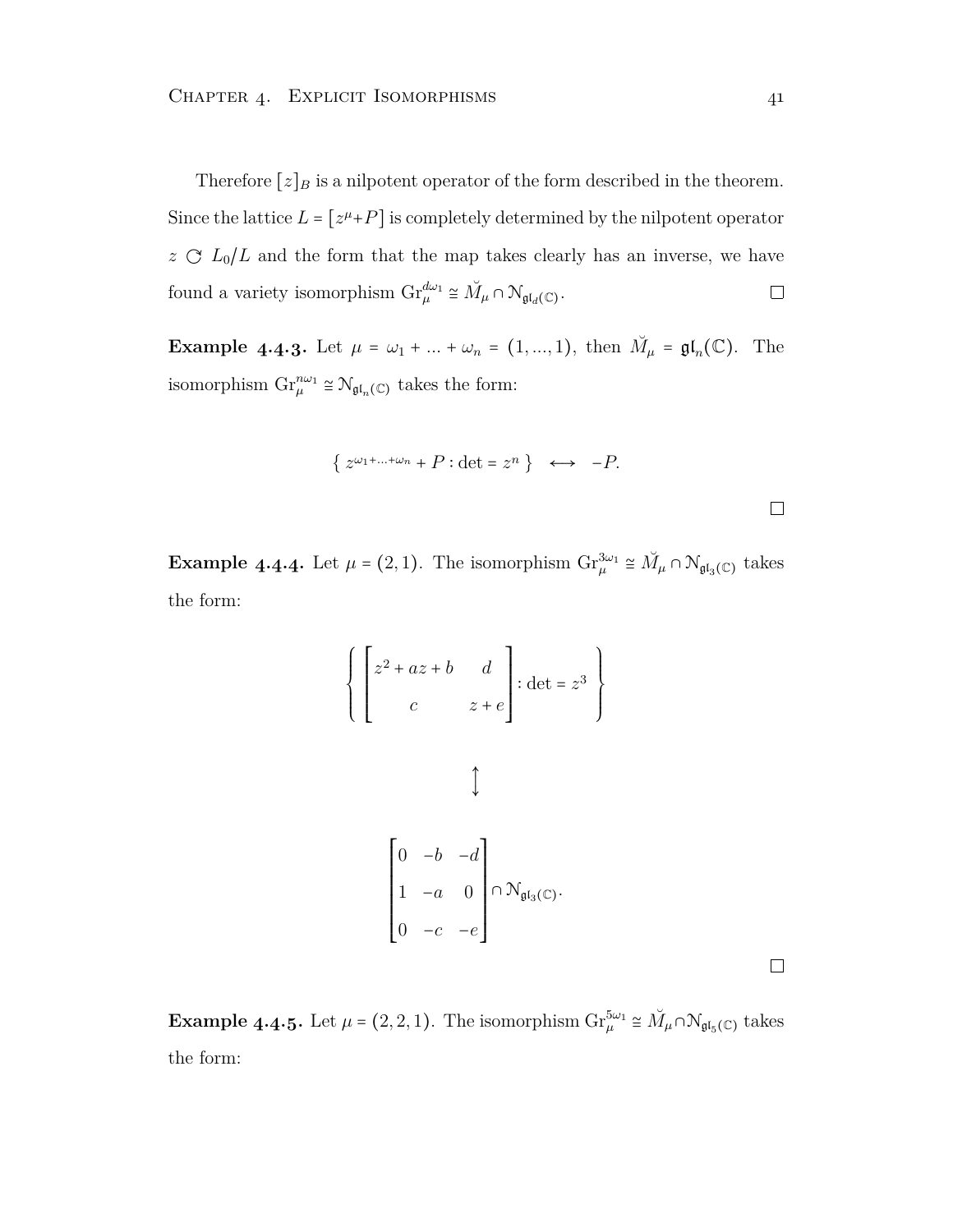$$
\left\{\begin{bmatrix} z^2 + az + b & fz + g & k \\ cz + d & z^2 + hz + i & l \\ e & j & z + m \end{bmatrix} : \det = z^5 \right\}
$$

$$
\big\downarrow
$$

$$
\begin{bmatrix} 0 & -b & 0 & -g & -k \\ 1 & -a & 0 & -f & 0 \\ 0 & -d & 0 & -i & -l \\ 0 & -c & 1 & -h & 0 \\ 0 & -e & 0 & -j & -m \end{bmatrix} \cap \mathcal{N}_{\mathfrak{gl}_5(\mathbb{C})}.
$$

**Example 4.4.6.** Let  $\mu = (d, 0, ..., 0) = d\omega_1$ . Notice that  $\text{Gr}_{d\omega_1}^{d\omega_1}$  consists of a single point,  $L_{d\omega_1}$ . The isomorphism takes the form: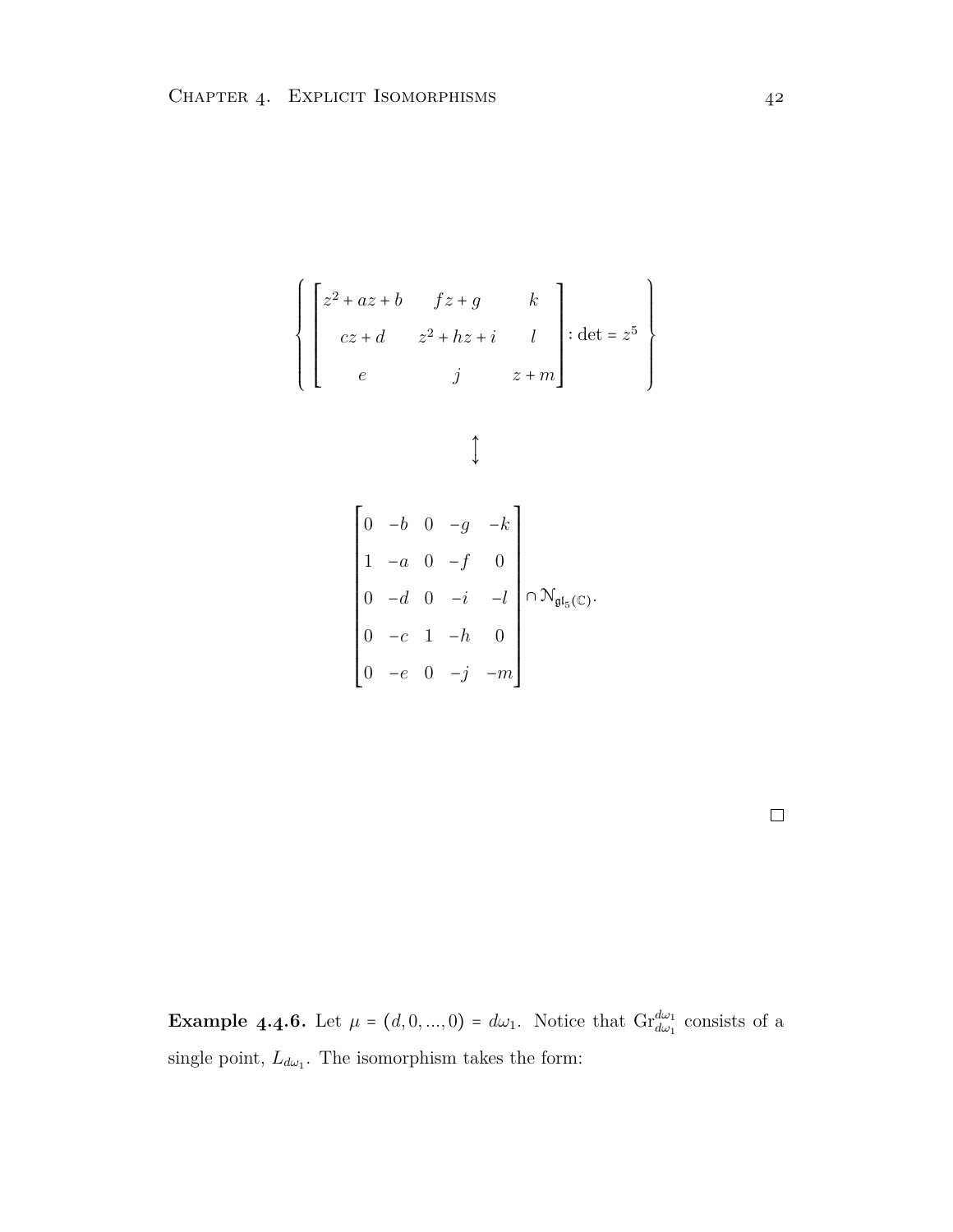$$
\{L_{d\omega_{1}}\} = \left\{ \begin{bmatrix} z^{d} + a_{1}z^{d-1} + \dots + a_{d} & & & \\ & & 1 & & \\ & & & \ddots & \\ & & & & 1 \end{bmatrix} : \det = z^{d} \right\}
$$
  

$$
\{\breve{E}_{d\omega_{1}}\} = \left\{ \begin{bmatrix} & & & \\ 1 & & \vdots & \\ & & \ddots & -a_{2} \\ & & & 1 & -a_{1} \end{bmatrix} : a_{1} = a_{2} = \dots = a_{d} = 0 \right\}
$$

where  $\tilde{E}_{d\omega_1}$  is the  $d \times d$  regular nilpotent matrix with ones on the sub-diagonal.  $\Box$ 

**Corollary 4.4.7** (Of 4.4.2). In the case of  $G = GL_n$ , the set of matrices in  $G^0_\mu$ having determinant equal to  $z^d$  is in one-to-one correspondence with  $\mathrm{Gr}^{d\omega_1}_{\mu}$ .

<span id="page-48-0"></span>In this section, as opposed to  $4.3$  $4.3$  $4.3$ , there is a direct relationship between the determinant of matrices in  $G^0_\mu$  and the characteristic polynomial of matrices in the alternate Mirković-Vybornov slice  $\check{M}_{\mu} \subseteq \mathfrak{gl}_d(\mathbb{C})$ . Let  $\chi$  be the map that associates to a matrix  $A \in \mathfrak{gl}_d(\mathbb{C})$  its characteristic polynomial  $\chi_A(z) = \det(zI -$ *A*), and let  $\kappa$  denote the isomorphism from 4.4.2. Consider the diagram: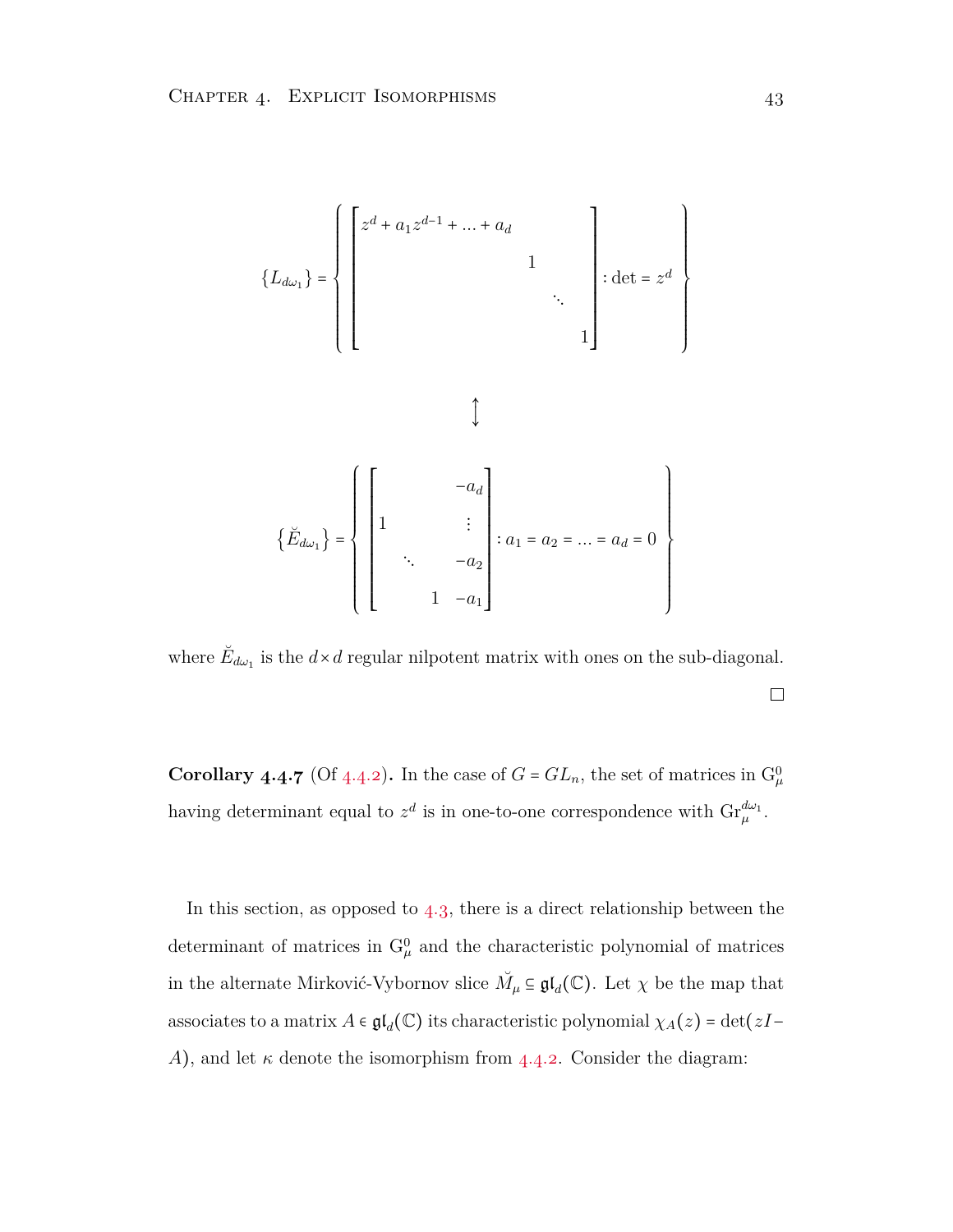

One can verify that the diagram commutes:

$$
\det(g)=\chi_{\kappa(g)}(z).
$$

Below is an example of this phenomenon.

**Example 4.4.8.** Let  $\mu = (2, 2)$ . Then we have:

$$
\det \begin{bmatrix} z^2 + az + b & ez + f \\ cz + d & z^2 + gz + h \end{bmatrix}
$$

$$
= z4 + (a + g)z3 + (b + h + ag - ec)z2 + (ah + gb - de - cf)z + (bh - df)
$$

$$
\chi \begin{bmatrix} 0 & -b & 0 & -f \\ 1 & -a & 0 & -e \\ 0 & -d & 0 & -h \\ 0 & -c & 1 & -g \end{bmatrix}
$$

$$
= z4 - (-a - g)z3 + (b + h + ag - ec)z2 - (-bg + cf - ah + ed)z + (bh - df).
$$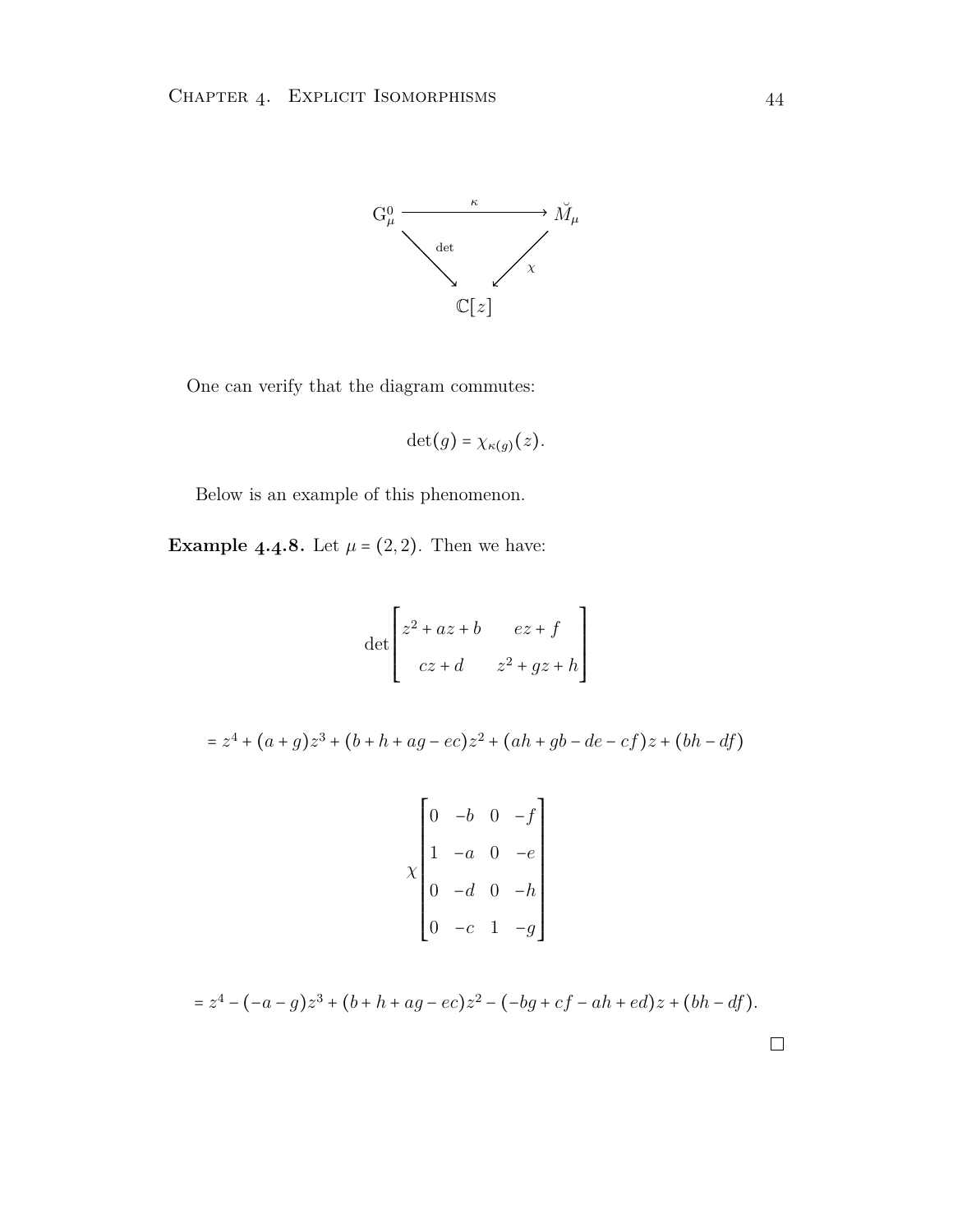### <span id="page-50-0"></span>**Chapter**

### G*a***-Actions**

In this section we will introduce a certain  $\mathbb{G}_a$ -action on the Lusztig slices Gr<sub> $\mu$ </sub><sup>2</sup>. We will focus on the case of *G* = *GL*<sub>*n*</sub> and  $\lambda, \mu \in (\mathbb{Z}_-)^n$  with  $\mu_1 \leq \ldots \leq \mu_n$ and  $\lambda_1 \leq \ldots \leq \lambda_n$ .

# <span id="page-50-1"></span> $\mathbf{5.1} \quad \textbf{The Action } \mathbb{G}_a \subset \mathrm{Gr}^\lambda_\mu$

Let  $\alpha$  be a simple coroot of  $GL_n$  with its corresponding additive subgroup  $x_{\alpha} : \mathbb{G}_a \to N$ . For each simple coroot  $\alpha$ , define an action  $\mathbb{G}_a \subset \text{Gr}_G$  as follows:

$$
a \cdot L = x_{\alpha}(a) L.
$$

**Example 5.1.1.** The action  $\mathbb{G}_a \subset \mathrm{Gr}_{GL_2}$  is given by:

$$
L \rightarrow \begin{bmatrix} 1 & a \\ 0 & 1 \end{bmatrix} L.
$$

 $\Box$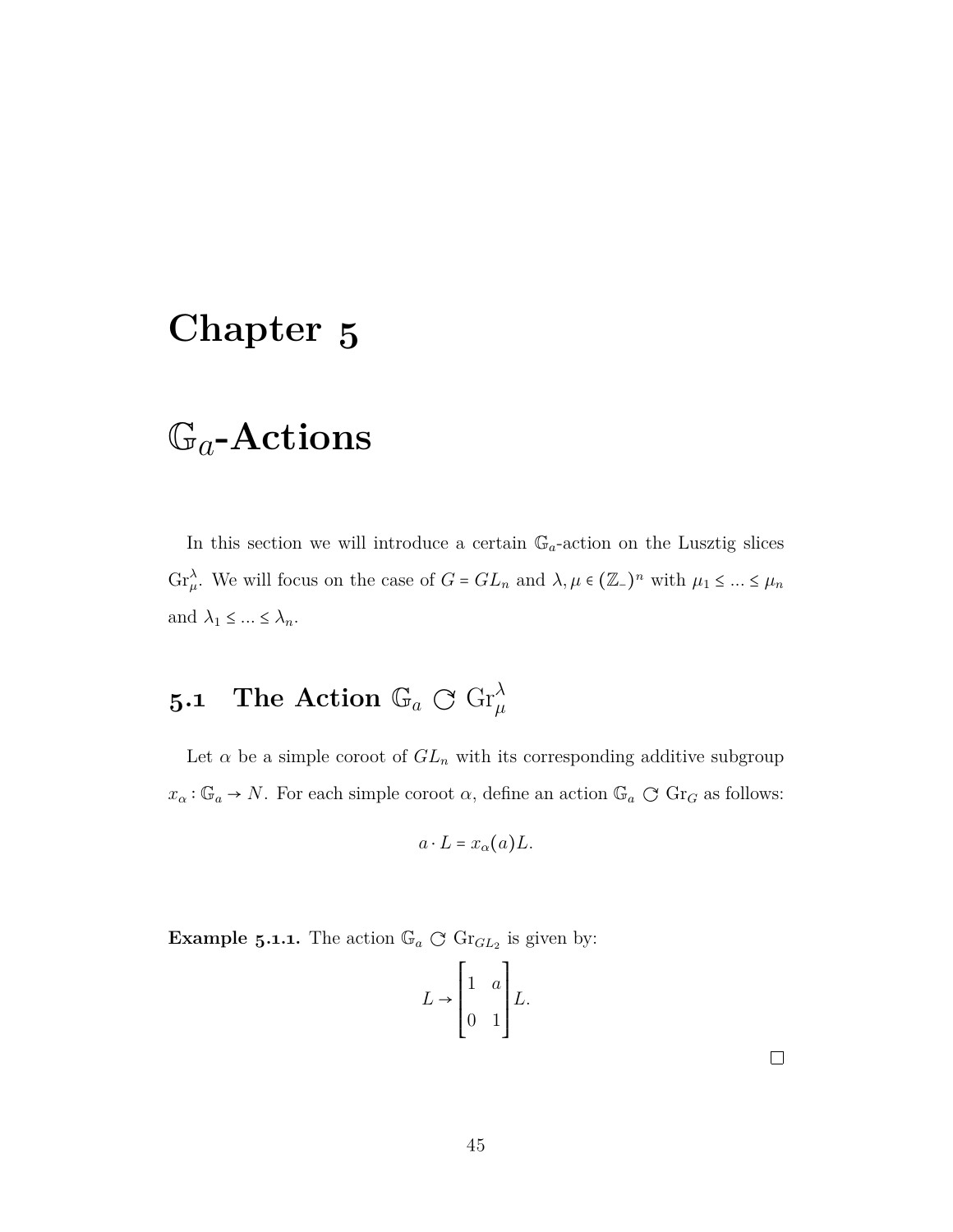**Example 5.1.2.** The two actions  $\mathbb{G}_a$   $\bigcirc$   $\mathrm{Gr}_{GL_3}$  corresponding to the two simple coroots of  $GL_3$  are given by:

$$
L \rightarrow \begin{bmatrix} 1 & a & 0 \\ 0 & 1 & 0 \\ 0 & 0 & 1 \end{bmatrix} L \qquad L \rightarrow \begin{bmatrix} 1 & 0 & 0 \\ 0 & 1 & a \\ 0 & 0 & 1 \end{bmatrix} L.
$$

**Proposition 5.1.3.** This  $\mathbb{G}_a$ -action restricts to an action  $\mathbb{G}_a \subset G$   $\Omega^{\lambda}_{\mu}$ .

*Proof.* Clearly  $\mathbb{G}_a$  preserves  $\text{Gr}^{\lambda}$ . We must only show that  $\mathbb{G}_a$  preserves  $G_1[z^{-1}]L_\mu$ . To this end, notice that  $x_\alpha(a)L_\mu = L_\mu$ , and so if  $g \in G_1[z^{-1}]$ we have:

$$
x_{\alpha}(a)gL_{\mu}=x_{\alpha}(a)gx_{\alpha}(-a)L_{\mu}.
$$

The proof is completed by noticing that  $g \in G_1[z^{-1}]$  implies  $x_\alpha(a)gx_\alpha(-a)$  $G_1[z^{-1}].$  $\Box$ 

<span id="page-51-1"></span>**Conjecture 5.1.4.** Assume that  $\mu + \alpha$  satisfies  $\mu_1 + \alpha_1 \leq \ldots \leq \mu_n + \alpha_n$ . There is an isomorphism of Poisson varieties:

$$
\operatorname{Gr}_{\mu}^{\lambda}/\!/_1 \mathbb{G}_a \cong \operatorname{Gr}_{\mu+\alpha}^{\lambda}.
$$

## <span id="page-51-0"></span>**5.2** The Action  $\mathbb{G}_a \subset M_\mu \cap \mathcal{N}_{\mathfrak{gl}_{-d}}(\mathbb{C})$

Let  $G = GL_n$  and  $\mu \in (\mathbb{Z}_-)^n$  with  $\mu_1 \leq \ldots \leq \mu_n$ . Consider the Mirković-Vybornov isomorphism from 3[.](#page-26-1)3 where  $d\coloneqq\sum\mu$  and  $\lambda=d\omega_1$ :

$$
\begin{array}{ccc}\n\operatorname{Gr}_{\mu}^{d\omega_{1}} & \xrightarrow{\sim} & M_{\mu} \cap \mathcal{N}_{\mathfrak{gl}_{-d}(\mathbb{C})} \\
L & \longmapsto & \left[ \pi_{L}^{-1} z \pi_{L} \right]_{A},\n\end{array}
$$

 $\Box$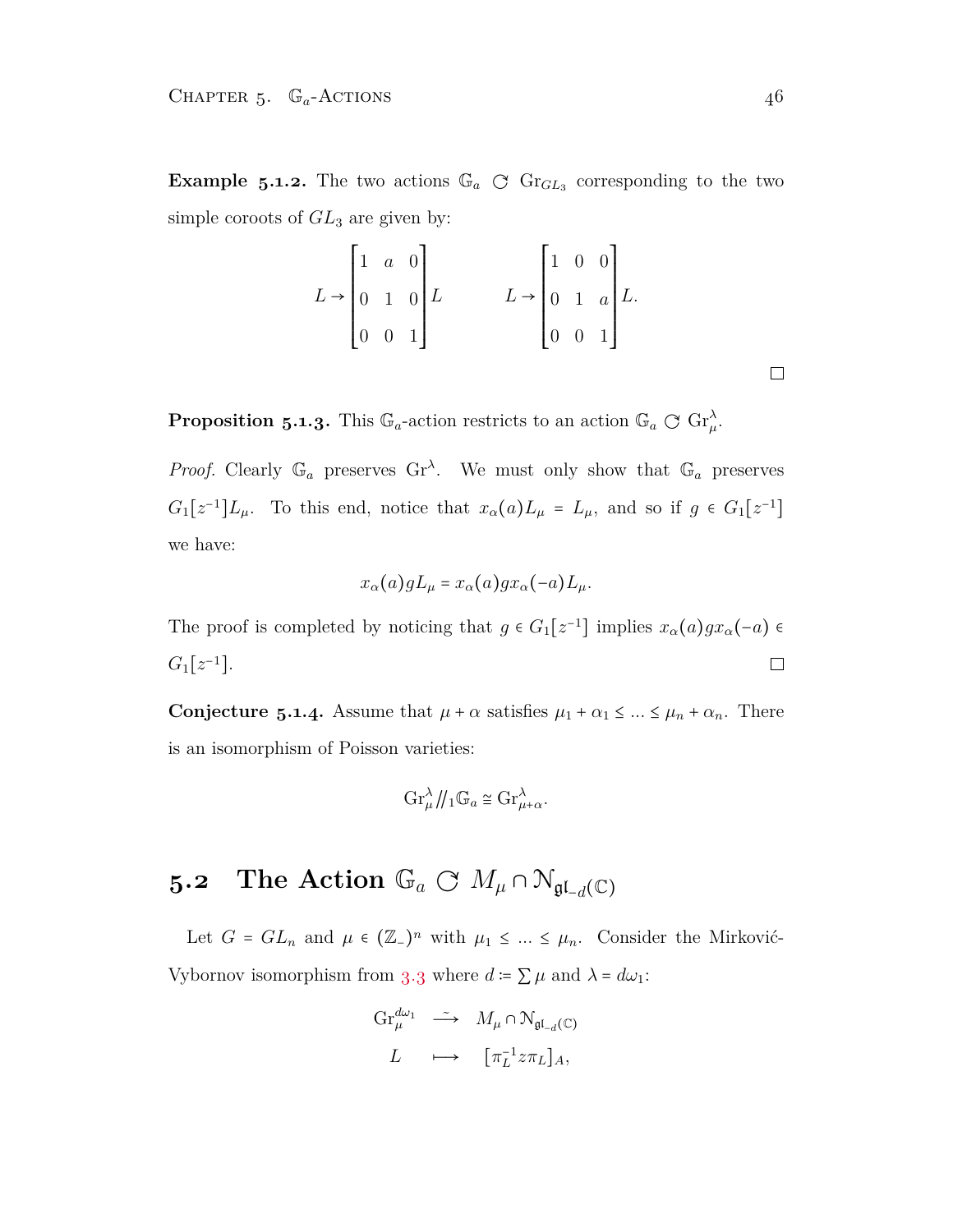where A is the basis  $A = \{ [z^{-1}e_1], ..., [z^{\mu_1}e_1], ..., [z^{-1}e_n], ..., [z^{\mu_n}e_n] \}$  for  $L_{\mu}/L_0$ and  $\pi_L$  is the distinguished isomorphism  $\pi_L : L/L_0 \cong L_\mu/L_0$ .

We are going to transport the action  $\mathbb{G}_a \subset \mathrm{Gr}^{d\omega_1}_{\mu}$  through the Mirković-Vybornov isomorphism. First we will look at an example, and then we will explain the general case. The action  $\mathbb{G}_a \subset M_\mu \cap \mathcal{N}_{\mathfrak{gl}_{-d}(\mathbb{C})}$  turns out to have the form  $X \to X^a$ , where

$$
X^a = h(a)\underline{a}^{-1}X\underline{a}h(a)^{-1}.
$$

We first conjugate  $X \in M_\mu \cap \mathcal{N}_{\mathfrak{gl}_-d}(\mathbb{C})$  by a unipotent matrix  $\underline{a} \in GL_{-d}(\mathbb{C})$ induced from the action of  $a \in \mathbb{G}_a$  on the vector space  $L_\mu/L_0$ , and then we conjugate by another unipotent matrix  $h(a) \in GL_{-d}(\mathbb{C})$  in order to bring the matrix  $\underline{a}^{-1}X\underline{a}$  back into the Mirković-Vybornov slice  $M_{\mu}$ .

Here is a complete example.

**Example 5.2.1.** Let  $G = GL_2$ ,  $\mu = (-2, -1)$ , and  $A = \{[z^{-1}e_1], [z^{-2}e_1], [z^{-1}e_2]\}$ be our basis for  $L_{\mu}/L_0$ . By 4.3.6 the isomorphism  $\text{Gr}_{\mu}^{-3\omega_1} \cong M_{\mu} \cap \mathcal{N}_{\mathfrak{gl}_3(\mathbb{C})}$  is given by: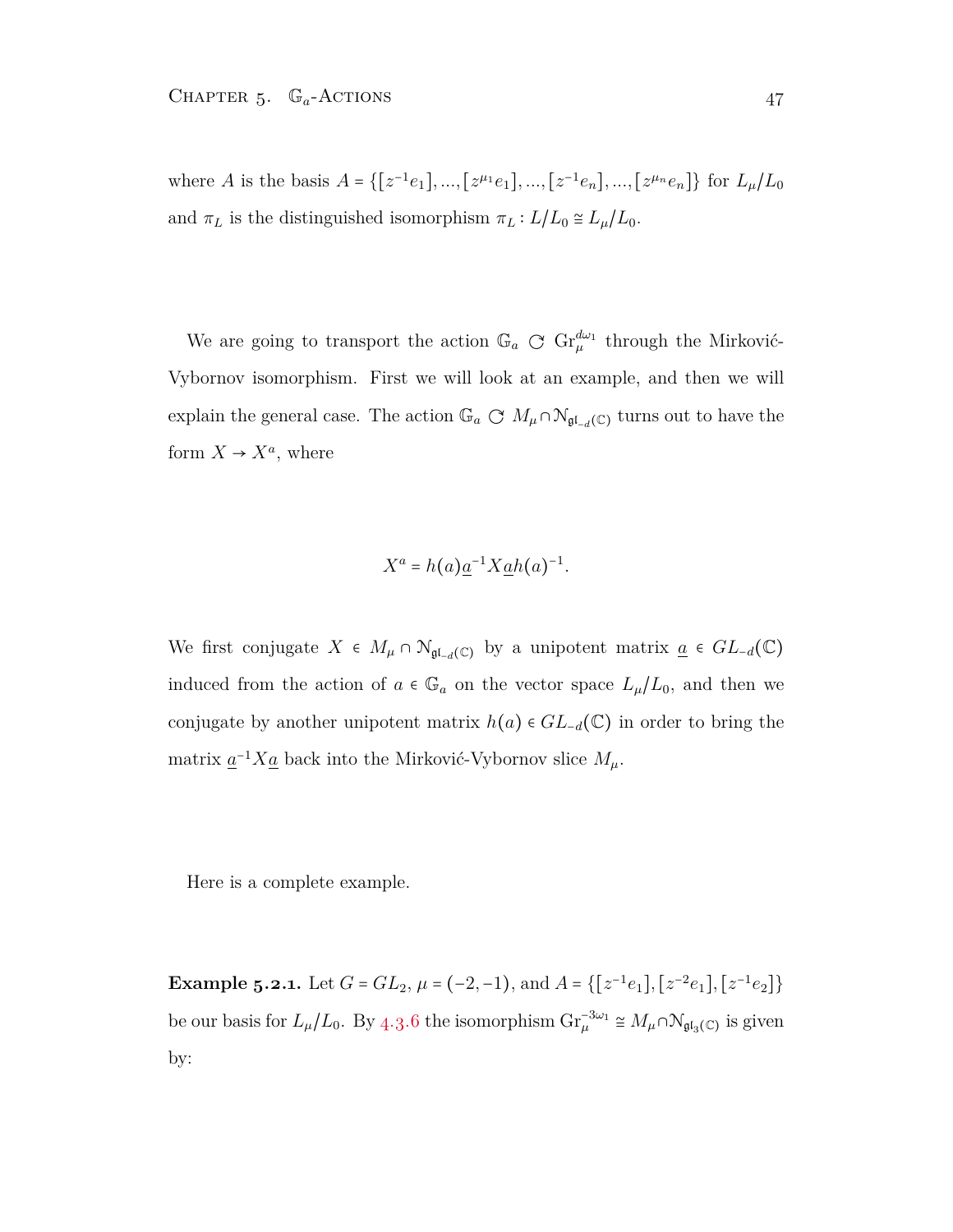$$
\left\{\begin{bmatrix} z^{-2} + az^{-3} & cz^{-3} \\ bz^{-3} & z^{-1} + dz^{-2} + ez^{-3} \end{bmatrix} : \det = z^{-3} \right\}
$$
  

$$
\downarrow
$$
  

$$
\downarrow
$$
  

$$
\left[\begin{array}{ccc} 0 & 1 & 0 \\ -e & a & c \\ b & 0 & d \end{array}\right] \cap N_{\mathfrak{gl}_3(\mathbb{C})},
$$

which yields the following equations:

$$
0 = a + d
$$

$$
0 = e + ad
$$

$$
0 = ae - bc.
$$

Putting everything in terms of *b*, *c* and *d* we have: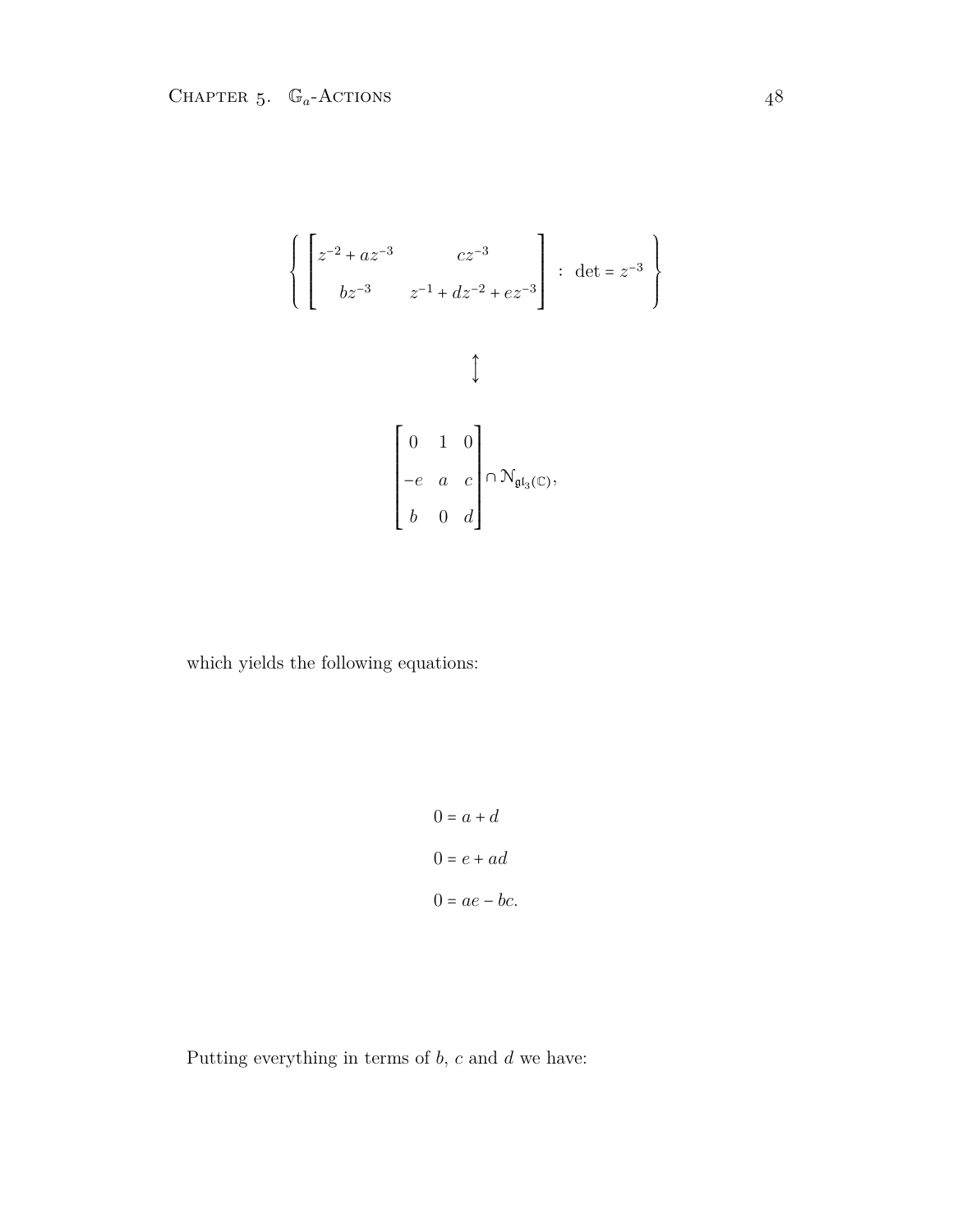$$
\left\{\begin{bmatrix} z^{-2} - dz^{-3} & cz^{-3} \\ bz^{-3} & z^{-1} + dz^{-2} + d^2z^{-3} \end{bmatrix} : d^3 + bc = 0 \right\}
$$
  

$$
\downarrow
$$
  

$$
\left\{\begin{bmatrix} 0 & 1 & 0 \\ -d^2 & -d & c \\ b & 0 & d \end{bmatrix} : d^3 + bc = 0 \right\}.
$$

<span id="page-54-0"></span>For  $L \in \text{Gr}_{\mu}^{-3\omega_1}$  we will employ "box-diagrams" to represent the distinguished basis for  $L/L_0$  (here the boxes in row *j* correspond to  $[z^{-3}e_j]$ ,  $[z^{-2}e_j]$ ,  $[z^{-1}e_j]$ ):

$$
\{v_1, v_2, v_3\} = \left\{ \begin{array}{c|c|c} -d^2 & 0 & 1 \\ \hline bd & b & 0 \end{array}, \begin{array}{c|c|c} -d & 1 & 0 \\ \hline b & 0 & 0 \end{array}, \begin{array}{c|c|c} c & 0 & 0 \\ \hline d^2 & d & 1 \end{array} \right\}.
$$

Recall that the action  $\mathbb{G}_a \subset \mathrm{Gr}_{\mu}^{-3\omega_1}$  is given by:

$$
L \rightarrow \begin{bmatrix} 1 & a \\ 0 & 1 \end{bmatrix} L.
$$

The action of  $a \in \mathbb{G}_a$  sends this to a basis for  $aL/L_0$ , namely the basis:

$$
\{w_1, w_2, w_3\} = \left\{ \begin{array}{|c|c|c|c|c|c|} \hline -d^2 + abd & ba & 1 \\ \hline bd & b & 0 \end{array} \right., \begin{array}{|c|c|c|c|c|c|c|} \hline -d + ab & 1 & 0 \\ \hline b & 0 & 0 \end{array} \right., \begin{array}{|c|c|c|c|c|} \hline c + ad^2 & da & a \\ \hline d^2 & d & 1 \end{array} \right\}.
$$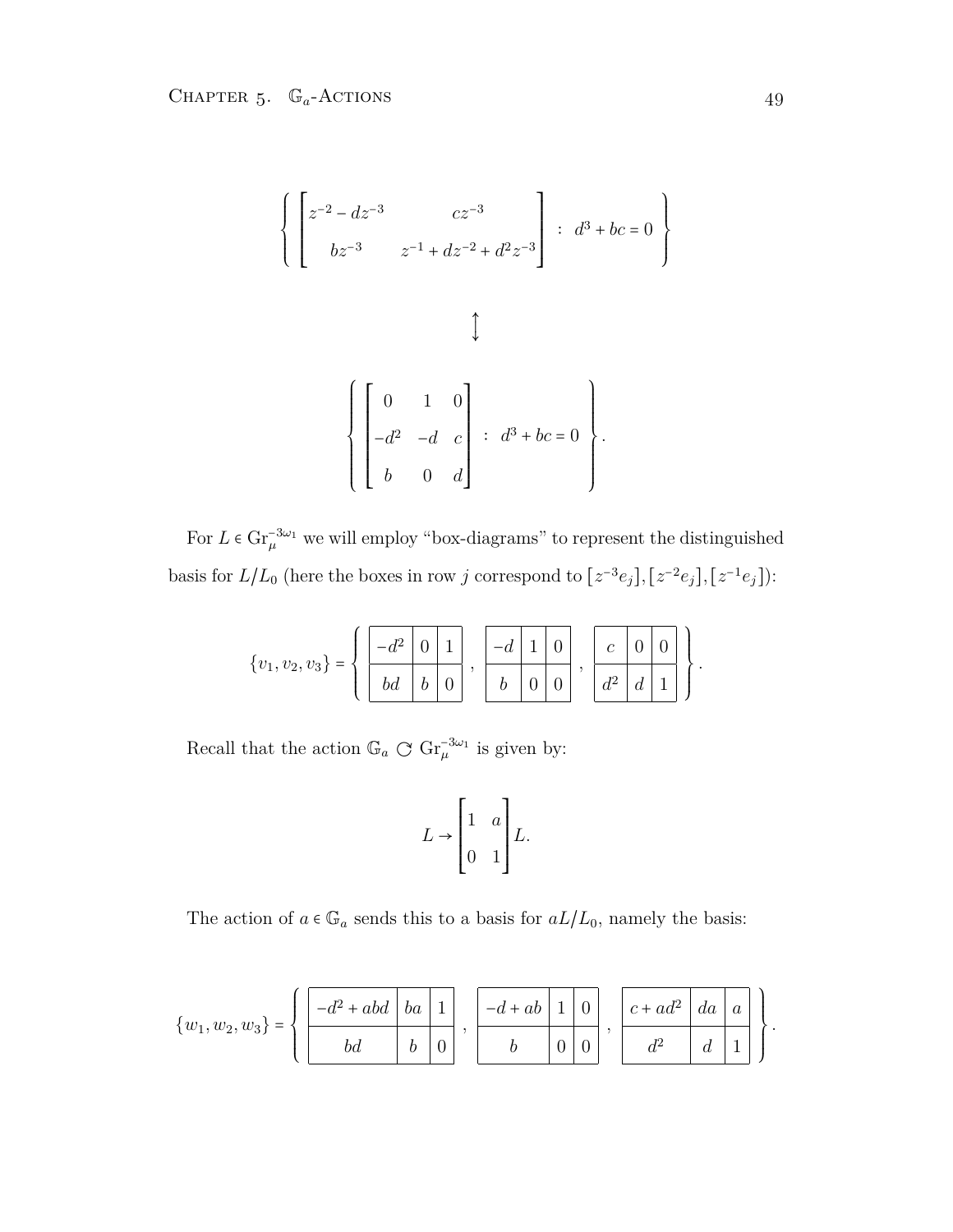<span id="page-55-0"></span>However the basis  $\{w_1, w_2, w_3\}$  for  $aL/L_0$  is not ready to be identified with the basis *A* for  $L_{\mu}/L_0$ . Instead we must "correct" the basis  $\{w_1, w_2, w_3\}$  if we wish to see the action  $\mathbb{G}_a \subset M_\mu \cap \mathcal{N}_{\mathfrak{gl}_3(\mathbb{C})}$ . The first correction is  $\{w_1, w_2, w_3\} \mapsto$  $\{w'_1, w'_2, w'_3\} = \{w_1, w_2, w_3 - aw_1\}.$  We have:

$$
\{w_1', w_2', w_3'\}
$$

|  | $-d^2 + abd$ | bа | $\blacktriangleleft$ | $-d + ab$ |  | $c+2ad-a^2bd \mid ad-a^2b$ |          | $\boldsymbol{a}$ |  |
|--|--------------|----|----------------------|-----------|--|----------------------------|----------|------------------|--|
|  |              |    |                      |           |  | $d^2 - abd$                | $d - ab$ |                  |  |

This corresponds to the conjugation:

$$
M_{\mu} \cap \mathcal{N}_{\mathfrak{gl}_3(\mathbb{C})} \ni X \quad \longmapsto \quad \underline{a}^{-1} X \underline{a}
$$

where the matrix  $\underline{a}$  is induced from *a* acting on  $L_{\mu}/L_0$  in the basis *A* is:

$$
\underline{a} = \begin{bmatrix} 1 & 0 & a \\ 0 & 1 & 0 \\ 0 & 0 & 1 \end{bmatrix} \in GL_3(\mathbb{C}).
$$

Notice that the matrix  $a^{-1}Xa$  does not necessarily remain in the Mirković-Vybornov slice. We must conjugate it by another unipotent matrix  $h(a) \in$  $GL_3(\mathbb{C})$  to bring it back into the slice. This corresponds to performing the remaining corrections: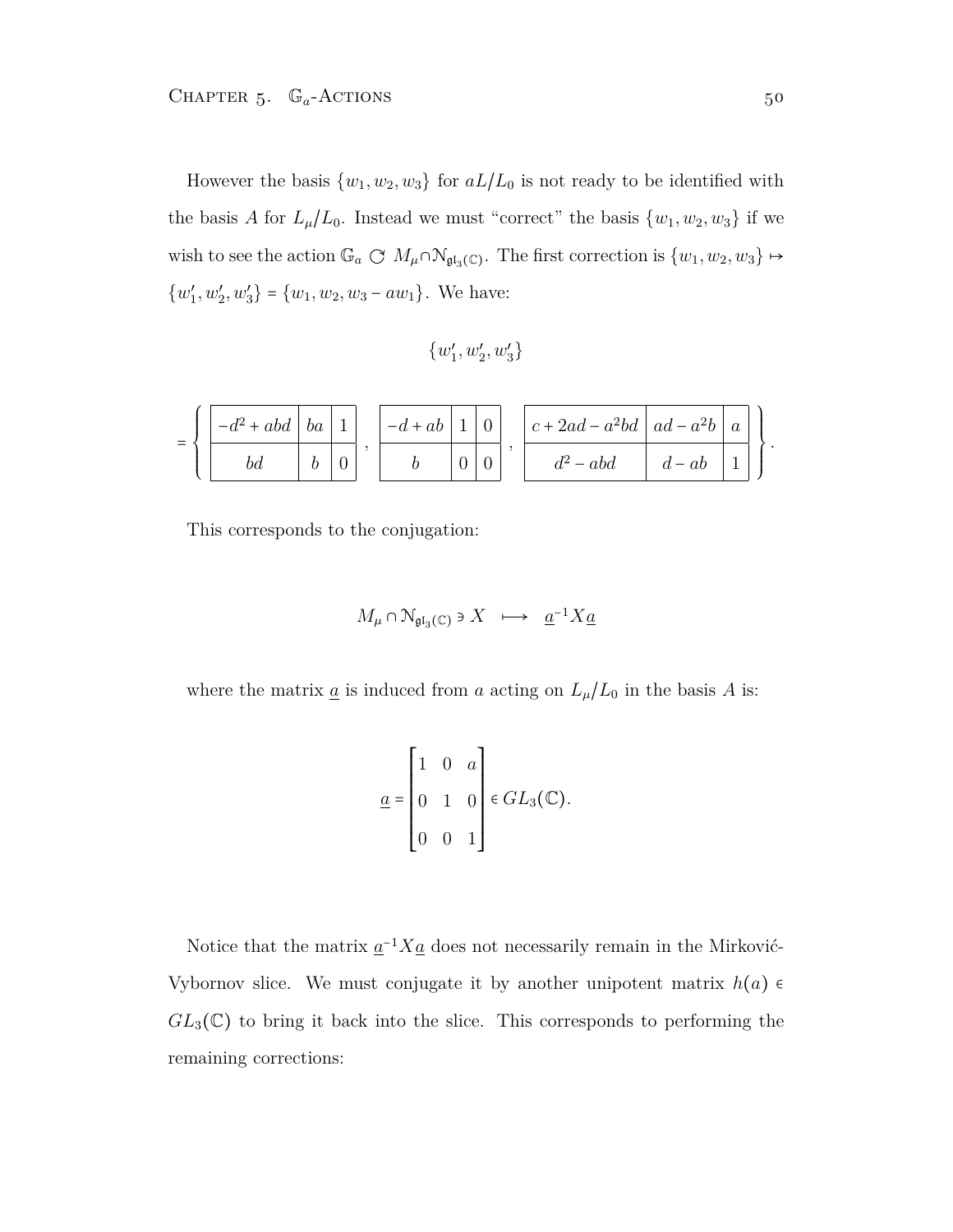<span id="page-56-1"></span>CHAPTER 5.  $\mathbb{G}_a$ -ACTIONS 51

$$
\{w'_1, w'_2, w'_3\} \longrightarrow \{w'_1, w'_2, w'_3 - *w'_2\} =: \{w''_1, w''_2, w''_3\}
$$
  

$$
\{w''_1, w''_2, w''_3\} \longrightarrow \{w''_1 - *w''_2, w''_2, w''_3\},
$$

resulting in the following basis for *aL*/*L*0:

| $-(d-ab)^2\mid 0\mid 1$ |               |  | $\vert -(d - ab) \vert 1 \vert 0$ |  | $ _{-b^{-1}(d - ab)^3} $ |          |  |
|-------------------------|---------------|--|-----------------------------------|--|--------------------------|----------|--|
| $b(d - ab)$             | $\mathfrak b$ |  |                                   |  | $(d - ab)^2$             | $d - ab$ |  |

We have therefore calculated the action  $\mathbb{G}_a \subset M_\mu \cap \mathcal{N}_{\mathfrak{gl}_3(\mathbb{C})}$ 

 $X \mapsto h(a)\underline{a}^{-1}X\underline{a}h(a)^{-1}$ 

$$
\begin{bmatrix} 0 & 1 & 0 \ -d^2 & -d & c \ b & 0 & d \end{bmatrix} \longrightarrow \begin{bmatrix} 0 & 1 & 0 \ -(d - ab)^2 & -(d - ab) & -b^{-1}(d - ab)^3 \ b & 0 & d - ab \end{bmatrix}.
$$

<span id="page-56-0"></span>**Definition 5.2.2.** Let  $U_{\alpha} \subseteq GL_{-d}(\mathbb{C})$  be the matrix representation of  $\mathbb{G}_a$ induced on the vector space  $L_{\mu}/L_0$  (as in 5.2.1) from the action  $\mathbb{G}_a \subset \mathrm{Gr}_{GL_n}$ .

**Definition 5.2.3.** Consider our action  $\mathbb{G}_a$   $\subset$   $\mathrm{Gr}_{GL_n}$ . Let  $L \in \mathrm{Gr}_{\mu}^{\lambda}$  and  $\{v_1, ..., v_{-d}\} = \pi_L^{-1}(A)$  be the basis for  $L/L_0$  from the Mirković-Vybornov isomorphism. For  $a \in \mathbb{G}_a$ , let  $\{w_1, ..., w_{-d}\}$  be the resultant basis for  $aL/L_0$ . We define  $h(a) \in GL_{-d}(\mathbb{C})$  to be the unipotent matrix consisting of all corrections to the basis  $\{w_1, ..., w_{-d}\}\)$  that follow the initial correction  $\underline{a} \in GL_{-d}(\mathbb{C})$  when finding a basis for  $aL/L_0$  to identify with the basis A (see example 5.2.1).

 $\Box$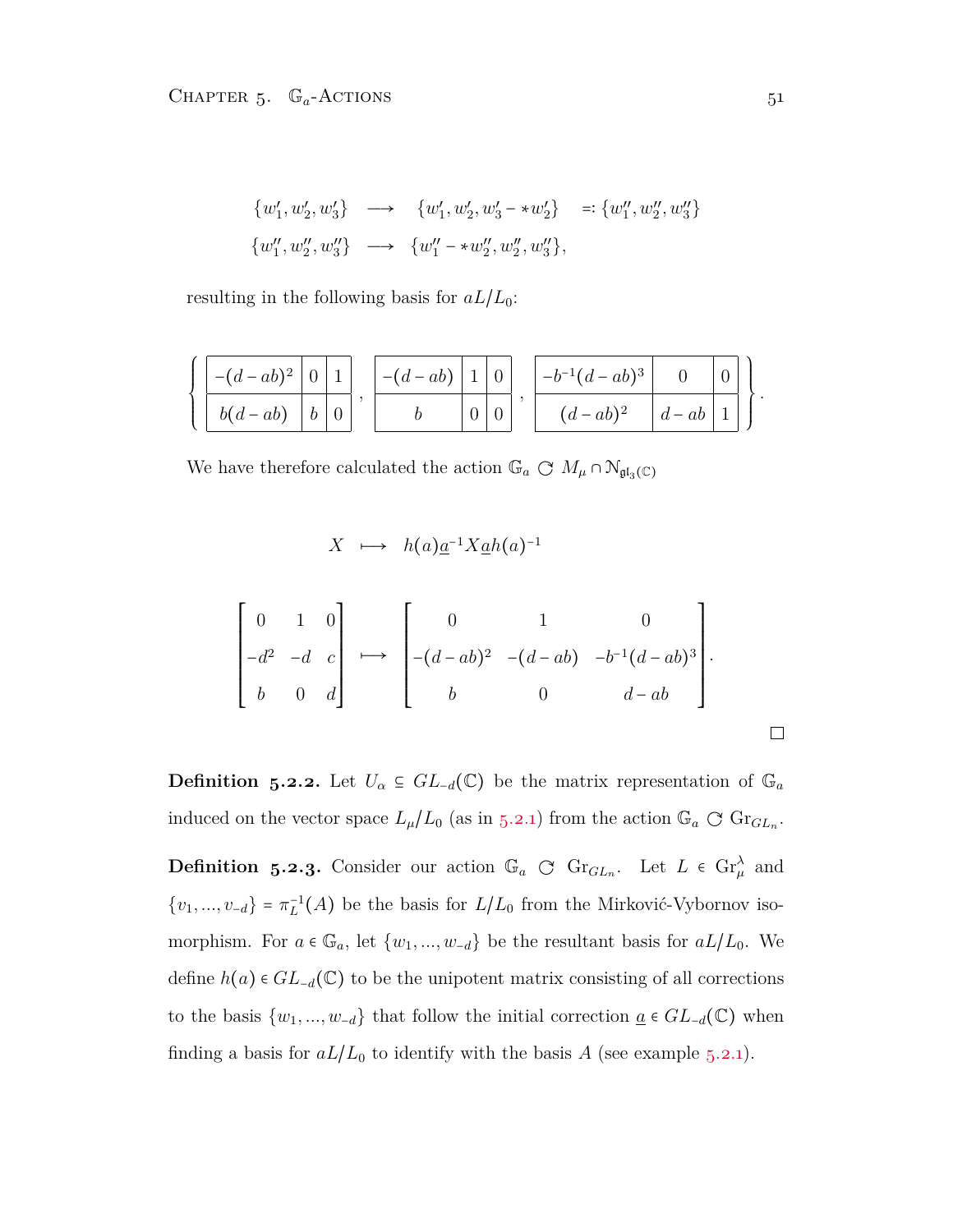<span id="page-57-1"></span>The reason the action  $\mathbb{G}_a \subset M_\mu \cap \mathcal{N}_{\mathfrak{gl}_-d}(\mathbb{C})$  has this form is because the isomorphism  $\pi_{aL}$ :  $aL/L_0 \cong L_\mu/L_0$  is related to  $\pi_L$ :  $L/L_0 \cong L_\mu/L_0$  through the formula  $\pi_{aL} = h(a)\underline{a}^{-1}\pi_L a^{-1}$ , where  $\underline{a} \in U_\alpha$  and  $h(a) \in GL_{-d}(\mathbb{C})$  are the unipotent matrices consisting of the operations needed before we can identify the basis of  $aL/L_0$  with our basis A of  $L_\mu/L_0$ . Therefore

$$
X^{a} = [\pi_{aL} z \pi_{aL}^{-1}]_{A}
$$
  
=  $h(a) \underline{a}^{-1} [\pi_L z \pi_L^{-1}]_{A} \underline{a} h(a)^{-1}$   
=  $h(a) \underline{a}^{-1} X \underline{a} h(a)^{-1}$ .

### <span id="page-57-0"></span>**5.3** Equality of  $\mathbb{G}_a \subset M_\mu \cap \mathbb{N}$  and  $\mathbb{G}_a \subset S(P_\mu)$

We will work in the case of  $G = GL_n$  and with Lusztig slices  $\text{Gr}_{\mu}^{d\omega_1}$  where  $\mu \in (\mathbb{Z}_-)^n$  with  $\mu_1 \leq \ldots \leq \mu_n$  and  $d := \sum \mu$ .

The following conjecture is related to  $5.1.4$  through the Mirković-Vybornov isomorphism.

**Conjecture 5.3.1.** Assume that  $\mu + \alpha$  satisfies  $\mu_1 + \alpha_1 \leq ... \leq \mu_n + \alpha_n$ . Then there is an isomorphism of Poisson varieties:

$$
(M_{\mu} \cap \mathcal{N}_{\mathfrak{gl}_{-d}(\mathbb{C})}) / \mathcal{N}_{1} \mathbb{G}_{a} \cong M_{\mu + \alpha} \cap \mathcal{N}_{\mathfrak{gl}_{-d}(\mathbb{C})}.
$$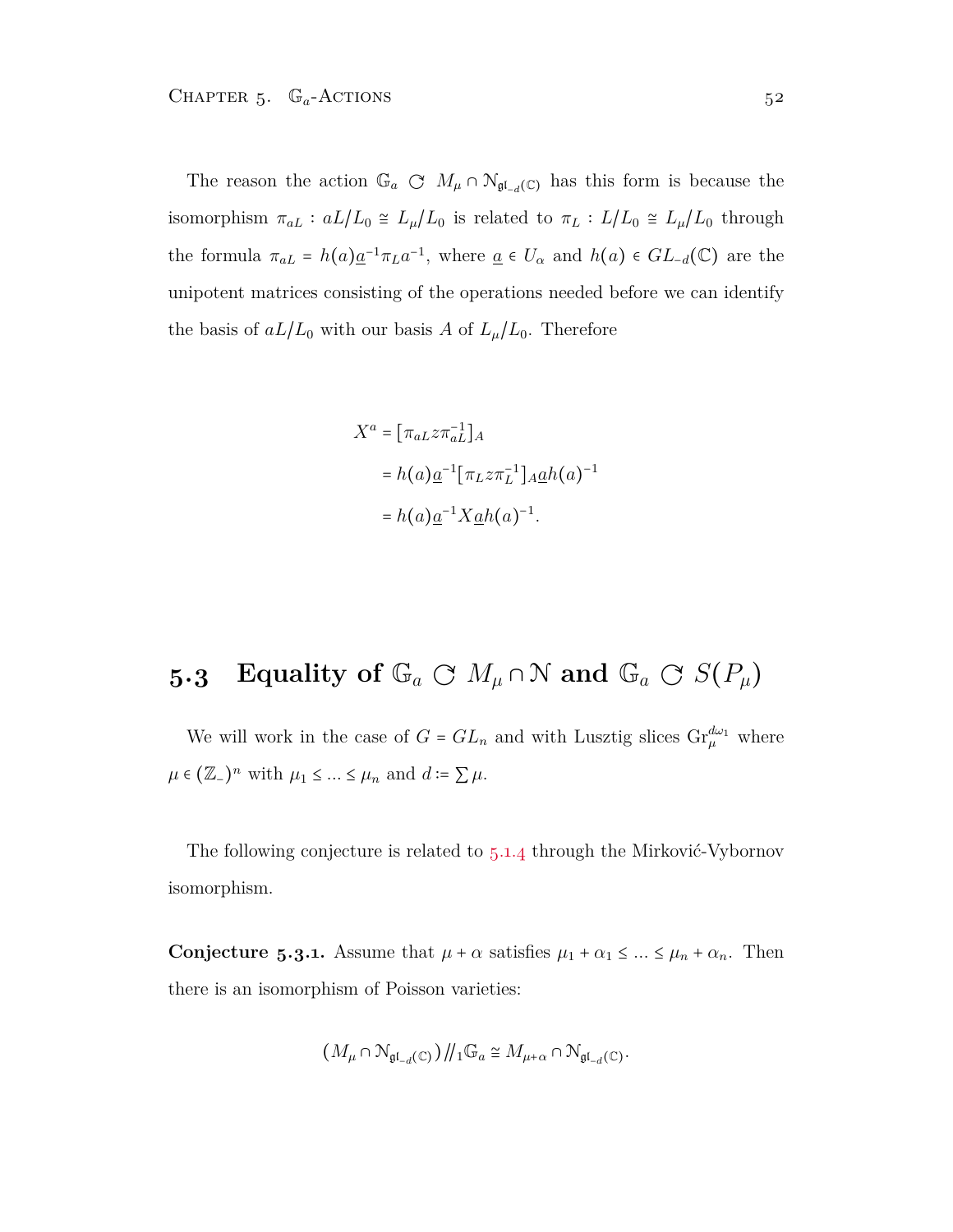<span id="page-58-0"></span>A similar question was studied by Morgan  $[Mor14]$ . Instead of the Mirković-Vybornov slice intersected with the nilpotent cone, he considered Slodowy slices  $S(P)$  with respect to certain pyramids P (described in  $[Mor14]$ ). Slodowy slices, like Mirković-Vybornov slices, are examples of affine subspaces of  $\mathfrak{gl}_{-d}(\mathbb{C})$ which are transverse to the nilpotent orbits  $\mathbb{O}_{\mu}$ . In 5.3.5 we show that Slodowy slices are Poisson isomorphic with Mirković-Vybornov slices. While the reader should see  $[Mor14, 3.2]$  for the general definition of a pyramid, it will suffice for us to let a pyramid be a numbered right-justified Young diagram.

In the context of the Mirković-Vybornov isomorphism we were led to consider the basis  $A = \{ [z^{-1}e_1], ..., [z^{\mu_1}e_1], ..., [z^{-1}e_n], ..., [z^{\mu_n}e_n] \}$  for  $L_{\mu}/L_0$ .

Let us depict the basis *A* for  $L_{\mu}/L_0$  as a numbered right-justified Young diagram. In a similar fashion as  $[Mor14, 3.4.1]$  we are going to regard this Young diagram as a pyramid *Pµ*.

**Example 5.3.2.** Let  $G = GL_3$  and  $\mu = (-3, -2, -1)$ . The basis for  $L_{\mu}/L_0$  is *A* = { $[z^{-1}e_1]$ *,* $[z^{-2}e_1]$ *,* $[z^{-3}e_1]$ *,* $[z^{-1}e_2]$ *,* $[z^{2}e_2]$ *,* $[z^{-1}e_3]$ *}*. Depict *A* as a numbered right-justified Young diagram and regard it as a pyramid:

$$
P_{\mu} = \frac{3 \ 2 \ 1}{5 \ 4}.
$$

Let  $\alpha$  be a simple coroot of  $GL_n$  and suppose that  $\mu$  and  $\mu + \alpha$  are in  $(\mathbb{Z}_-)^n$ with  $\mu_1 \leq \ldots \leq \mu_n$ , and  $\mu_1 + \alpha_1 \leq \ldots \leq \mu_n + \alpha_n$ . Recall that  $a \cdot L = x_\alpha(a)L$  gives an action  $\mathbb{G}_a \subset \mathrm{Gr}_{GL_n}$  which restricts to an action on the Lusztig slices.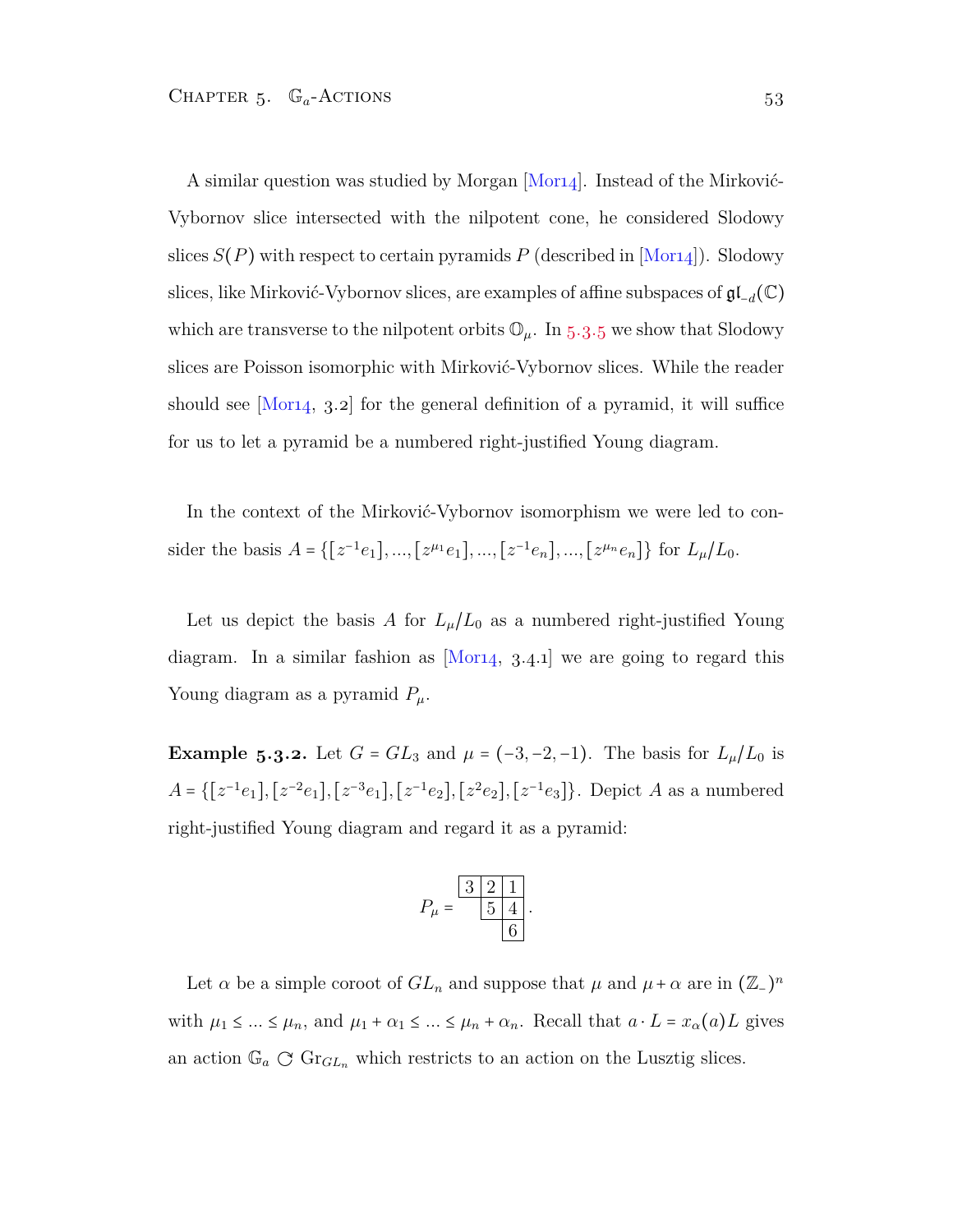In proposition  $5.3.5$ , following [[GG](#page-66-4)02] and a yet-to-be-published paper of Weekes-Yacobi, we show that the Mirković-Vybornov slice  $M_{\mu}$  is Poisson isomorphic to a Hamiltonian reduction of  $\mathfrak{gl}_{-d}(\mathbb{C})$  by a unipotent group  $M(P_\mu)$ given by  $(E_{\mu} + \mathfrak{m}(P_{\mu})^{\perp})/M(P_{\mu})$ . Here  $E_{\mu}$  is the nilpotent of type  $\mu$  in Jordan form,  $P_\mu$  is the pyramid described above,  $M(P_\mu)$  is the unipotent Premet group associated to  $P_{\mu}$ , and  $\mathfrak{m}(P_{\mu})$  is its nilpotent Lie algebra. These objects will be defined below. Then in 5.3.6 we show that our action  $\mathbb{G}_a \subset M_\mu \cap \mathcal{N}_{\mathfrak{gl}_-d}(\mathbb{C})$ coincides with the action  $\mathbb{G}_a \subset S(P_\mu)$  on the Slodowy slice that is described in [Mor14,  $3.4.3$ ].

**Clarification.** We are going to be numbering the rows and columns of the pyramid  $P_\mu$  in such a way that the row numbers increase as you move up, and the column numbers increase as you move right to left.

**Definition 5.3.3** (The Premet group  $M(P_\mu)$ ). The Premet group  $M(P_\mu)$ with respect to the pyramid  $P_\mu$  is the following unipotent subgroup of  $GL_{-d}(\mathbb{C}),$ 

$$
M(P_{\mu}) \coloneqq I_{-d} + \mathbb{C}\{E_{lk} : \text{col}(l) > \text{col}(k)\}.
$$

**Definition 5.3.4** (The Premet Lie algebra  $\mathfrak{m}(P_\mu)$ ). The Premet Lie algebra  $\mathfrak{m}(P_\mu)$  with respect to the pyramid  $P_\mu$  is the following nilpotent Lie subalgebra of  $\mathfrak{gl}_{-d}(\mathbb{C}),$ 

$$
\mathfrak{m}(P_\mu)=\mathbb{C}\{E_{lk}:\mathrm{col}(l)>\mathrm{col}(k)\}.
$$

<span id="page-59-0"></span>**Proposition 5.3.5.** We have isomorphisms of Poisson varieties:

$$
M_{\mu} \cong (E_{\mu} + \mathfrak{m}(P_{\mu})^{\perp})/M(P_{\mu}) \cong S(P_{\mu})
$$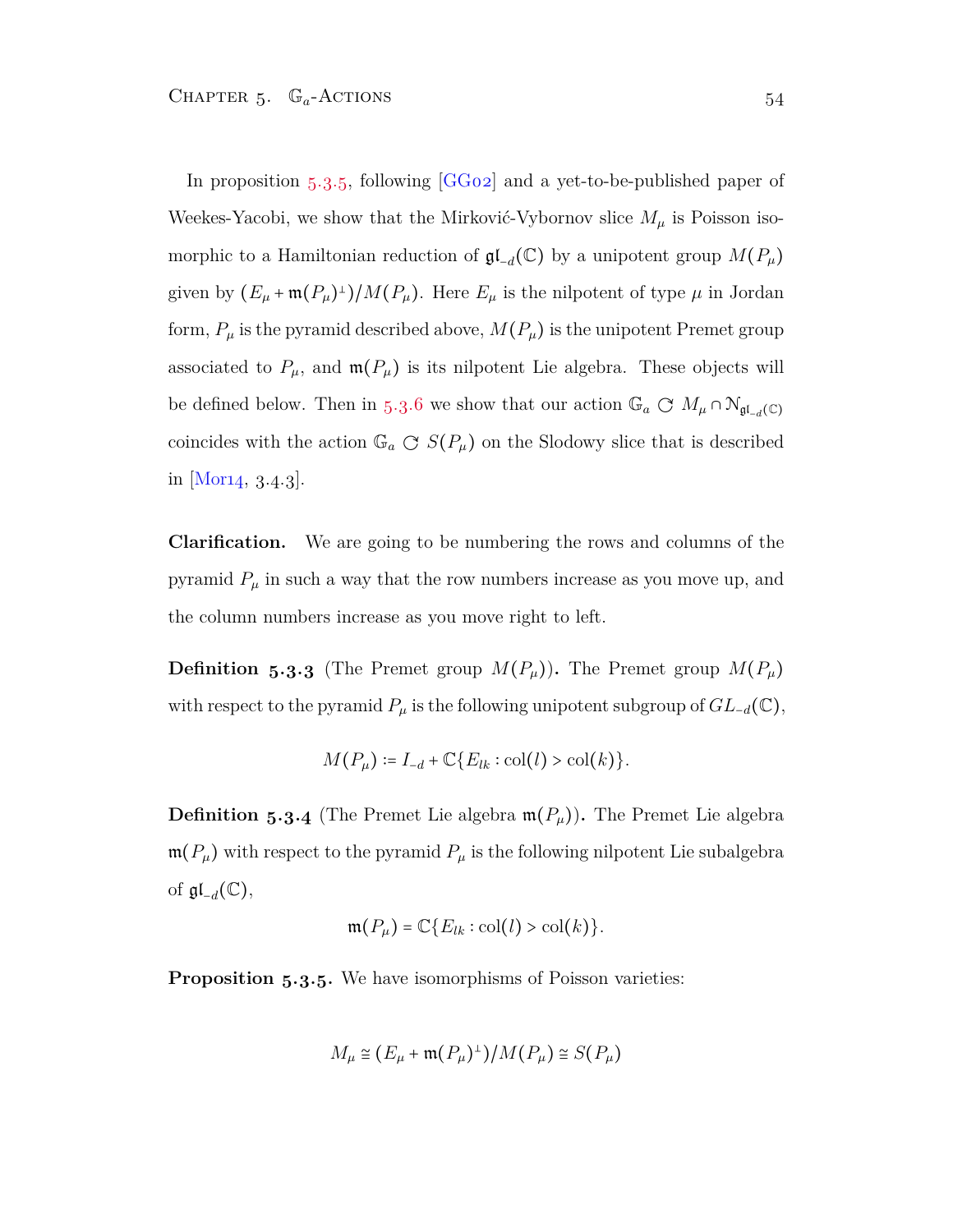*Proof.* Let  $E := E_\mu$  be a nilpotent matrix of type  $\mu$  in Jordan form and  ${E, F, H}$  be an  $\mathfrak{sl}(\mathbb{C})_2$ -triple containing *E*. Also let *M* :=  $M(P_\mu)$  be the Premet group for the pyramid  $P_\mu$  with lie algebra  $\mathfrak{m} := \mathfrak{m}(P_\mu)$  (see [Mor14, 3.4.1]). We will argue that any affine slice of the form  $E+C$ , where  $C \subseteq \mathfrak{gl}_{-d}(\mathbb{C})$ is a subspace that satisfies  $\mathfrak{gl}_{-d}(\mathbb{C}) = [\mathfrak{gl}_{-d}(\mathbb{C}), E] \oplus C$  with all the eigenvalues of ad<sub>*H*</sub> on *C* being ≤ −2, is necessarily Poisson isomorphic to  $(E + m<sup>⊥</sup>)/M$ . This will suffice, as one can check that both  $M_\mu$  and  $S(P_\mu)$  are of the form  $E + C$  where *C* satisfies the required conditions (see [MV $\sigma$ 8, 1.4]). In the case of  $S(P_\mu)$  we have that  $C = \mathfrak{z}(F)$ . Let us consider a general affine subspace  $E + C \subseteq \mathfrak{gl}_{-d}(\mathbb{C})$  with *C* satisfying the conditions. We know that *C* must be contained within the  $\leq -2$  weight spaces for ad<sub>*H*</sub>, i.e.  $C \subset \bigoplus_{i \leq -2} \mathfrak{g}(i) \subset \mathfrak{m}^{\perp}$ , and therefore the image of the adjoint-action map  $M \times (E + C) \to \mathfrak{gl}_{-d}(\mathbb{C})$  is contained in  $E + \mathfrak{m}^{\perp}$ . Since  $\mathfrak{gl}_{-d}(\mathbb{C}) = [\mathfrak{gl}_{-d}(\mathbb{C}), E] \oplus C$  it follows that  $[\mathfrak{m}, E] \cap C = 0$ . Since both spaces  $\mathfrak{z}(F)$  and *C* are complimentary to  $[\mathfrak{gl}_{-d}(\mathbb{C}), E]$  in  $\mathfrak{gl}_{-d}(\mathbb{C})$ they must have the same dimension. Therefore we calculate:

$$
\dim \mathfrak{m}^{\perp} = \dim[\mathfrak{m}, E] + \dim \mathfrak{z}(F) = \dim[\mathfrak{m}, E] + C.
$$

This proves that  $\mathfrak{m}^{\perp} = [\mathfrak{m}, E] \oplus C$ . The rest of the proof goes through exactly as in  $[GGo2, Lemma 2.1].$  $\Box$ 

<span id="page-60-0"></span>**Theorem 5.3.6.** Let  $\alpha$  be a simple coroot of  $GL_n$  and suppose that  $\mu$  and  $\mu + \alpha$  are in  $(\mathbb{Z}_-)^n$  with  $\mu_1 \leq \ldots \leq \mu_n$ , and  $\mu_1 + \alpha_1 \leq \ldots \leq \mu_n + \alpha_n$ . Let  $P_\mu$  be the pyramid associated to  $\mu$ . Then the action of  $\mathbb{G}_a$  on  $M_{\mu} \cap \mathcal{N}_{\mathfrak{gl}_{-d}(\mathbb{C})}$  is equal to the action of  $\mathbb{G}_a$  on the Slodowy slice  $S(P_\mu)$  as described in [[Mor](#page-68-0)14, 3.4.3].

*Proof.* We are supposing that  $\alpha$  is a simple coroot of  $GL_n$  and that  $\mu$  and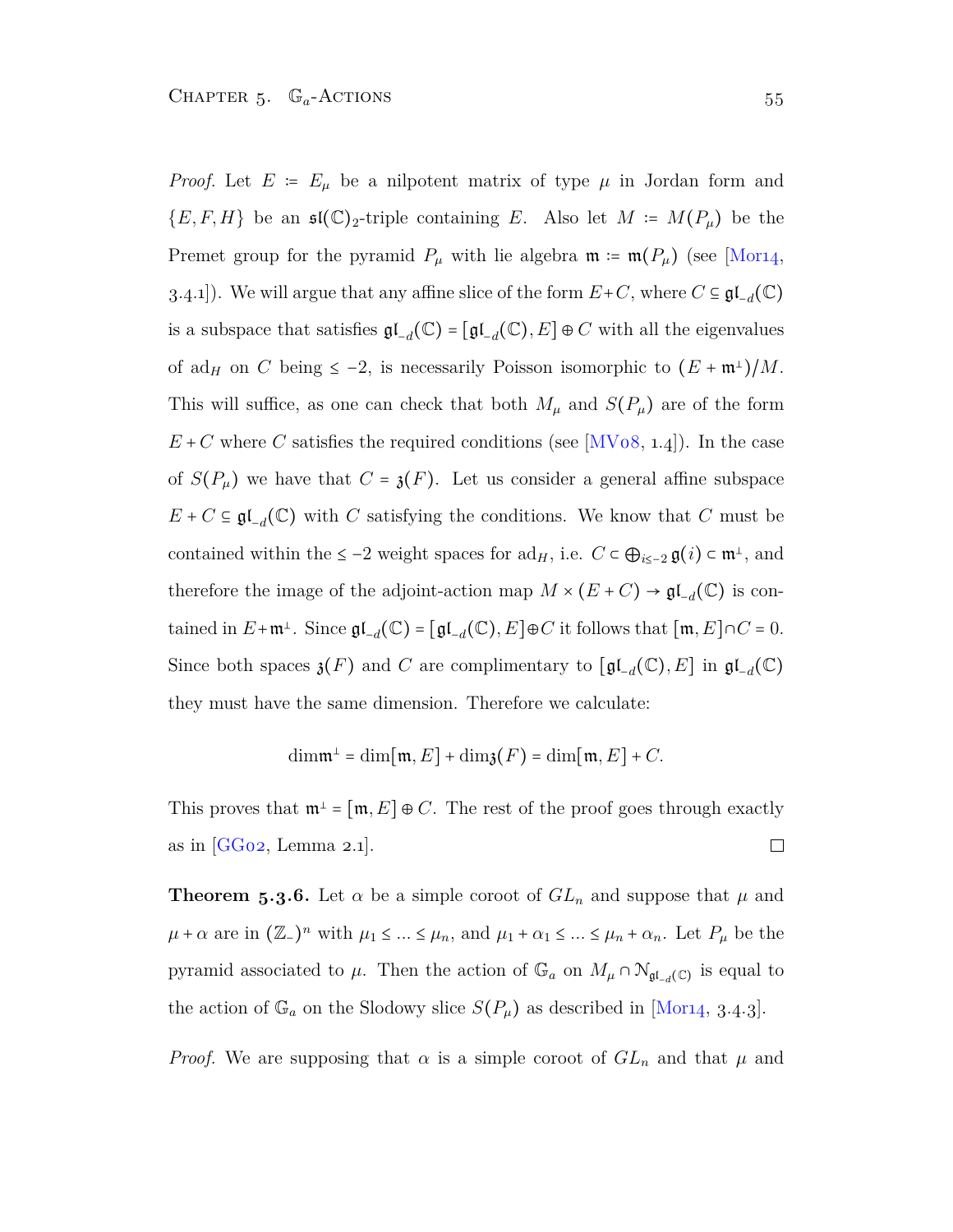$\mu + \alpha$  satisfy  $\mu_1 \leq \ldots \leq \mu_n$  and  $\mu_1 + \alpha_1 \leq \ldots \leq \mu_n + \alpha_n$ . Therefore, we are in the case where a box moves upwards a single row. Therefore  $i$  and  $j$  from [Mor14, theorem 3.4.3 are as follows: *j* is the row of  $P_\mu$  that has the box which is moving, and  $i = j + 1$  is the row that it moves to. It is very important to clarify that *we are considering a numbering of rows and columns of*  $P_\mu$  *where the row numbers increase as you move up and the column numbers increase* as you move right to left. The additive group that acts on  $S(P_\mu)$  predicted in theorem [Mor14, 3.4.3] has Lie algebra  $\mathfrak{k} = \mathbb{C}\{E_1\}$  where

$$
E_1 = \sum_{\substack{\text{row}(l)=j+1 \\ \text{row}(k)=j \\ \text{col}(k)=\text{col}(l)}} E_{lk}.
$$

One can see that the additive group K with Lie algebra  $\mathfrak{k}$  is precisely our matrix group  $U_{\alpha} \subseteq GL_{-d}(\mathbb{C})$  defined in 5.2.2. We consider the Premet group  $M(P_\mu)$  relative to  $P_\mu$  which has the Lie algebra  $\mathfrak{m}(P_\mu)$  generated as follows:

$$
\mathfrak{m}(P_\mu)=\mathbb{C}\{E_{lk}:\mathrm{col}(l)>\mathrm{col}(k)\}.
$$

Therefore the Premet group is:

$$
M(P_{\mu})=I_{-d}+\mathbb{C}\lbrace E_{lk}:\text{col}(l)>\text{col}(k)\rbrace.
$$

Let  $a \in \mathbb{G}_a$  and consider the lattices  $L$  and  $aL$  in  $\text{Gr}_{\mu}^{d\omega_1}$  along with the corresponding matrices *X* and  $X^a$  in  $M_\mu \cap \mathcal{N}_{\mathfrak{gl}_{-d}(\mathbb{C})}$  via the Mirković-Vybornov isomorphism. Consider the distinguished basis  $\{v_1, ..., v_{-d}\}$  $\{v_1, ..., v_{-d}\}$  $\{v_1, ..., v_{-d}\}$  for  $L/L_0$  as in 5.2.1. Then  $aL/L_0$  has the basis  $\{w_1, ..., w_{-d}\}$ , but it needs to be "corrected" if we are to see the matrix  $X^a$ . The initial corrections are of the form:

$$
w_l \longrightarrow w_l - aw_k
$$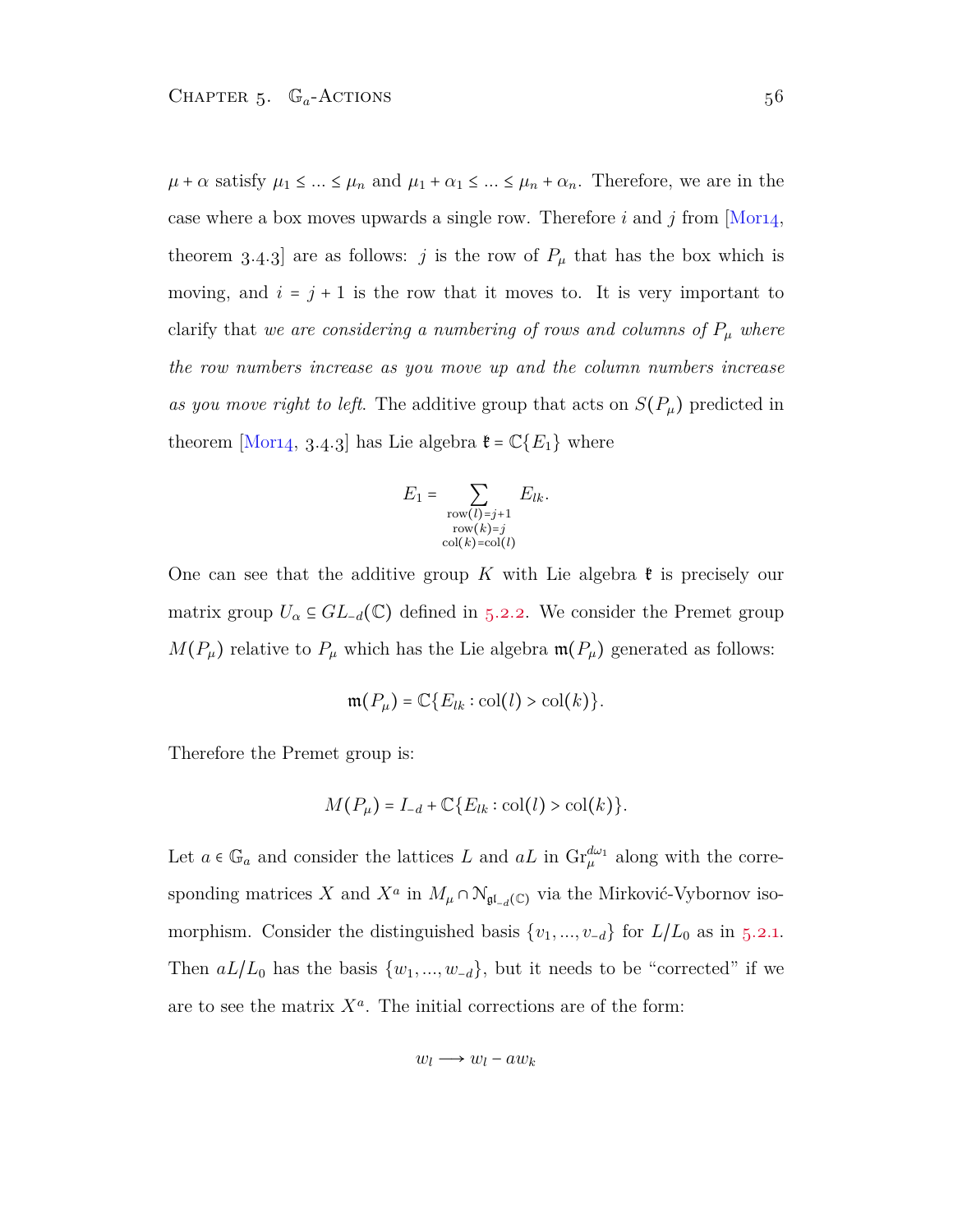for  $row(l) = j + 1$ ,  $row(k) = j$ , and  $col(l) = col(k)$ . Once this correction has been made, the vectors in a basis for  $aL/L_0$  have "leading ones", which means everything in the column with a leading one is zero (see  $5.2.1$ ). Therefore the remaining corrections on the basis for  $aL/L_0$  to be performed must be the of the form:

$$
w_l \longrightarrow w_l + \ast w_k
$$

for col(*l*) > col(*k*)[.](#page-57-1) By the considerations of 5.2 we have that  $X^a = h(a)\underline{a}^{-1}X\underline{a}h(a)^{-1}$ with  $h(a) \in M(P_\mu)$  for every  $a \in \mathbb{G}_a$ . Since we already mentioned that  $K = U_\alpha$ , we may conclude that the two actions  $\mathbb{G}_a \subset M_\mu \cap \mathcal{N}_{\mathfrak{gl}_-d}(\mathbb{C})$  and  $\mathbb{G}_a \subset S(P_\mu)$ are identical. $\Box$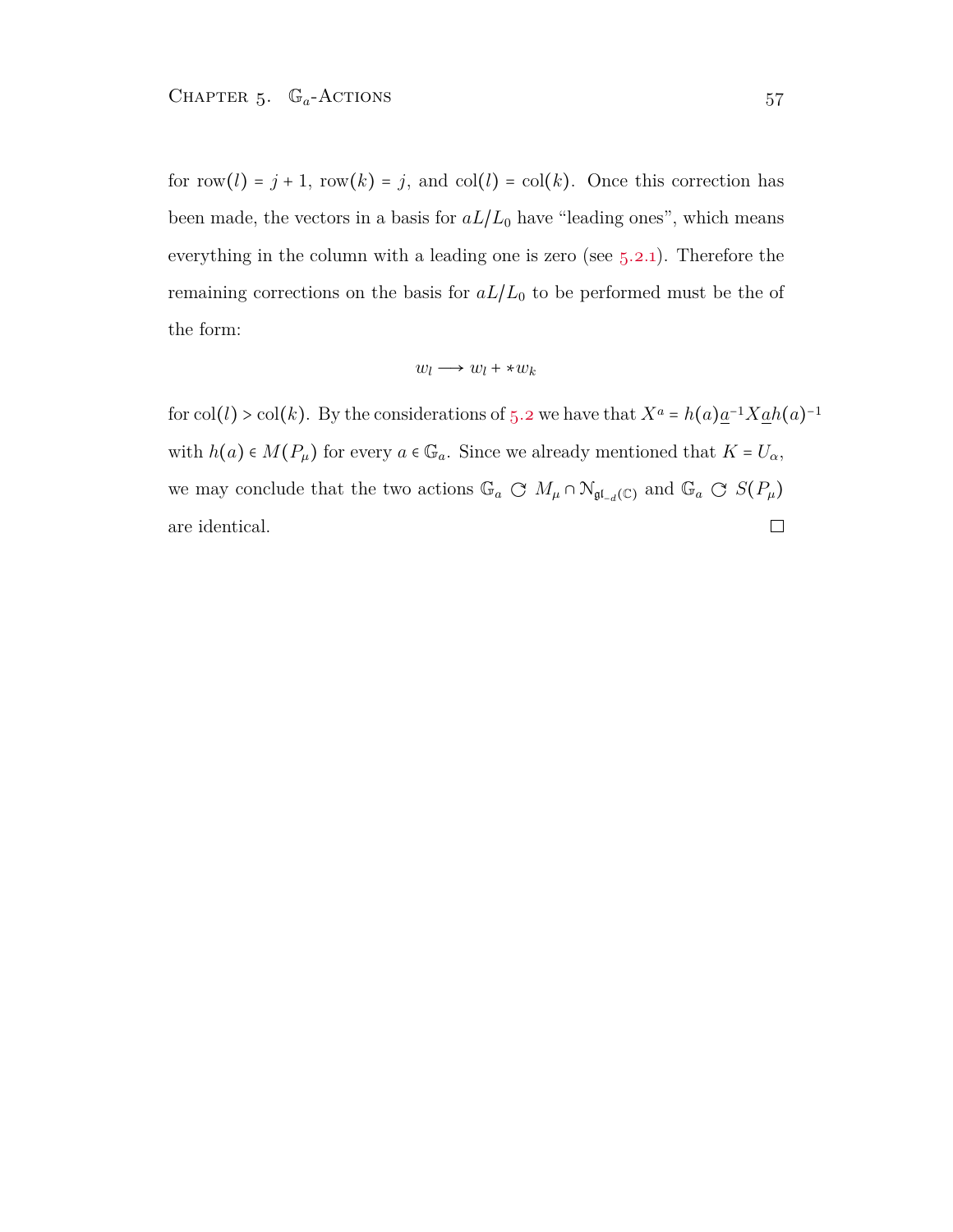### <span id="page-63-0"></span>**Chapter**

### **Future Directions**

#### <span id="page-63-1"></span>**. Characteristic Polynomials**

There is an interesting connection between determinants of matrices in  $G^s_\mu$ and the characteristic polynomials of matrices in these "affine slices". In  $4.4$ , when  $\mu \in (\mathbb{Z}_+)^n$  and  $s = 0$ , we saw that the diagram below was commutative.



In 4[.](#page-34-0)3 we were in the case of  $G = GL_2$ ,  $\mu \in (\mathbb{Z}_2)^2$ , and  $s = d$ , and we had the diagram below.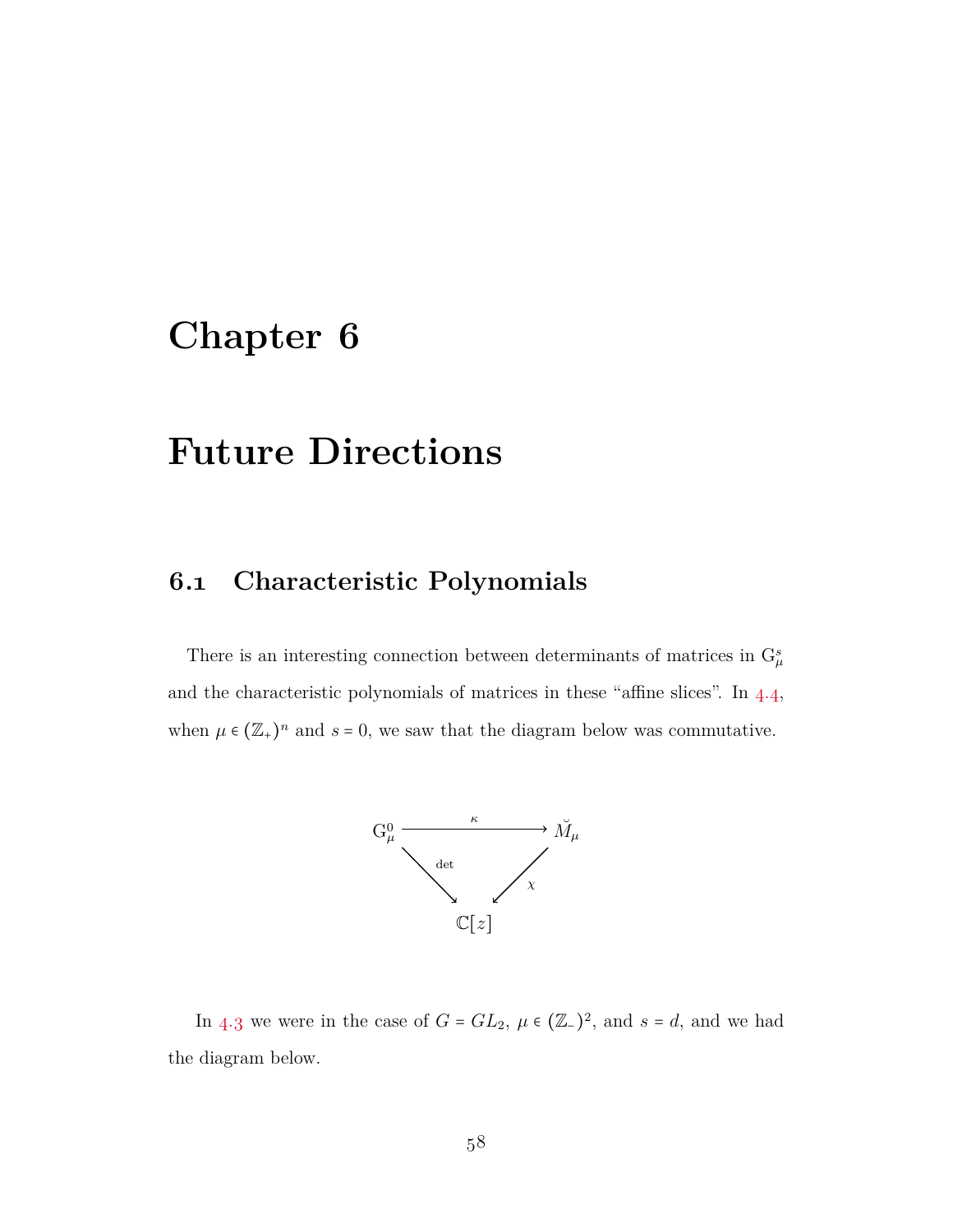

However, this diagram was not commutative. There was only a vague connection between the determinant of matrices in  $G^d_\mu$  and the characteristic polynomials of their images under  $\rho$  in the Mirković-Vybornov slice.

This makes one curious as to whether there might be some  $s \in \mathbb{Z}$ ,  $X^s_\mu \subseteq$  $G^s_\mu$ , some affine slice  $S_\mu \subseteq \mathfrak{gl}_{-d}(\mathbb{C})$  to the nilpotent orbit of type  $\mu$ , and an isomorphism  $\rho$ , so that the diagram



admits a nice functional relationship between det,  $\rho$ , and  $\chi$ .

Here are two questions potentially connected to these issues.

**Question 1.** Can  $4.3.5$  be deduced from  $4.4.2$ ?

Question 2. For  $G = GL_n$ ,  $\mu \in (\mathbb{Z}_-)^n$ ,  $\mu_1 \leq \ldots \leq \mu_n$ , can we find an explicit Mirković-Vybornov isomorphism  $\text{Gr}_{\mu}^{d\omega_1} \cong M_{\mu} \cap \mathcal{N}_{\mathfrak{gl}_{-d}(\mathbb{C})}$ ?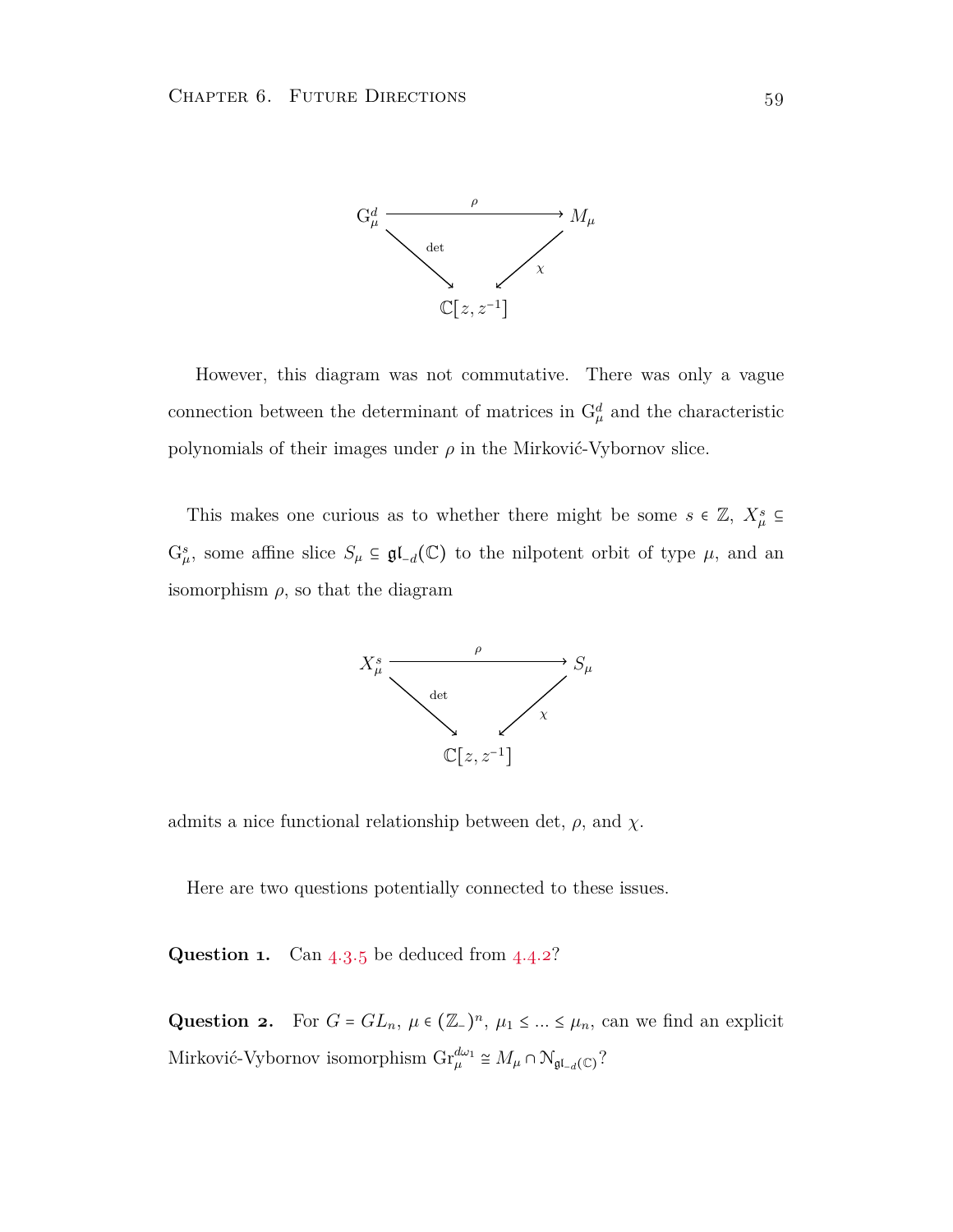### <span id="page-65-0"></span>**6.2** Explicit Description of  $\mathrm{Gr}_{\mu}^{\lambda}$

In 4[.](#page-43-0)3 and 4.4 we were able to realize  $\text{Gr}_{\mu}^{d\omega_1}$  as represented by matrices in  $\text{G}_{\mu}^d$ having determinant equal to  $z^d$ . If we want an *explicit* description of  $\text{Gr}^{\lambda}_{\mu}$  in the general case (i.e. for  $\lambda \neq d\omega_1$ ), we would need to extract the subset  $\text{Gr}^{\lambda}_{\mu} \subseteq \text{Gr}^s_{\mu}$ by imposing some conditions on matrices in  $G^s_\mu$  beyond merely det =  $z^d$ .

One approach might be to consider extracting the subset  $\text{Gr}_{\mu}^{\lambda} \subseteq \text{Gr}_{\mu}^{s}$  by looking at those matrices in  $G^s_\mu$  with various conditions on their minors that are adapted to the coweight *λ*.

# <span id="page-65-1"></span>**6.3** The Reduction  $\mathrm{Gr}_{\mu}^{\lambda}/\!/_1\mathbb{G}_a \cong \mathrm{Gr}_{\mu+\alpha}^{\lambda}$

Another goal is to prove conjecture  $5.1.4$ . One can read [\[KWWY](#page-67-4)14, 2.6] for a description of the Poisson structure on  $\mathrm{Gr}_{\mu}^{\lambda}$ . Then, given the action  $\mathbb{G}_a \subset \mathrm{Gr}^{\lambda}_{\mu}$  introduced in 5.1, one must show that it is Hamiltonian and find a description of the momentum map.

<span id="page-65-2"></span>After this is completed, one should try to find a  $\mathbb{G}_a$ -invariant map of Poisson varieties  $\text{Gr}_{\mu}^{\lambda} \to \text{Gr}_{\mu+\alpha}^{\lambda}$  that descends to an isomorphism  $\text{Gr}_{\mu}^{\lambda}/\!\!/_{1} \mathbb{G}_{a} \cong \text{Gr}_{\mu+\alpha}^{\lambda}$ .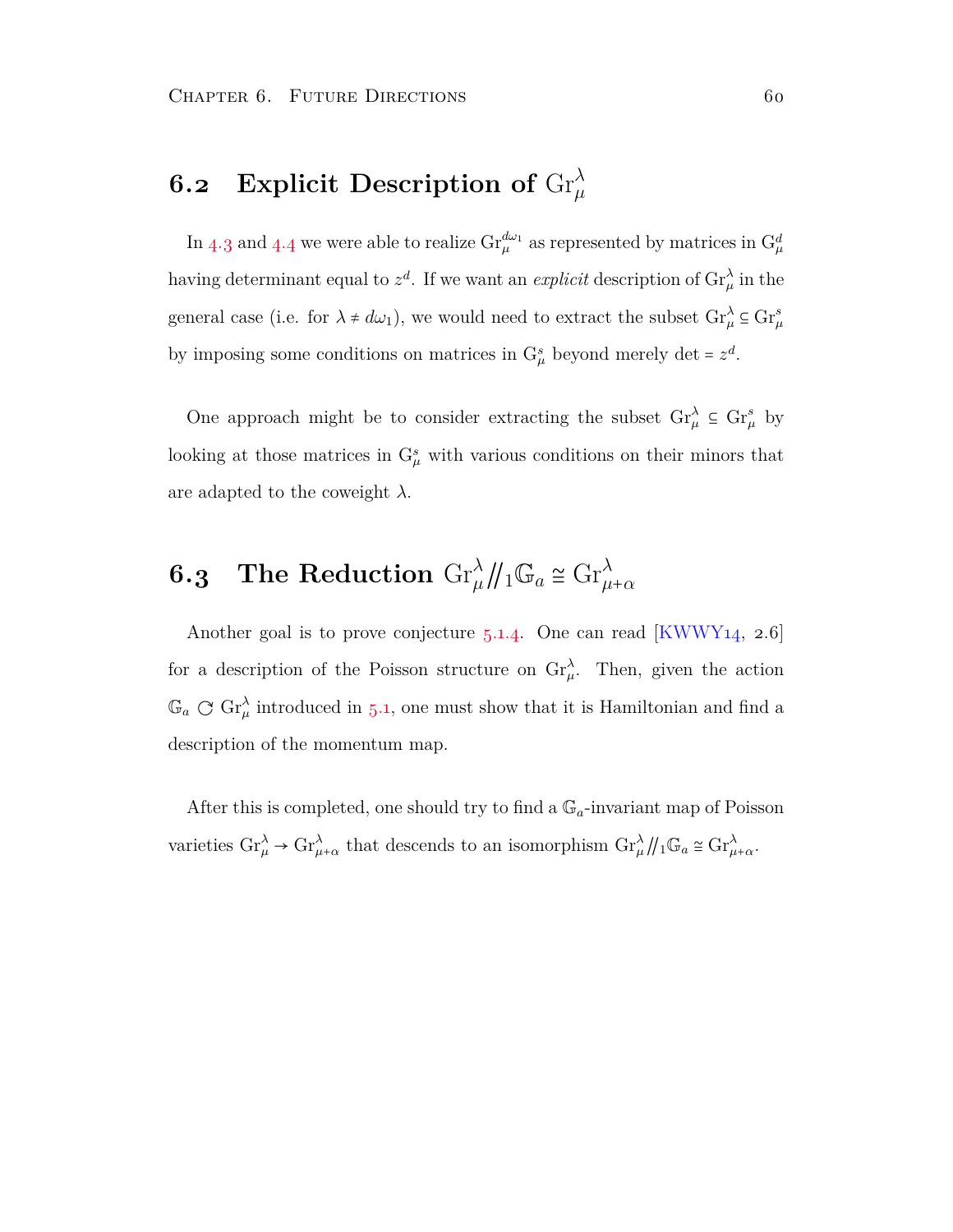### **References**

- <span id="page-66-2"></span>[AK04] Jared Anderson and Mikhail Kogan. Mirković-Vilonen cycles and polytopes in type A. *International Mathematics Research*  $Notice, (12): 561-591, 2004.$   $arXiv:math/0305297.$  $arXiv:math/0305297.$
- [BF] Alexander Braverman and Michael Finkelberg. Pursuing the double affine Grassmannian. I. Transversal slices via instantons on *Ak*-singularities. *Duke Mathematical Journal*,  $152(2):175-206$ , 2010.  $\text{arXiv:}$ 0711.2083.
- <span id="page-66-3"></span>[Freo7] Edward Frenkel. *Langlands Correspondence for Loop Groups*. Cambridge University Press, 2007.
- <span id="page-66-4"></span>[GG02] Wee Liang Gan and Victor Ginzburg. Quantization of Slodowy slices. *International Mathematics Research Notices*,  $(5):243-255$ , 2002. [arXiv:math/](http://arxiv.org/abs/math/0105225v3)0105225.
- <span id="page-66-0"></span>[Ging<sub>5</sub>] Victor Ginzburg. Perverse sheaves on a loop group and Langlands duality,  $1995.$   $arXiv:alg-geom/g511007.$  $arXiv:alg-geom/g511007.$
- <span id="page-66-1"></span>[Grog8] Benedict Gross. On the Satake isomorphism. In *Galois Representations in Arithmetic Algebraic Geometry*, number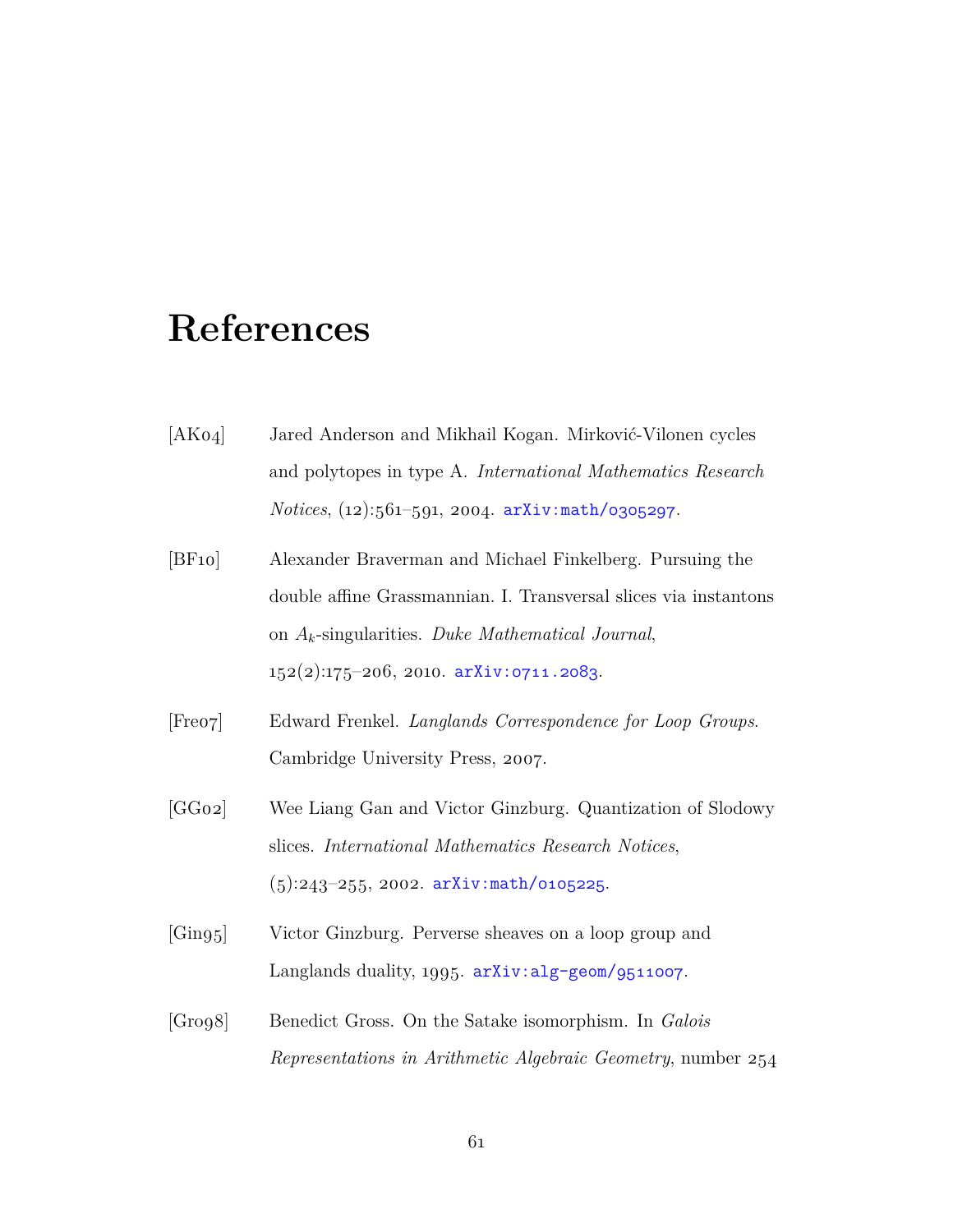in London Mathematical Society Lecture Note Series, pages  $223$ – $238$ . Cambridge University Press, 1998.

- <span id="page-67-3"></span>[Kamog] Joel Kamnitzer. Lectures on geometric constructions of the irreducible representations of  $GL_n$ . AIM 2009-66, 2009.  $arXiv:$ ... $0912.0569$ .
- <span id="page-67-2"></span>[Kam10] Joel Kamnitzer. Mirković-vilonen cycles and polytopes. *Annals* of Mathematics, 171(1):245-294, 2010. [arXiv:math/](http://arxiv.org/abs/math/0501365v2)0501365.
- <span id="page-67-0"></span>[KLMW06] Victor Kreiman, Venkatramani Lakshmibai, Peter Magyar, and Jerzy Weyman. On ideal generators for affine Schubert varieties. In *Algebraic Groups and Homogeneous Spaces*, pages  $353-388$ . Tata Institute of Fundamental Research, Mumbai, 2006.  $arXiv:math/0411127.$  $arXiv:math/0411127.$
- [Kumo2] Shrawan Kumar. *Kac-Moody groups, their flag varieties and representation theory*, volume 204 of *Progress in Mathematics*. Birkhäuser Verlag, 2002.
- <span id="page-67-4"></span>[KWWY14] Joel Kamnitzer, Ben Webster, Alex Weekes, and Oded Yacobi. Yangians and quantizations of slices in the affine grassmannian. *Algebra and Number Theory*,  $8(4):857-893$ , 2014. arXiv:1209.0349
- <span id="page-67-1"></span>[Lus] George Lusztig. Singularities, character formulas, and a *q*-analog of weight multiplicities. In *Analysis and topology on*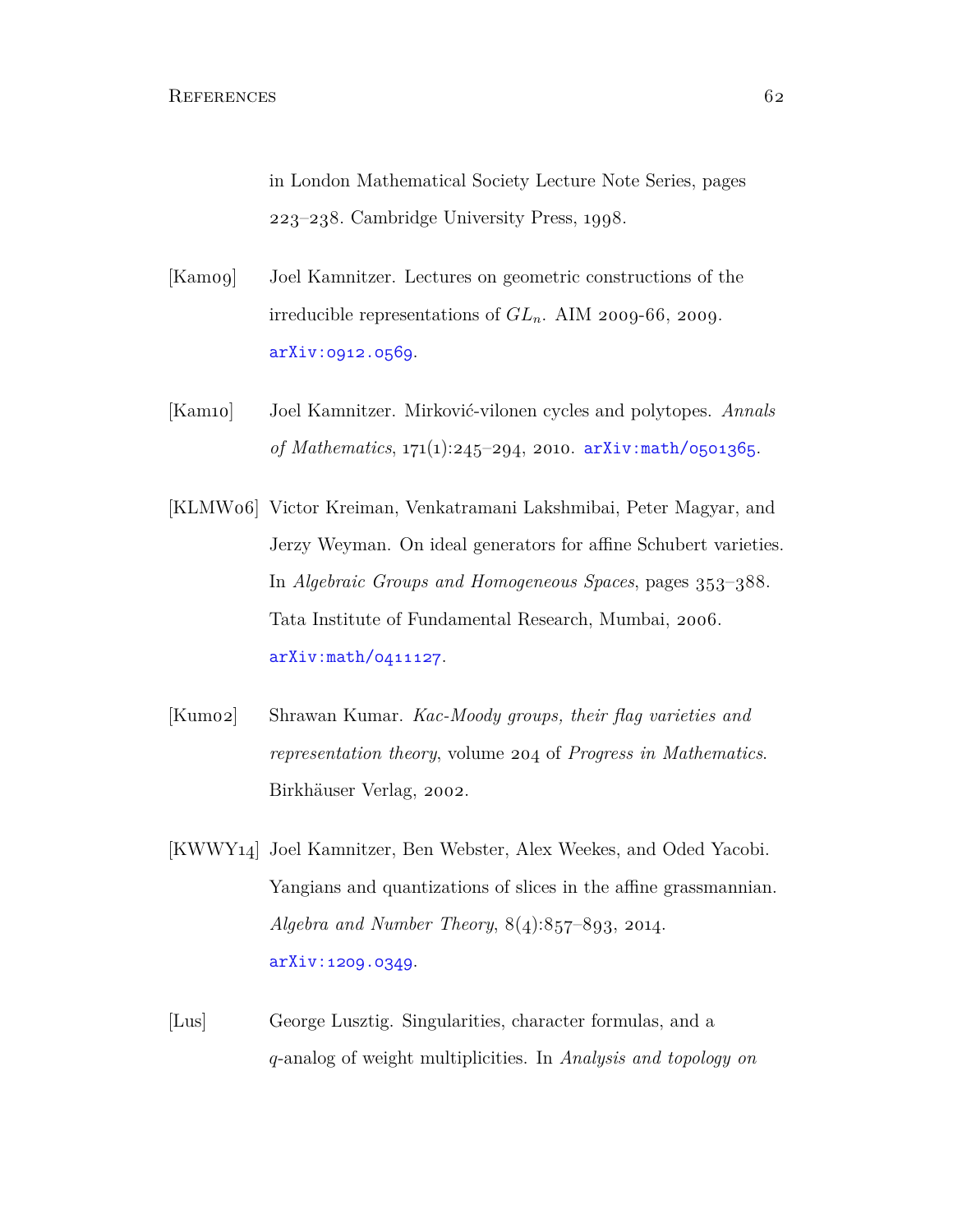$singular$  spaces,  $II$ ,  $III$  (Luminy 1981), pages  $208-229$ . Astérisque,  $101/102$ . Soc. Math. France, Paris,  $1983$ .

- <span id="page-68-1"></span>[Lus81] George Lusztig. Green polynomials and singularities of unipotent classes. *Advances in Mathematics*,  $42(2):169-178$ , 1981.
- <span id="page-68-2"></span>[Lusgoa] George Lusztig. Canonical bases arising from quantized universal enveloping algebras. *Journal of The American Mathematical Society*,  $3(2):447-498$ , 1990.
- [Lusgob] George Lusztig. Canonical bases arising from quantized universal enveloping algebras II. *Progress of Theoretical Physics*  $Supplement, (102):175-201, 1990.$
- <span id="page-68-3"></span>[Mago2] Peter Magyar. Affine Schubert varities and circular complexes. 2002. arXiv: math/0210151.
- <span id="page-68-0"></span>[Moria] Stephen Morgan. *Quantum Hamiltonian reduction of W-algebras and category* O. PhD thesis, University of Toronto, 2014. arXiv:1502.07025.
- [MV03] Ivan Mirković and Maxim Vybornov. On quiver varieties and affine Grassmannians of type A. *Comptes Rendue Mathématique. Académie des Sciences. Paris*, 336(3):207-212, 2003.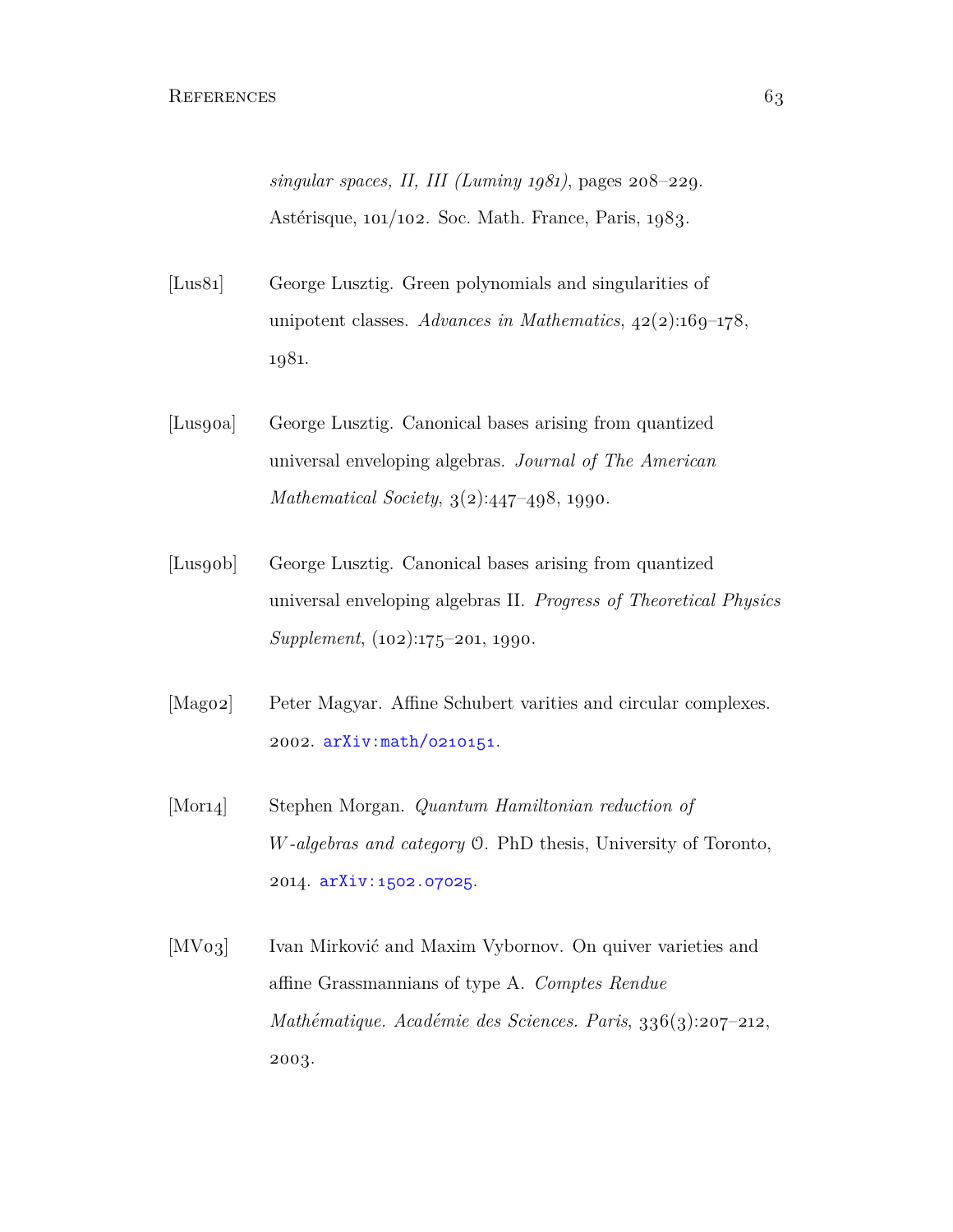#### REFERENCES 64

- <span id="page-69-0"></span>[MV07] Ivan Mirković and Kari Vilonen. Geometric Langlands duality and representations of algebraic groups over commutative rings. *Annals of Mathematics*,  $166(3):95-143$ , 2007.
- <span id="page-69-1"></span>[MV08] Ivan Mirković and Maxim Vybornov. Quiver varieties and Beilinson-Drinfeld grassmannians of type A. 2008.  $arXiv:0712.4160.$
- <span id="page-69-3"></span>[PS86] Andrew Pressley and Graeme Segal. *Loop Groups*. Oxford Mathematical Monographs. Oxford University Press, 1986.
- <span id="page-69-2"></span>[Sat63] Ichirô Satake. Theory of spherical functions on reductive algebraic groups over p-adic fields. *Institut des Hautes Etudes* ´  $Scientifiques. \n*Publications Mathématiques*, \n $(18): 5^{-6}9, 1963$ .$
- [Ser80] Jean-Pierre Serre. *Trees.* Springer Verlag, 1980.